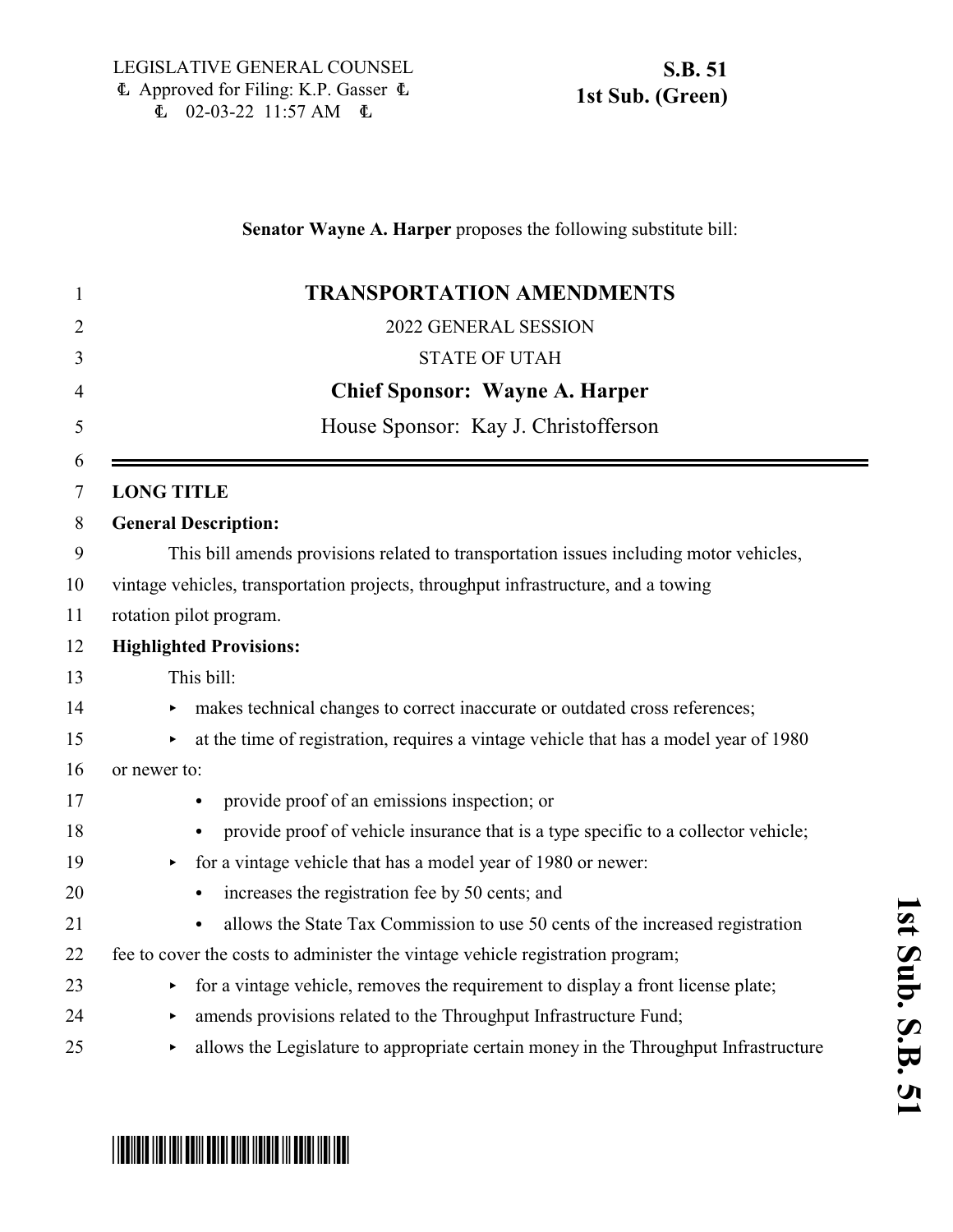| 26 | Fund for a road project primarily used to transport hydrocarbons;                          |
|----|--------------------------------------------------------------------------------------------|
| 27 | amends provisions related to the Office of the Attorney General in prosecution of<br>Þ     |
| 28 | certain cases related to motor vehicle enforcement;                                        |
| 29 | allows the Department of Public Safety to establish a pilot program to establish a<br>▶    |
| 30 | public-private partnership to manage certain tow rotation dispatch services;               |
| 31 | clarifies a definition related to local option sales and use taxes for public transit; and |
| 32 | makes technical changes.<br>▶                                                              |
| 33 | Money Appropriated in this Bill:                                                           |
| 34 | This bill appropriates in fiscal year 2023:                                                |
| 35 | to the Office of the Attorney General -- Internal Service Fund -- Attorney General:<br>▶   |
| 36 | from the Dedicated Credits Revenue Temporary Permit Account, \$192,000.                    |
| 37 | <b>Other Special Clauses:</b>                                                              |
| 38 | This bill provides a special effective date.                                               |
| 39 | <b>Utah Code Sections Affected:</b>                                                        |
| 40 | <b>AMENDS:</b>                                                                             |
| 41 | 17B-2a-807.2, as enacted by Laws of Utah 2019, Chapter 479                                 |
| 42 | 35A-8-302, as last amended by Laws of Utah 2021, Chapter 339                               |
| 43 | 35A-8-309, as last amended by Laws of Utah 2021, Chapter 367                               |
| 44 | 41-1a-226, as last amended by Laws of Utah 2017, Chapter 406                               |
| 45 | 41-1a-404, as last amended by Laws of Utah 2015, Chapters 81 and 412                       |
| 46 | 41-1a-1201, as last amended by Laws of Utah 2018, Chapter 424                              |
| 47 | 41-1a-1206, as last amended by Laws of Utah 2020, Chapter 377                              |
| 48 | 41-3-105, as last amended by Laws of Utah 2020, Chapters 354 and 396                       |
| 49 | 41-6a-1642, as last amended by Laws of Utah 2021, Chapter 322                              |
| 50 | 53-3-105, as last amended by Laws of Utah 2021, Chapter 284                                |
| 51 | 53-3-219, as last amended by Laws of Utah 2021, Chapter 262                                |
| 52 | 59-12-2220, as last amended by Laws of Utah 2019, Chapter 479                              |
| 53 | 72-1-213, as last amended by Laws of Utah 2019, Chapter 479                                |
| 54 | 72-1-213.1, as last amended by Laws of Utah 2021, Chapter 222                              |
| 55 | 72-1-213.2, as enacted by Laws of Utah 2021, Chapters 222 and 222                          |
| 56 | 72-5-309, as last amended by Laws of Utah 2021, Chapter 162                                |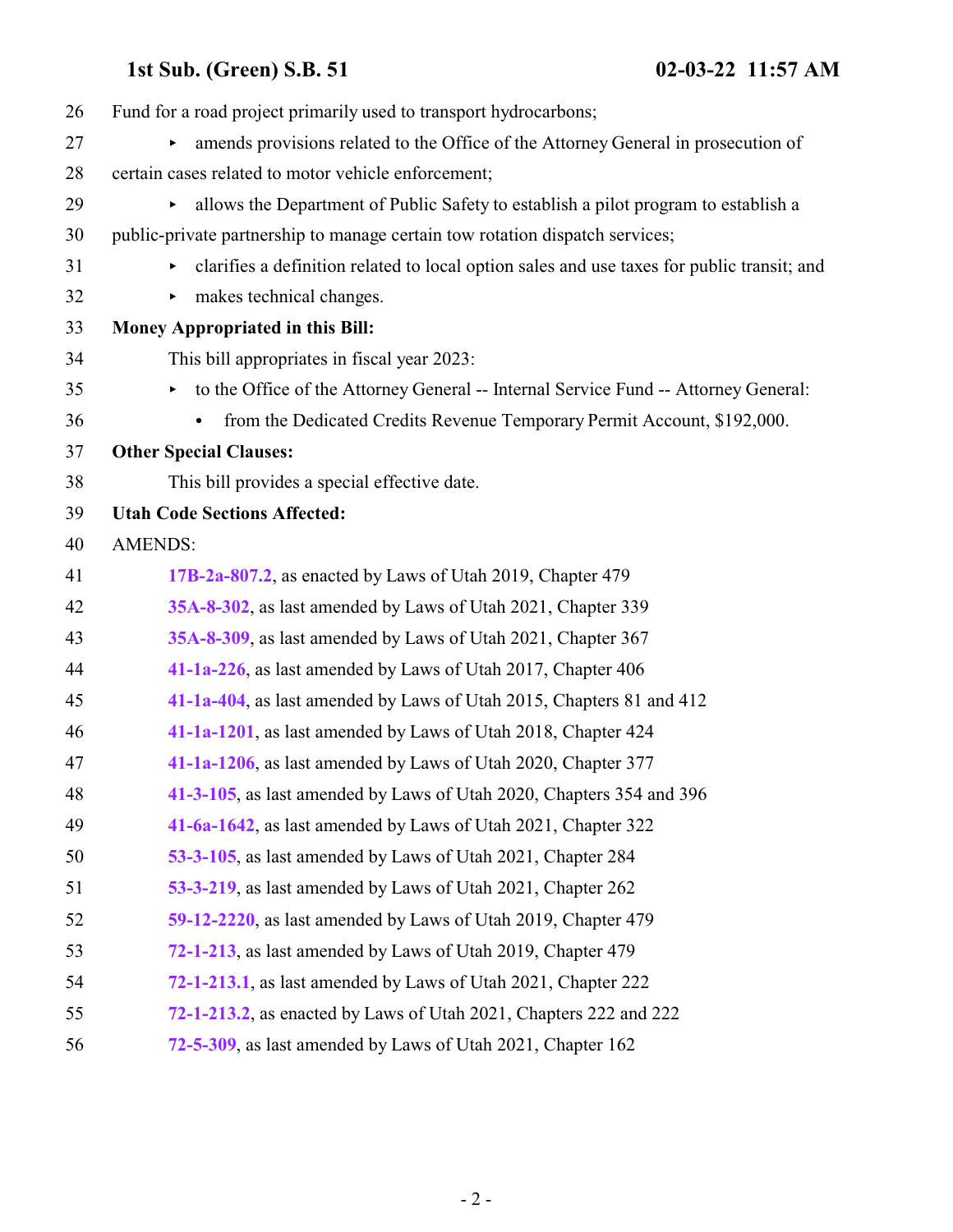<span id="page-2-0"></span>

| 72-5-403, as last amended by Laws of Utah 2012, Chapter 121                                       |
|---------------------------------------------------------------------------------------------------|
| <b>ENACTS:</b>                                                                                    |
| 53-1-106.2, Utah Code Annotated 1953                                                              |
| Be it enacted by the Legislature of the state of Utah:                                            |
| Section 1. Section 17B-2a-807.2 is amended to read:                                               |
| 17B-2a-807.2. Existing large public transit district board of trustees --                         |
| <b>Appointment -- Quorum -- Compensation -- Terms.</b>                                            |
| $(1)$ (a) (i) For a large public transit district created before January 1, 2019, and except      |
| as provided in Subsection (7), the board of trustees shall consist of three members appointed as  |
| described in Subsection $(1)(b)$ .                                                                |
| (ii) For purposes of a large public transit district created before January 1, 2019, the          |
| nominating regions are as follows:                                                                |
| (A) a central region that is Salt Lake County;                                                    |
| (B) a southern region that is comprised of Utah County and the portion of Tooele                  |
| County that is part of the large public transit district; and                                     |
| (C) a northern region that is comprised of Davis County, Weber County, and the                    |
| portion of Box Elder County that is part of the large public transit district.                    |
| (iii) (A) If a large public transit district created before January 1, 2019, annexes an           |
| additional county into the large public transit district pursuant to Section 17B-1-402, following |
| the issuance of the certificate of annexation by the lieutenant governor, the political           |
| subdivisions making up the large public transit district shall submit to the Legislature for      |
| approval a proposal for the creation of three regions for nominating members to the board of      |
| trustees of the large public transit district.                                                    |
| (B) If a large public transit district created before January 1, 2019, has a change to the        |
| boundaries of the large public transit district, the Legislature, after receiving and considering |
| the proposal described in Subsection $(1)(a)(iii)(A)$ , shall designate the three regions for     |
| nominating members to the board of trustees of the large public transit district.                 |
| (b) (i) Except as provided in Subsection (5), the governor, with advice and consent of            |
| the Senate, shall appoint the members of the board of trustees, making:                           |
| (A) one appointment from individuals nominated from the central region as described               |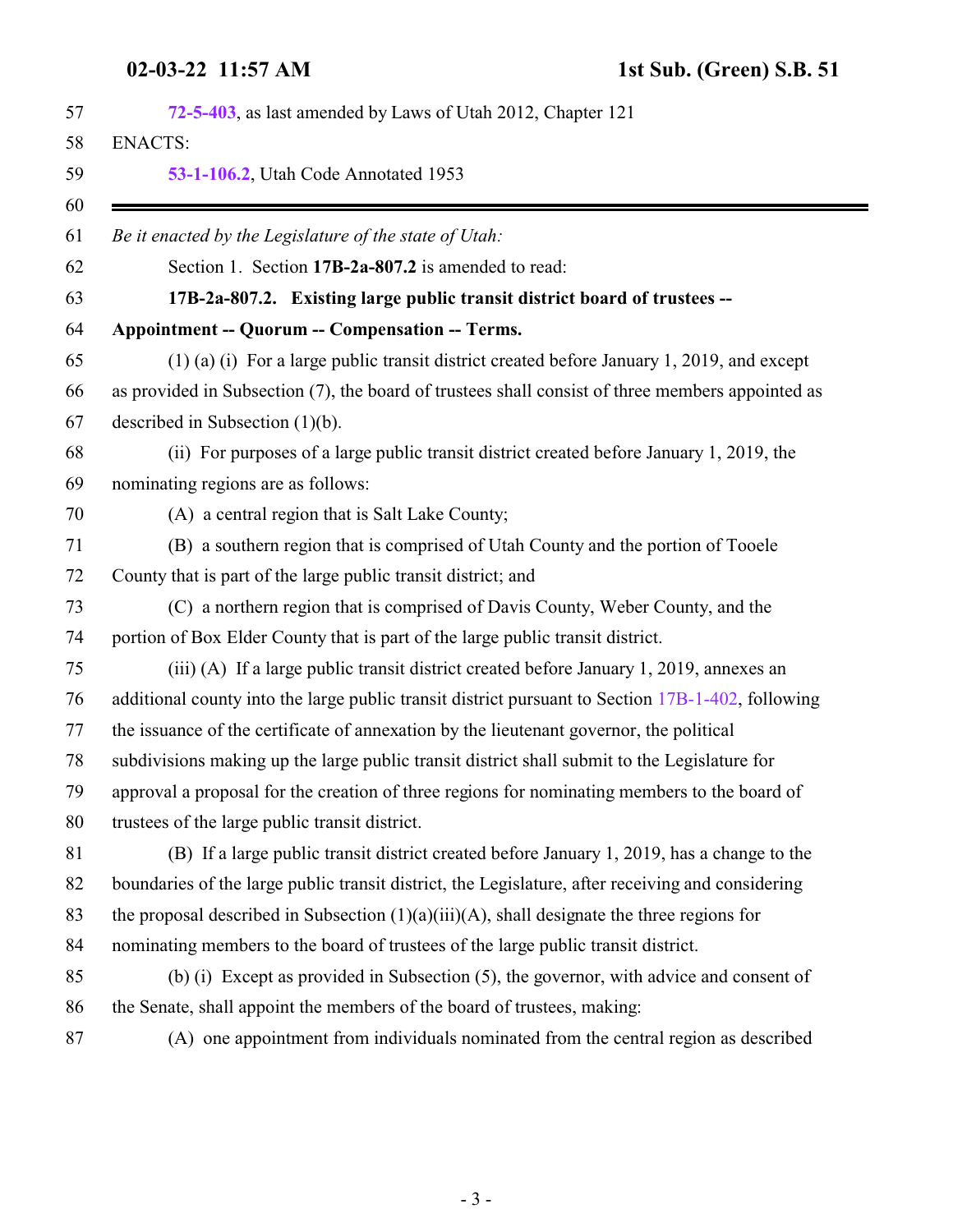| 88  | in Subsection $(2)$ ;                                                                                           |
|-----|-----------------------------------------------------------------------------------------------------------------|
| 89  | (B) one appointment from individuals nominated from the southern region described in                            |
| 90  | Subsection $(3)$ ; and                                                                                          |
| 91  | (C) one appointment from individuals nominated from the northern region described in                            |
| 92  | Subsection (4).                                                                                                 |
| 93  | (2) For the appointment from the central region, the governor shall appoint one                                 |
| 94  | individual selected from five individuals nominated as follows:                                                 |
| 95  | (a) two individuals nominated by the council of governments of Salt Lake County; and                            |
| 96  | (b) three individuals nominated by the mayor of Salt Lake County, with approval of the                          |
| 97  | Salt Lake County council.                                                                                       |
| 98  | (3) For the appointment from the southern region, the governor shall appoint one                                |
| 99  | individual selected from five individuals nominated as follows:                                                 |
| 100 | (a) two individuals nominated by the council of governments of Utah County;                                     |
| 101 | (b) two individuals nominated by the county commission of Utah County; and                                      |
| 102 | (c) one individual nominated by the county commission of Tooele County.                                         |
| 103 | (4) For the appointment from the northern region, the governor shall appoint one                                |
| 104 | individual selected from five individuals nominated as follows:                                                 |
| 105 | (a) one individual nominated by the council of governments of Davis County;                                     |
| 106 | (b) one individual nominated by the council of governments of Weber County;                                     |
| 107 | (c) one individual nominated by the county commission of Davis County;                                          |
| 108 | (d) one individual nominated by the county commission of Weber County; and                                      |
| 109 | (e) one individual nominated by the county commission of Box Elder County.                                      |
| 110 | (5) (a) The nominating counties described in Subsections (2) through (4) shall ensure                           |
| 111 | that nominations are submitted to the governor no later than June 1 of each respective                          |
| 112 | nominating year.                                                                                                |
| 113 | $[\frac{1}{2}, \frac{1}{2}]$ (b) If the governor fails to appoint one of the individuals nominated as described |
| 114 | in Subsection $(2)$ , $(3)$ , or $(4)$ , as applicable, within 60 days of the nominations, the following        |
| 115 | appointment procedures apply:                                                                                   |
| 116 | $\lceil$ (a) (i) for an appointment for the central region, the Salt Lake County council shall                  |
| 117 | appoint an individual, with confirmation by the Senate;                                                         |
| 118 | $[\phi]$ (ii) for an appointment for the southern region, the Utah County commission shall                      |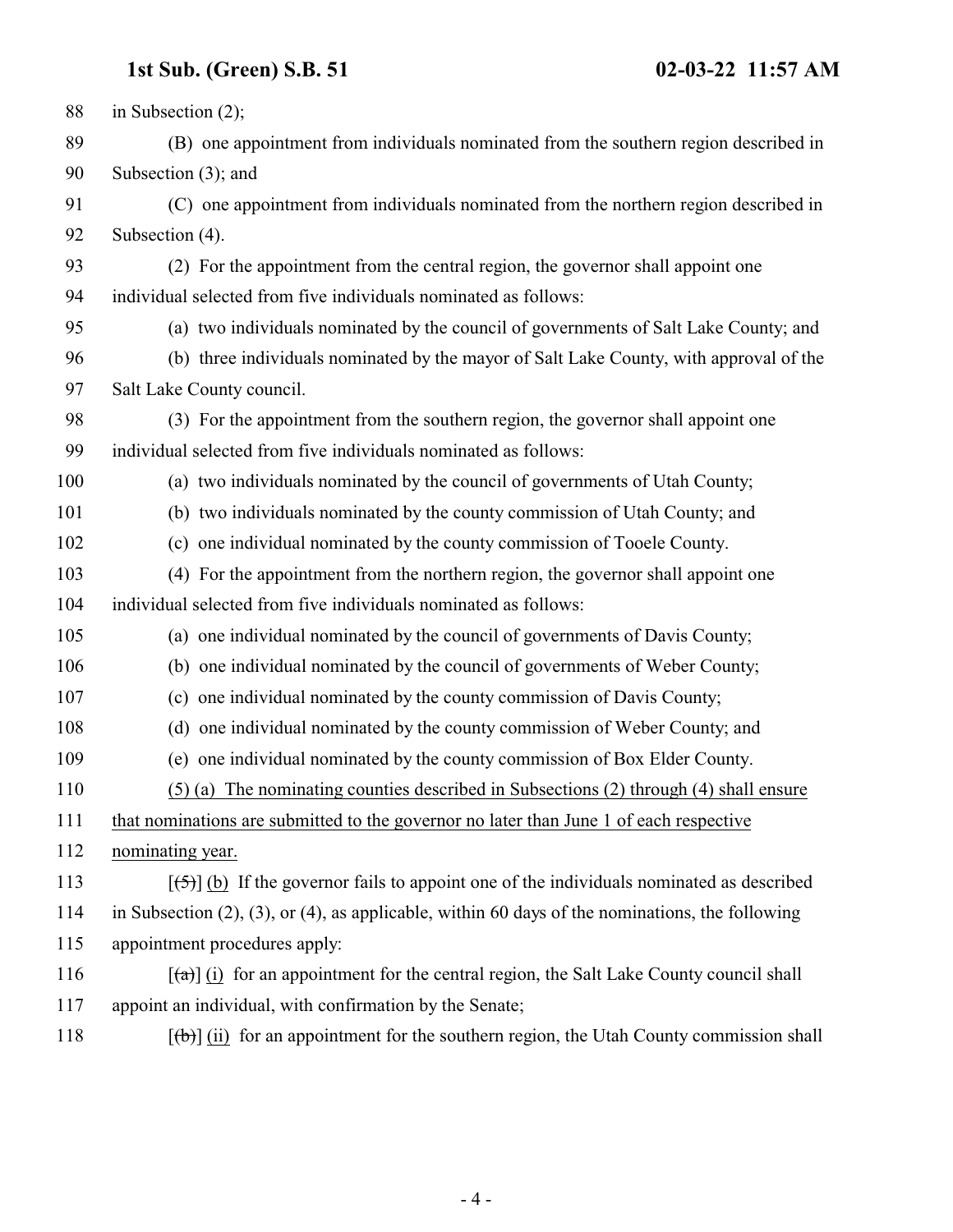| 119 | appoint an individual, in consultation with the Tooele County commission, with confirmation              |
|-----|----------------------------------------------------------------------------------------------------------|
| 120 | by the Senate; and                                                                                       |
| 121 | $[\text{e}(\text{e})]$ (iii) for an appointment for the northern region, the Davis County commission and |
| 122 | the Weber County commission, collectively, and in consultation with the Box Elder County                 |
| 123 | commission, shall appoint an individual, with confirmation by the Senate.                                |
| 124 | $(6)$ (a) Each nominee shall be a qualified executive with technical and administrative                  |
| 125 | experience and training appropriate for the position.                                                    |
| 126 | (b) The board of trustees of a large public transit district shall be full-time employees                |
| 127 | of the public transit district.                                                                          |
| 128 | (c) The compensation package for the board of trustees shall be determined by the local                  |
| 129 | advisory council as described in Section 17B-2a-808.2.                                                   |
| 130 | (d) (i) Subject to Subsection $(6)(d)(iii)$ , for a board of trustees of a large public transit          |
| 131 | district, "quorum" means at least two members of the board of trustees.                                  |
| 132 | (ii) Action by a majority of a quorum constitutes an action of the board of trustees.                    |
| 133 | (iii) A meeting of a quorum of a board of trustees of a large public transit district is                 |
| 134 | subject to Section 52-4-103 regarding convening of a three-member board of trustees and what             |
| 135 | constitutes a public meeting.                                                                            |
| 136 | (7) (a) Subject to Subsection (8), each member of the board of trustees of a large public                |
| 137 | transit district shall serve for a term of four years.                                                   |
| 138 | (b) A member of the board of trustees may serve an unlimited number of terms.                            |
| 139 | (c) Notwithstanding Subsection $(2)$ , $(3)$ , or $(4)$ , as applicable, at the expiration of a          |
| 140 | term of a member of the board of trustees, if the respective nominating entities and individuals         |
| 141 | for the respective region described in Subsection $(2)$ , $(3)$ , or $(4)$ , unanimously agree to retain |
| 142 | the existing member of the board of trustees, the respective nominating individuals or bodies            |
| 143 | described in Subsection $(2)$ , $(3)$ , or $(4)$ are not required to make nominations to the governor,   |
| 144 | and the governor may reappoint the existing member to the board of trustees.                             |
| 145 | (8) Each member of the board of trustees of a large public transit district shall serve at               |
| 146 | the pleasure of the governor.                                                                            |
| 147 | (9) Subject to Subsections (7) and (8), a board of trustees of a large public transit                    |
| 148 | district that is in place as of February 1, 2019, may remain in place.                                   |
| 149 | (10) The governor shall designate one member of the board of trustees as chair of the                    |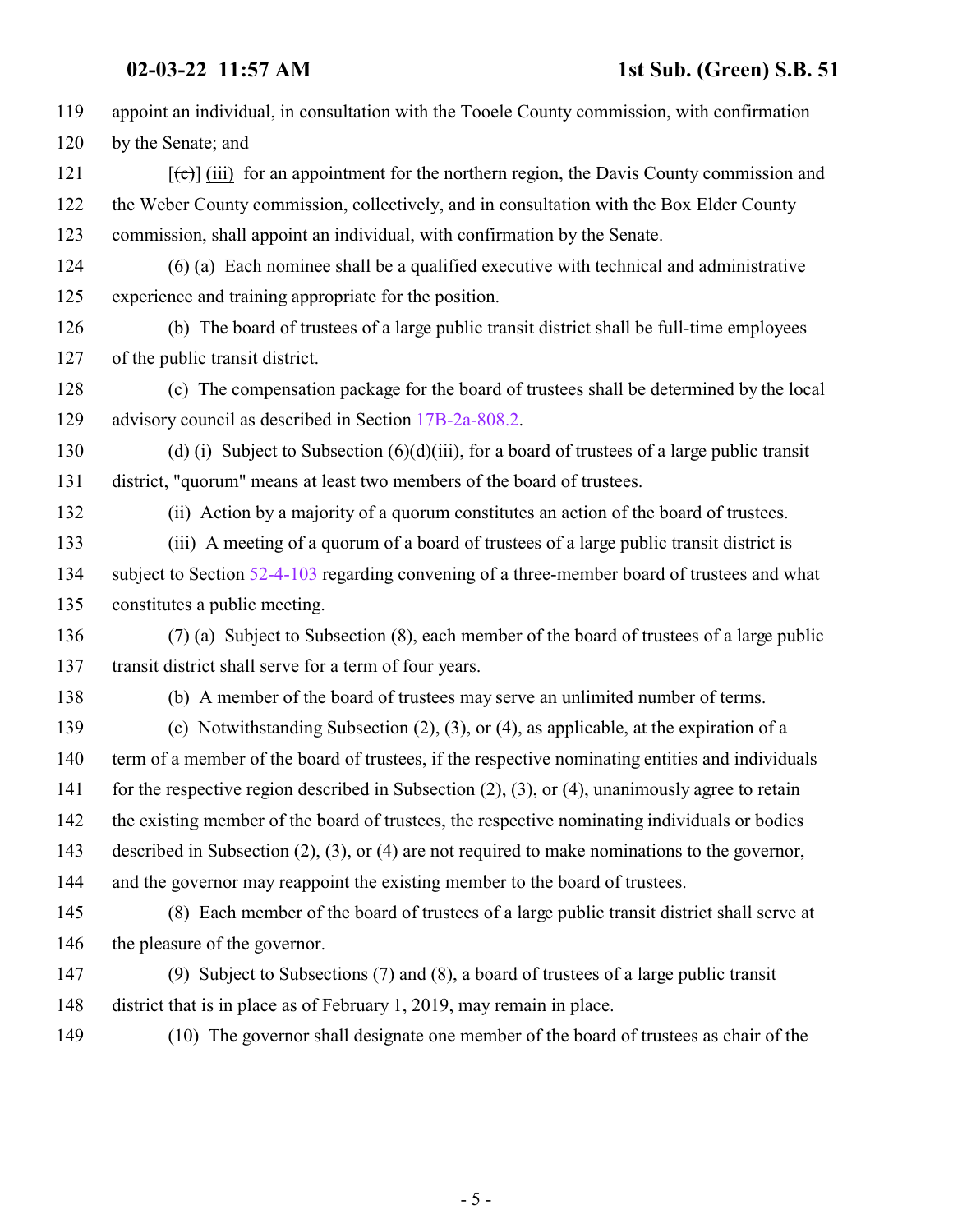<span id="page-5-0"></span>

| 150 | board of trustees.                                                                                   |
|-----|------------------------------------------------------------------------------------------------------|
| 151 | $(11)$ (a) If a vacancy occurs, the nomination and appointment procedures to replace the             |
| 152 | individual shall occur in the same manner described in Subsection $(2)$ , $(3)$ , or $(4)$ , and, if |
| 153 | applicable, Subsection (5), for the respective member of the board of trustees creating the          |
| 154 | vacancy.                                                                                             |
| 155 | (b) If a vacancy occurs on the board of trustees of a large public transit district, the             |
| 156 | respective nominating region shall nominate individuals to the governor as described in this         |
| 157 | section within 60 days after the vacancy occurs.                                                     |
| 158 | (c) If the respective nominating region does not nominate to fill the vacancy within 60              |
| 159 | days, the governor shall appoint an individual to fill the vacancy.                                  |
| 160 | (d) A replacement board member shall serve for the remainder of the unexpired term,                  |
| 161 | but may serve an unlimited number of terms as provided in Subsection (7)(b).                         |
| 162 | Section 2. Section 35A-8-302 is amended to read:                                                     |
| 163 | 35A-8-302. Definitions.                                                                              |
| 164 | As used in this part:                                                                                |
| 165 | (1) "Bonus payments" means that portion of the bonus payments received by the                        |
| 166 | United States government under the Leasing Act paid to the state under Section 35 of the             |
| 167 | Leasing Act, 30 U.S.C. Sec. 191, together with any interest that had accrued on those                |
| 168 | payments.                                                                                            |
| 169 | (2) "Impact board" means the Permanent Community Impact Fund Board created under                     |
| 170 | Section 35A-8-304.                                                                                   |
| 171 | (3) "Impact fund" means the Permanent Community Impact Fund established by this                      |
| 172 | chapter.                                                                                             |
| 173 | (4) "Interlocal agency" means a legal or administrative entity created by a subdivision              |
| 174 | or combination of subdivisions under the authority of Title 11, Chapter 13, Interlocal               |
| 175 | Cooperation Act.                                                                                     |
| 176 | (5) "Leasing Act" means the Mineral Lands Leasing Act of 1920, 30 U.S.C. Sec. 181 et                 |
| 177 | seq.                                                                                                 |
| 178 | (6) "Qualifying sales and use tax distribution reduction" means that, for the calendar               |
| 179 | year beginning on January 1, 2008, the total sales and use tax distributions a city received         |
| 180 | under Section 59-12-205 were reduced by at least 15% from the total sales and use tax                |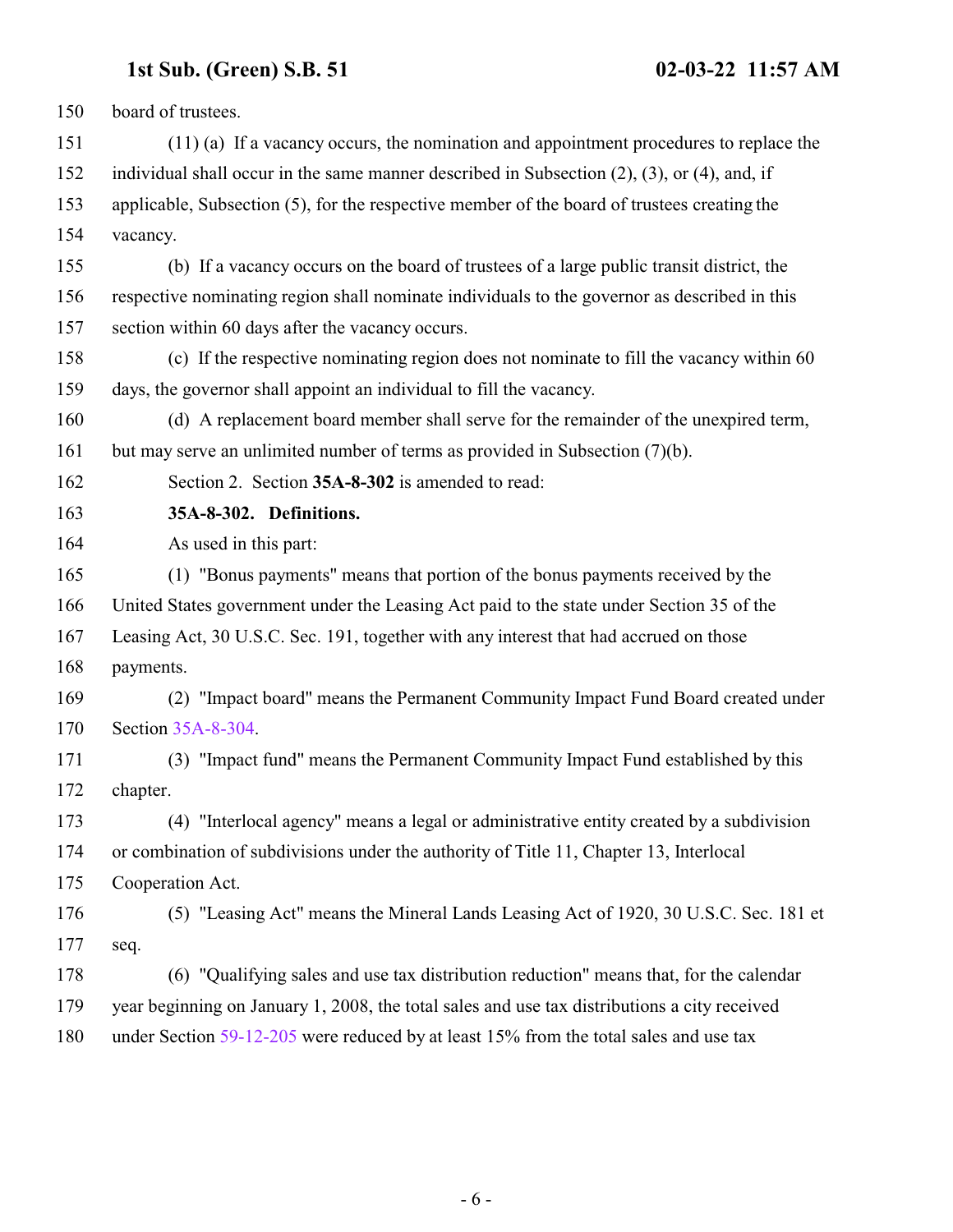| 181 | distributions the city received under Section 59-12-205 for the calendar year beginning on      |
|-----|-------------------------------------------------------------------------------------------------|
| 182 | January 1, 2007.                                                                                |
| 183 | (7) (a) "Planning" means any of the following performed by or on behalf of the state, a         |
| 184 | subdivision, or an interlocal entity:                                                           |
| 185 | (i) a study, analysis, plan, or survey; or                                                      |
| 186 | (ii) activities necessary to obtain a permit or land use approval, including review to          |
| 187 | determine the need, cost, or feasibility of obtaining a permit or land use approval.            |
| 188 | (b) "Planning" includes:                                                                        |
| 189 | (i) the preparation of maps and guidelines;                                                     |
| 190 | (ii) land use planning;                                                                         |
| 191 | (iii) a study or analysis of:                                                                   |
| 192 | (A) the social or economic impacts associated with natural resource development;                |
| 193 | (B) the demand for the transportation of individuals or goods;                                  |
| 194 | (C) state, regional, and local development and growth;                                          |
| 195 | (D) population and employment;                                                                  |
| 196 | (E) development related to natural resources; and                                               |
| 197 | (F) as related to any other activity described in this Subsection (7), engineering,             |
| 198 | financial analysis, legal analysis, or any other analysis helpful to the state, subdivision, or |
| 199 | interlocal agency; and                                                                          |
| 200 | (iv) any activity described in this Subsection (7) regardless of whether the activity is        |
| 201 | for a public facility or a public service.                                                      |
| 202 | (8) "Public facility" means a facility:                                                         |
| 203 | (a) in whole or in part, owned, controlled, or operated by the state, a subdivision, or an      |
| 204 | interlocal agency; and                                                                          |
| 205 | (b) that serves a public purpose.                                                               |
| 206 | $(9)$ (a) "Public service" means a service that:                                                |
| 207 | (i) is provided, in whole or in part, by or on behalf of the state, a subdivision, or an        |
| 208 | interlocal agency; and                                                                          |
| 209 | (ii) serves a public purpose.                                                                   |
| 210 | (b) "Public service" includes:                                                                  |
| 211 | (i) a service described in Subsection $(9)(a)$ regardless of whether the service is             |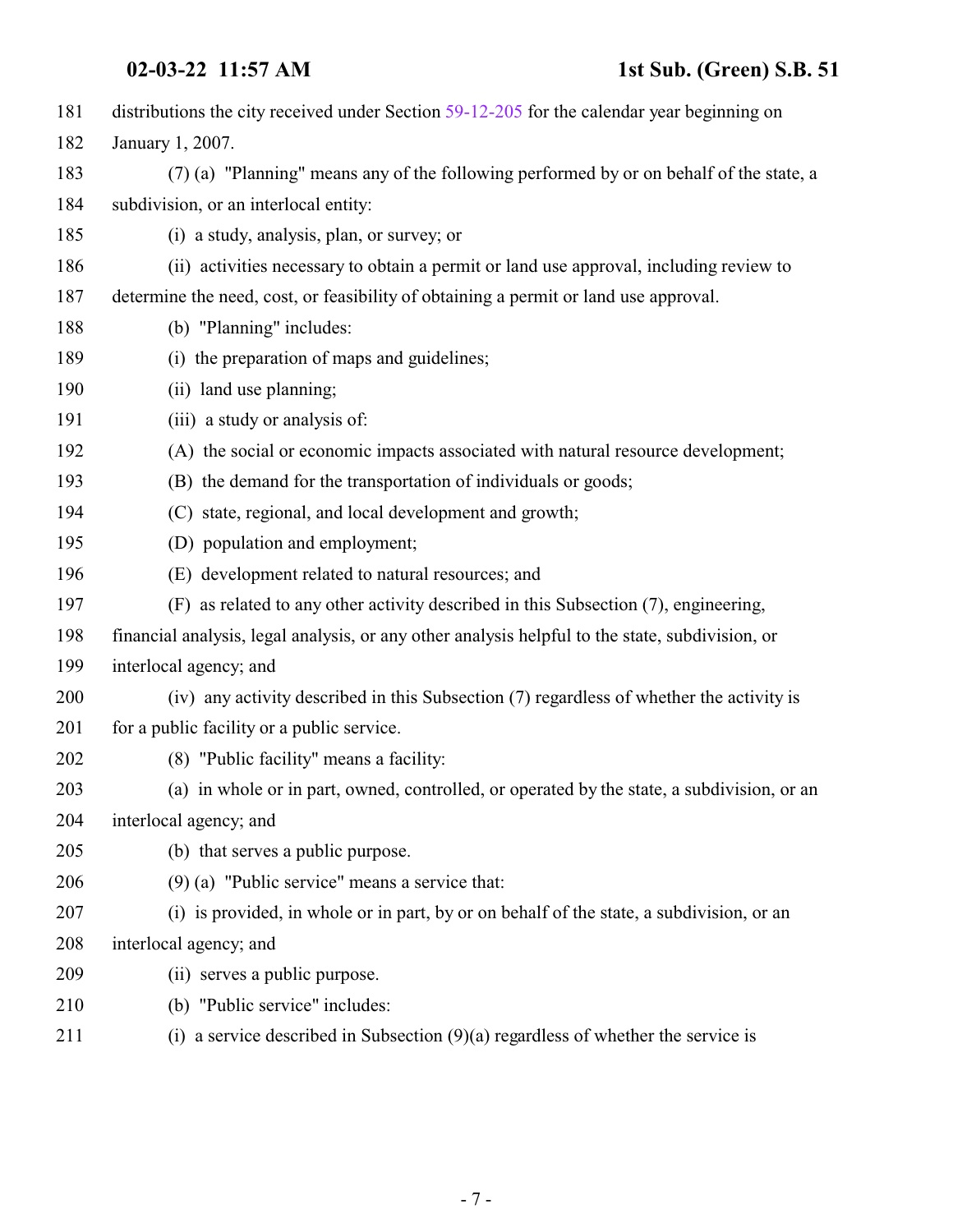<span id="page-7-0"></span>

| 212 | provided in connection with a public facility;                                                           |
|-----|----------------------------------------------------------------------------------------------------------|
| 213 | (ii) the cost of providing a service described in Subsection $(9)(a)$ , including                        |
| 214 | administrative costs, wages, and legal fees; and                                                         |
| 215 | (iii) a contract with a public postsecondary institution to fund research, education, or a               |
| 216 | public service program.                                                                                  |
| 217 | (10) "Subdivision" means a county, city, town, county service area, special service                      |
| 218 | district, special improvement district, water conservancy district, water improvement district,          |
| 219 | sewer improvement district, housing authority, building authority, school district, or public            |
| 220 | postsecondary institution organized under the laws of this state.                                        |
| 221 | (11) (a) "Throughput infrastructure project" means the following facilities, whether                     |
| 222 | located within, partially within, or outside of the state:                                               |
| 223 | (i) a bulk commodities ocean terminal;                                                                   |
| 224 | (ii) a pipeline for the transportation of liquid or gaseous hydrocarbons;                                |
| 225 | (iii) a highway used primarily for the transportation of hydrocarbons;                                   |
| 226 | $[\overrightarrow{tiii}]$ (iv) electric transmission lines and ancillary facilities;                     |
| 227 | $[\overline{({\rm iv})}]$ (v) a shortline freight railroad and ancillary facilities;                     |
| 228 | $[\forall \vec{v}]$ (vi) a plant or facility for storing, distributing, or producing hydrogen, including |
| 229 | the liquification of hydrogen, for use as a fuel in zero emission motor vehicles, for electricity        |
| 230 | generation, or for industrial use; or                                                                    |
| 231 | $\left[\overline{v_i}\right]$ (vii) a plant for the production of zero emission hydrogen fueled trucks.  |
| 232 | (b) "Throughput infrastructure project" includes:                                                        |
| 233 | (i) an ownership interest or a joint or undivided ownership interest in a facility;                      |
| 234 | (ii) a membership interest in the owner of a facility; or                                                |
| 235 | (iii) a contractual right, whether secured or unsecured, to use all or a portion of the                  |
| 236 | throughput, transportation, or transmission capacity of a facility.                                      |
| 237 | Section 3. Section 35A-8-309 is amended to read:                                                         |
| 238 | 35A-8-309. Throughput Infrastructure Fund administered by impact board --                                |
| 239 | Uses -- Review by board -- Annual report -- First project.                                               |
| 240 | (1) (a) $[$ The Subject to Subsection (1)(b), the impact board shall:                                    |
| 241 | $\lceil$ (a) (i) make grants and loans from the Throughput Infrastructure Fund created in                |
| 242 | Section 35A-8-308 for a throughput infrastructure project;                                               |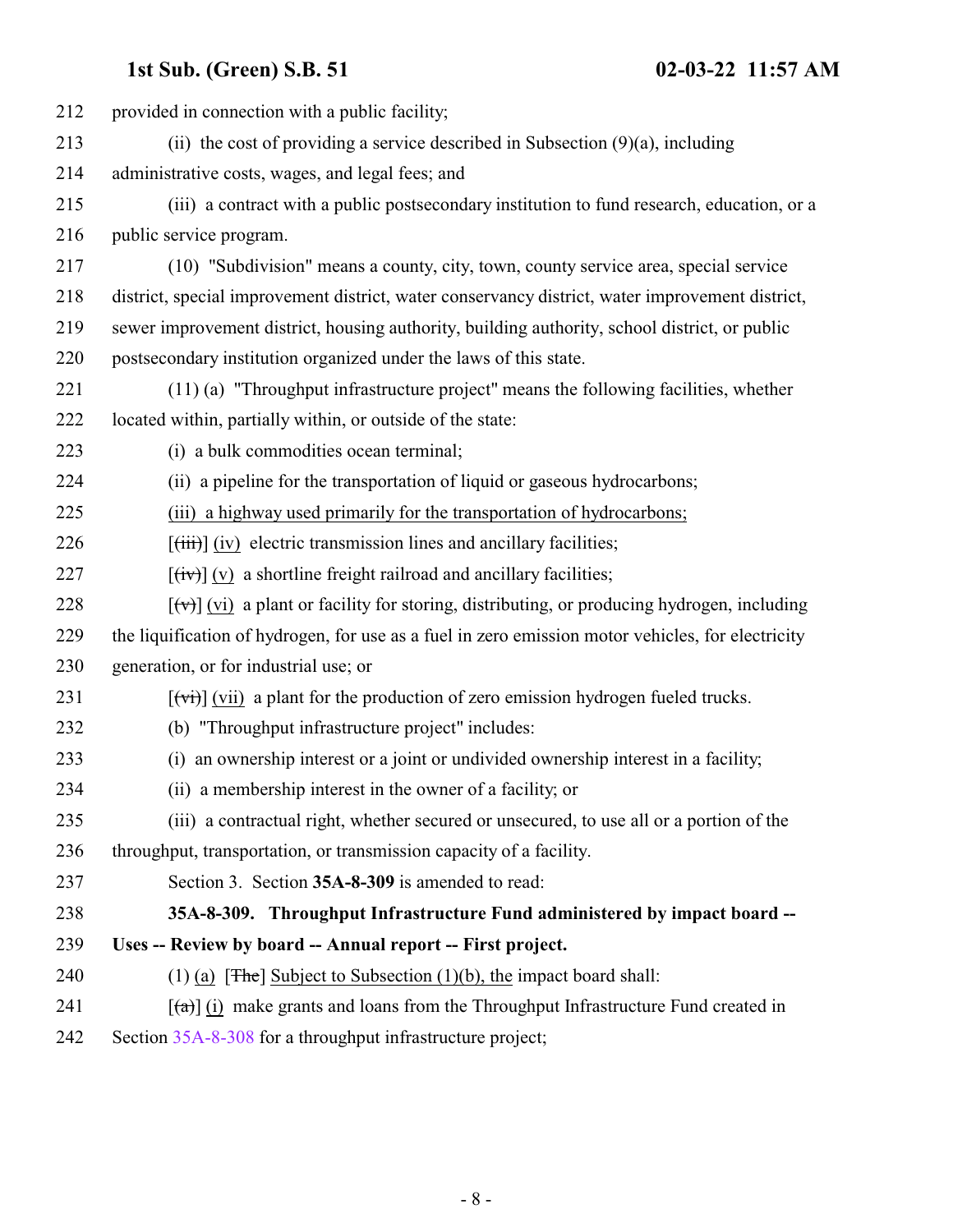# **02-03-22 11:57 AM 1st Sub. (Green) S.B. 51**

| $[\phi]$ (ii) use money transferred to the Throughput Infrastructure Fund in accordance                 |
|---------------------------------------------------------------------------------------------------------|
| with statute to provide a loan or grant to finance the cost of acquisition or construction of a         |
| throughput infrastructure project to one or more local political subdivisions, including a Utah         |
| interlocal agency created under Title 11, Chapter 13, Interlocal Cooperation Act;                       |
| $[\text{e}(\text{e})]$ (iii) administer the Throughput Infrastructure Fund in a manner that will keep a |
| portion of the fund revolving;                                                                          |
| $[\text{(\text{d})}]$ (iv) determine provisions for repayment of loans;                                 |
| $[\text{e}(\text{e})]$ (v) establish criteria for awarding loans and grants; and                        |
| $[f(f)]$ (vi) establish criteria for determining eligibility for assistance under this section.         |
| (b) Notwithstanding Subsection $(1)(a)$ , the Legislature may appropriate money in the                  |
| Throughput Infrastructure Fund created in Section 35A-8-308 for a throughput infrastructure             |
| project.                                                                                                |
| (2) The cost of acquisition or construction of a throughput infrastructure project                      |
| includes amounts for working capital, reserves, transaction costs, and other amounts                    |
| determined by the impact board to be allocable to a throughput infrastructure project.                  |
| (3) The impact board may restructure or forgive all or part of a local political                        |
| subdivision's or interlocal agency's obligation to repay loans for extenuating circumstances.           |
| (4) To receive assistance under this section, a local political subdivision or an                       |
| interlocal agency shall submit a formal application containing the information that the impact          |
| board requires.                                                                                         |
| $(5)$ (a) The impact board shall:                                                                       |
| (i) review the proposed uses of the Throughput Infrastructure Fund for a loan or grant                  |
| before approving the loan or grant and may condition its approval on whatever assurances the            |
| impact board considers necessary to ensure that proceeds of the loan or grant will be used in           |
| accordance with this section;                                                                           |
| (ii) ensure that each loan specifies terms for interest deferments, accruals, and                       |
| scheduled principal repayment; and                                                                      |
| (iii) ensure that repayment terms are evidenced by bonds, notes, or other obligations of                |
| the appropriate local political subdivision or interlocal agency issued to the impact board and         |
| payable from the net revenues of a throughput infrastructure project.                                   |
| (b) An instrument described in Subsection $(5)(a)(iii)$ may be:                                         |
|                                                                                                         |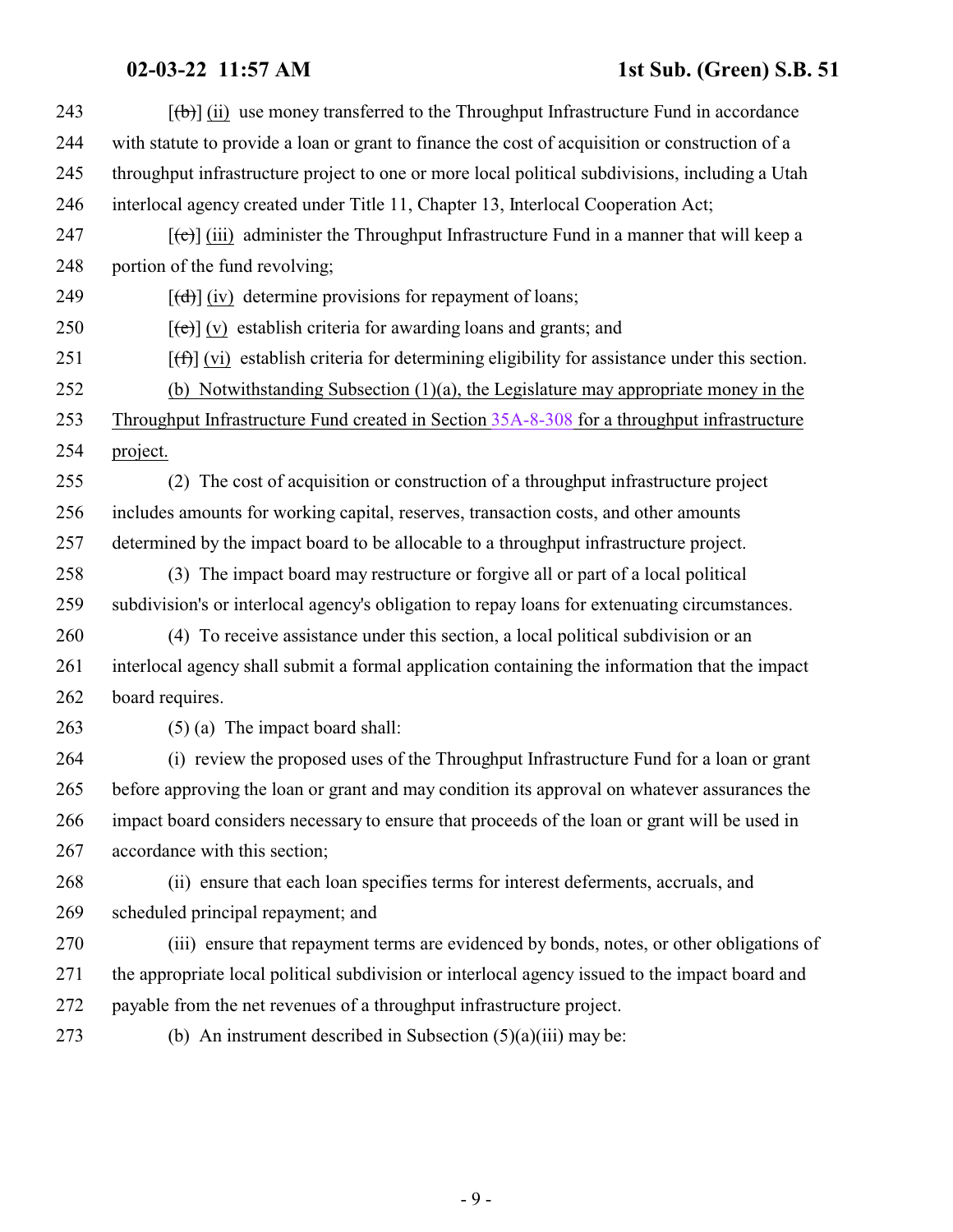<span id="page-9-0"></span> (i) non-recourse to the local political subdivision or interlocal agency; and (ii) limited to a pledge of the net revenues from a throughput infrastructure project. (6) (a) Subject to the restriction in Subsection (6)(b), the impact board shall allocate from the Throughput Infrastructure Fund to the board those amounts that are appropriated by the Legislature for the administration of the Throughput Infrastructure Fund. (b) The amount described in Subsection (6)(a) may not exceed 2% of the annual receipts to the fund. (7) The board shall include in the annual written report described in Section [35A-1-109](http://le.utah.gov/UtahCode/SectionLookup.jsp?section=35a-1-109&session=2022GS): (a) the number and type of loans and grants made under this section; and (b) a list of local political subdivisions or interlocal agencies that received assistance under this section. 286 (8) (a) [The] Subject to Subsection (1)(b), the first throughput infrastructure project considered by the impact board shall be a bulk commodities ocean terminal project. (b) Upon receipt of an application from an interlocal agency created for the sole purpose of undertaking a throughput infrastructure project that is a bulk commodities ocean terminal project, the impact board shall: (i) grant up to 2% of the money in the Throughput Infrastructure Fund to the interlocal agency to pay or reimburse costs incurred by the interlocal agency preliminary to its acquisition of the throughput infrastructure project; and (ii) fund the interlocal agency's application if the application meets all criteria established by the impact board. Section 4. Section **41-1a-226** is amended to read: **41-1a-226. Vintage vehicle -- Signed statement -- Registration.** (1) The owner of a vintage vehicle who applies for registration under this part shall provide a signed statement that the vintage vehicle: (a) is owned and operated for the purposes described in Section [41-21-1](http://le.utah.gov/UtahCode/SectionLookup.jsp?section=41-21-1&session=2022GS); and (b) is safe to operate on the highways of this state as described in Section [41-21-4](http://le.utah.gov/UtahCode/SectionLookup.jsp?section=41-21-4&session=2022GS). (2) [The] For a vintage vehicle with a model year of 1980 or older, the signed statement described in Subsection (1) is in lieu of an emissions inspection, from which a vintage vehicle is exempt under Subsection [41-6a-1642](#page-19-0)(4).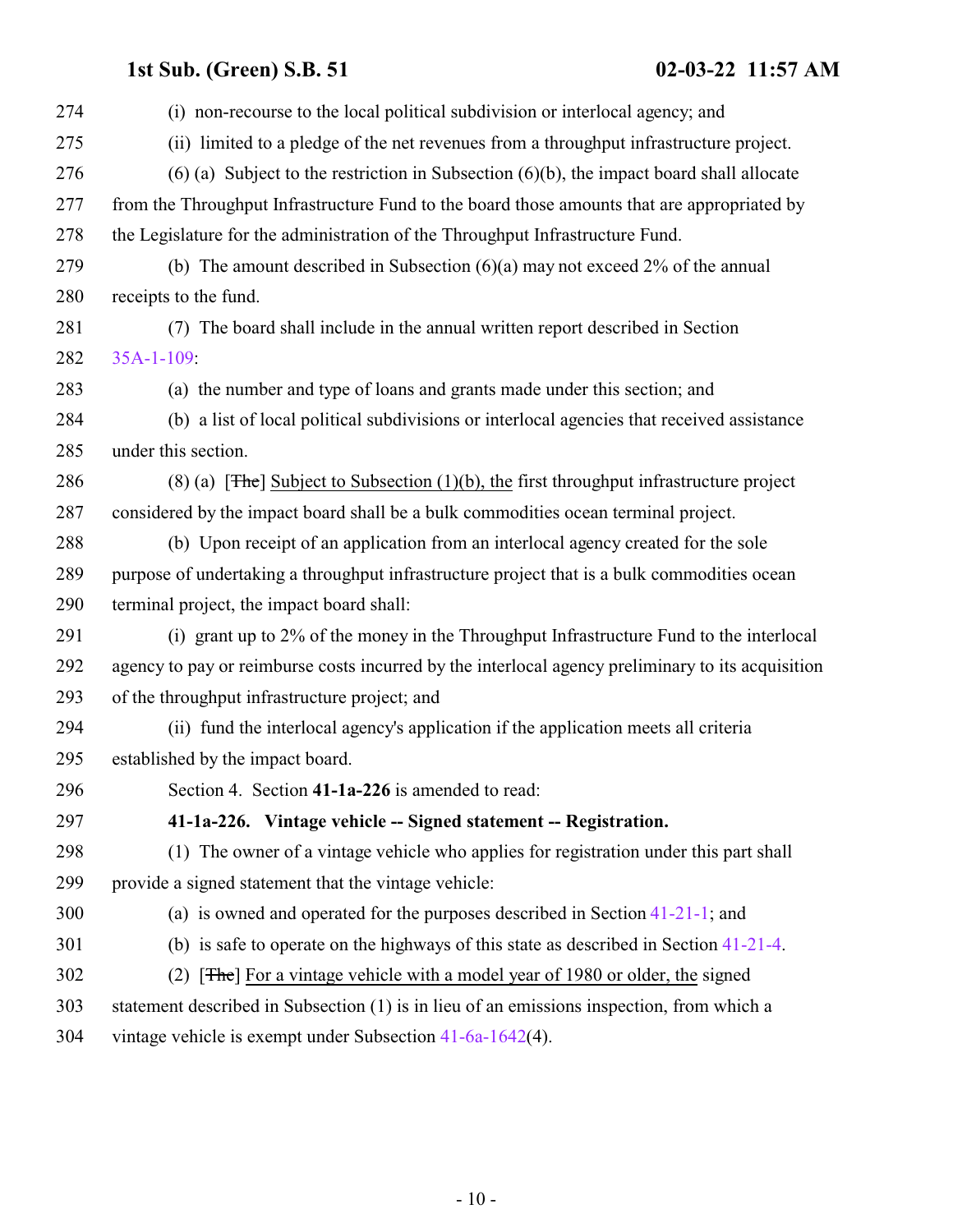<span id="page-10-0"></span>

| 305 | (3) Before registration of a vintage vehicle that has a model year of 1981 or newer, an          |
|-----|--------------------------------------------------------------------------------------------------|
| 306 | owner shall:                                                                                     |
| 307 | (a) obtain a certificate of emissions inspection as provided in Section $41-6a-1642$ ; or        |
| 308 | (b) provide proof of vehicle insurance coverage for the vintage vehicle that is a type           |
| 309 | specific to a vehicle collector.                                                                 |
| 310 | Section 5. Section 41-1a-404 is amended to read:                                                 |
| 311 | 41-1a-404. Location and position of plates -- Visibility of plates -- Exceptions.                |
| 312 | (1) License plates issued for a vehicle other than a motorcycle, trailer, vintage vehicle,       |
| 313 | or semitrailer shall be attached to the vehicle, one in the front and the other in the rear.     |
| 314 | (2) (a) The license plate issued for a motorcycle, trailer, or semitrailer shall be attached     |
| 315 | to the rear of the motorcycle, trailer, or semitrailer.                                          |
| 316 | (b) (i) An owner of a vintage vehicle shall ensure that a license plate is attached to the       |
| 317 | rear of the vintage vehicle.                                                                     |
| 318 | (ii) An owner of a vintage vehicle is not required to display a license plate on the front       |
| 319 | of the vintage vehicle.                                                                          |
| 320 | (3) Except as provided in Subsection (5), a license plate shall at all times be:                 |
| 321 | (a) securely fastened:                                                                           |
| 322 | (i) in a horizontal position to the vehicle for which it is issued to prevent the plate from     |
| 323 | swinging;                                                                                        |
| 324 | (ii) at a height of not less than 12 inches from the ground, measuring from the bottom           |
| 325 | of the plate; and                                                                                |
| 326 | (iii) in a place and position to be clearly visible; and                                         |
| 327 | (b) maintained:                                                                                  |
| 328 | (i) free from foreign materials; and                                                             |
| 329 | (ii) in a condition to be clearly legible.                                                       |
| 330 | (4) Enforcement by a state or local law enforcement officer of the requirement under             |
| 331 | Subsection (1) to attach a license plate to the front of a vehicle shall be only as a secondary  |
| 332 | action when the vehicle has been detained for a suspected violation by any person in the         |
| 333 | vehicle of Title 41, Motor Vehicles, other than the requirement under Subsection (1) to attach a |
| 334 | license plate to the front of the vehicle, or for another offense.                               |
| 335 | (5) The provisions of Subsections $(3)(a)(iii)$ and $(3)(b)$ do not apply to a license plate     |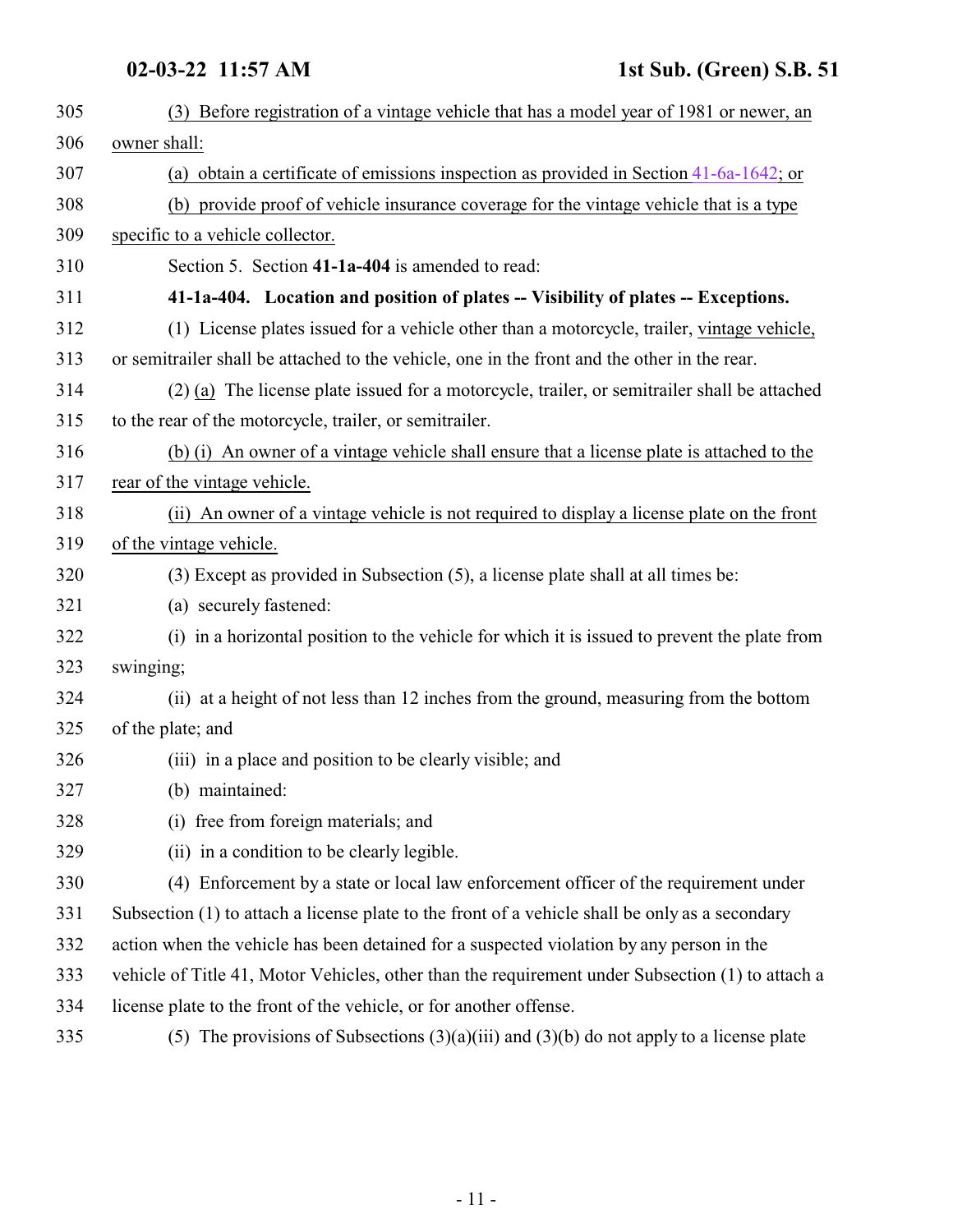<span id="page-11-0"></span> that is obscured exclusively by one or more of the following devices or by the cargo the device is carrying, if the device is installed according to manufacturer specifications or generally accepted installation practices: (a) a trailer hitch; (b) a wheelchair lift or wheelchair carrier; (c) a trailer being towed by the vehicle; (d) a bicycle rack, ski rack, or luggage rack; or (e) a similar cargo carrying device. (6) A violation of this section is an infraction. Section 6. Section **41-1a-1201** is amended to read: **41-1a-1201. Disposition of fees.** (1) All fees received and collected under this part shall be transmitted daily to the state treasurer. (2) Except as provided in Subsections (3), (6), (7), (8), and (9) and Sections [41-1a-422](http://le.utah.gov/UtahCode/SectionLookup.jsp?section=41-1a-422&session=2022GS), [41-1a-1220](http://le.utah.gov/UtahCode/SectionLookup.jsp?section=41-1a-1220&session=2022GS), [41-1a-1221](http://le.utah.gov/UtahCode/SectionLookup.jsp?section=41-1a-1221&session=2022GS), and [41-1a-1223](http://le.utah.gov/UtahCode/SectionLookup.jsp?section=41-1a-1223&session=2022GS) all fees collected under this part shall be deposited **[in]** into the Transportation Fund. 352 (3) Funds generated under Subsections  $41-1a-1211(1)(b)(ii)$ ,  $(6)(b)(ii)$ , and  $(7)$  and Section [41-1a-1212](http://le.utah.gov/UtahCode/SectionLookup.jsp?section=41-1a-1212&session=2022GS) may be used by the commission to cover the costs incurred in issuing license plates under Part 4, License Plates and Registration Indicia. (4) In accordance with Section [63J-1-602.2](http://le.utah.gov/UtahCode/SectionLookup.jsp?section=63j-1-602.2&session=2022GS), all funds available to the commission for the purchase and distribution of license plates and decals are nonlapsing. (5) (a) Except as provided in Subsections (3) and (5)(b) and Section [41-1a-1205](http://le.utah.gov/UtahCode/SectionLookup.jsp?section=41-1a-1205&session=2022GS), the expenses of the commission in enforcing and administering this part shall be provided for by legislative appropriation from the revenues of the Transportation Fund. (b) Three dollars of the registration fees imposed under Subsections [41-1a-1206](#page-13-0)(2)(a) and (b) for each vehicle registered for a six-month registration period under Section [41-1a-215.5](http://le.utah.gov/UtahCode/SectionLookup.jsp?section=41-1a-215.5&session=2022GS) may be used by the commission to cover the costs incurred in enforcing and administering this part. 364 (c) Fifty cents of the registration fee imposed under Subsection  $41-1a-1206(1)(g)$  for each vintage vehicle that has a model year of 1981 or newer may be used by the commission to cover the costs incurred in enforcing and administering this part.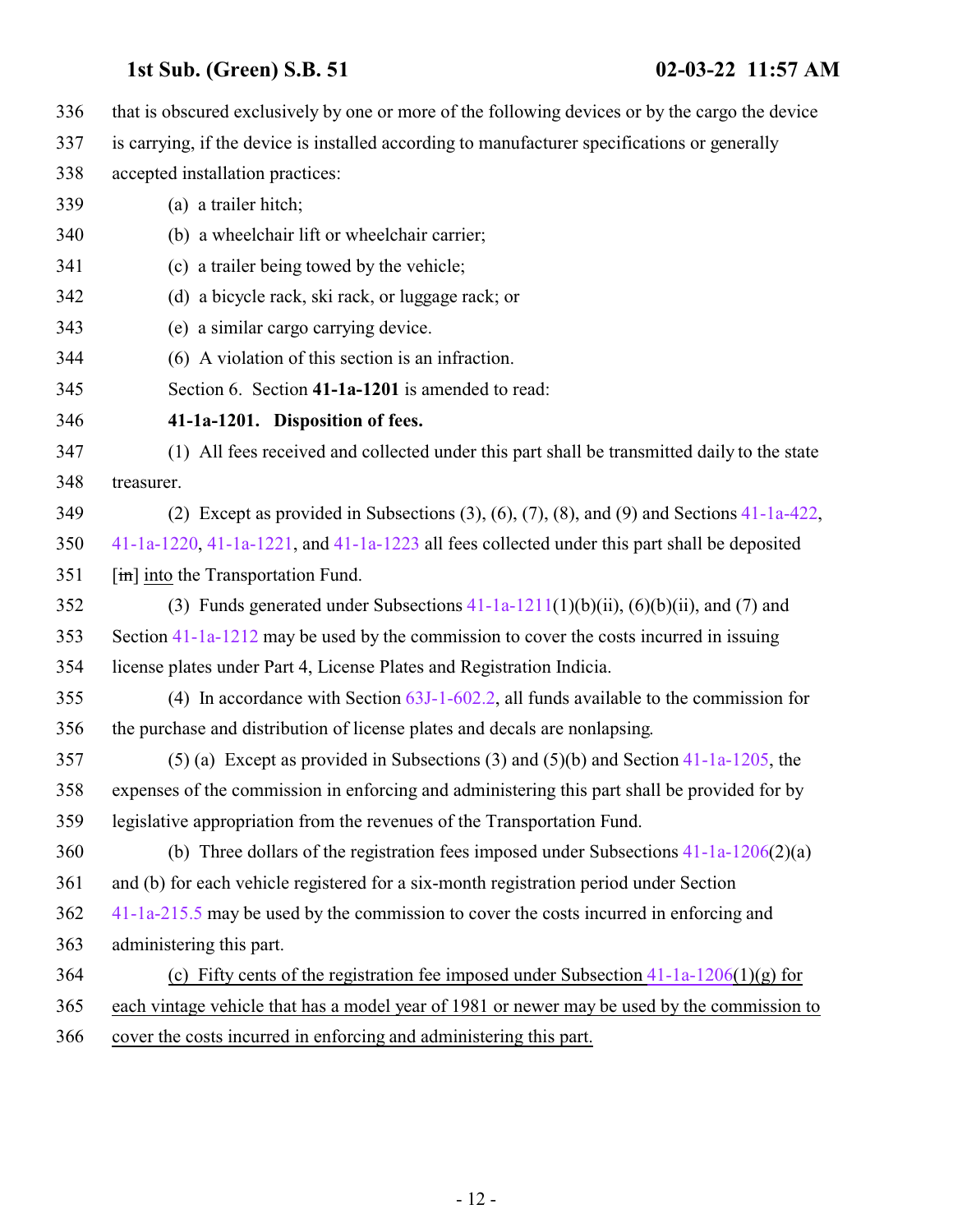### **02-03-22 11:57 AM 1st Sub. (Green) S.B. 51**

| 367 | (6) (a) The following portions of the registration fees imposed under Section                                           |
|-----|-------------------------------------------------------------------------------------------------------------------------|
| 368 | $41-1a-1206$ for each vehicle shall be deposited $[\text{im}]$ into the Transportation Investment Fund of               |
| 369 | 2005 created under Section 72-2-124:                                                                                    |
| 370 | (i) \$30 of the registration fees imposed under Subsections $41-1a-1206(1)(a)$ , $(1)(b)$ ,                             |
| 371 | $(1)(f)$ , $(4)$ , and $(7)$ ;                                                                                          |
| 372 | (ii) \$21 of the registration fees imposed under Subsections $41-1a-1206(1)(c)(i)$ and                                  |
| 373 | (1)(c)(ii);                                                                                                             |
| 374 | (iii) \$2.50 of the registration fee imposed under Subsection $41-1a-1206(1)(e)$ (ii);                                  |
| 375 | (iv) \$23 of the registration fee imposed under Subsection $41-1a-1206(1)(d)(i)$ ;                                      |
| 376 | (v) \$24.50 of the registration fee imposed under Subsection $41-1a-1206(1)(e)(i)$ ; and                                |
| 377 | (vi) \$1 of the registration fee imposed under Subsection $41-1a-1206(1)(d)(ii)$ .                                      |
| 378 | (b) The following portions of the registration fees collected for each vehicle registered                               |
| 379 | for a six-month registration period under Section $41$ -1a-215.5 shall be deposited $[\text{im}]$ into the              |
| 380 | Transportation Investment Fund of 2005 created by Section 72-2-124:                                                     |
| 381 | (i) \$23.25 of each registration fee collected under Subsection $41-1a-1206(2)(a)(i)$ ; and                             |
| 382 | (ii) \$23 of each registration fee collected under Subsection $41-1a-1206(2)(a)(ii)$ .                                  |
| 383 | (7) (a) Ninety-four cents of each registration fee imposed under Subsections                                            |
| 384 | $41-1a-1206(1)(a)$ and (b) for each vehicle shall be deposited $\overline{[m]}$ into the Public Safety                  |
| 385 | Restricted Account created in Section 53-3-106.                                                                         |
| 386 | (b) Seventy-one cents of each registration fee imposed under Subsections                                                |
| 387 | $41-1a-1206(2)(a)$ and (b) for each vehicle registered for a six-month registration period under                        |
| 388 | Section 41-1a-215.5 shall be deposited $\left[\frac{1}{2}m\right]$ into the Public Safety Restricted Account created in |
| 389 | Section 53-3-106.                                                                                                       |
| 390 | (8) (a) One dollar of each registration fee imposed under Subsections $41-1a-1206(1)(a)$                                |
| 391 | and (b) for each vehicle shall be deposited into the Motor Vehicle Safety Impact Restricted                             |
| 392 | Account created in Section 53-8-214.                                                                                    |
| 393 | (b) One dollar of each registration fee imposed under Subsections $41-1a-1206(2)(a)$                                    |
| 394 | and (b) for each vehicle registered for a six-month registration period under Section                                   |
| 395 | 41-1a-215.5 shall be deposited into the Motor Vehicle Safety Impact Restricted Account                                  |
| 396 | created in Section 53-8-214.                                                                                            |
|     |                                                                                                                         |

(9) Fifty cents of each registration fee imposed under Subsection [41-1a-1206](#page-13-0)(1)(a) for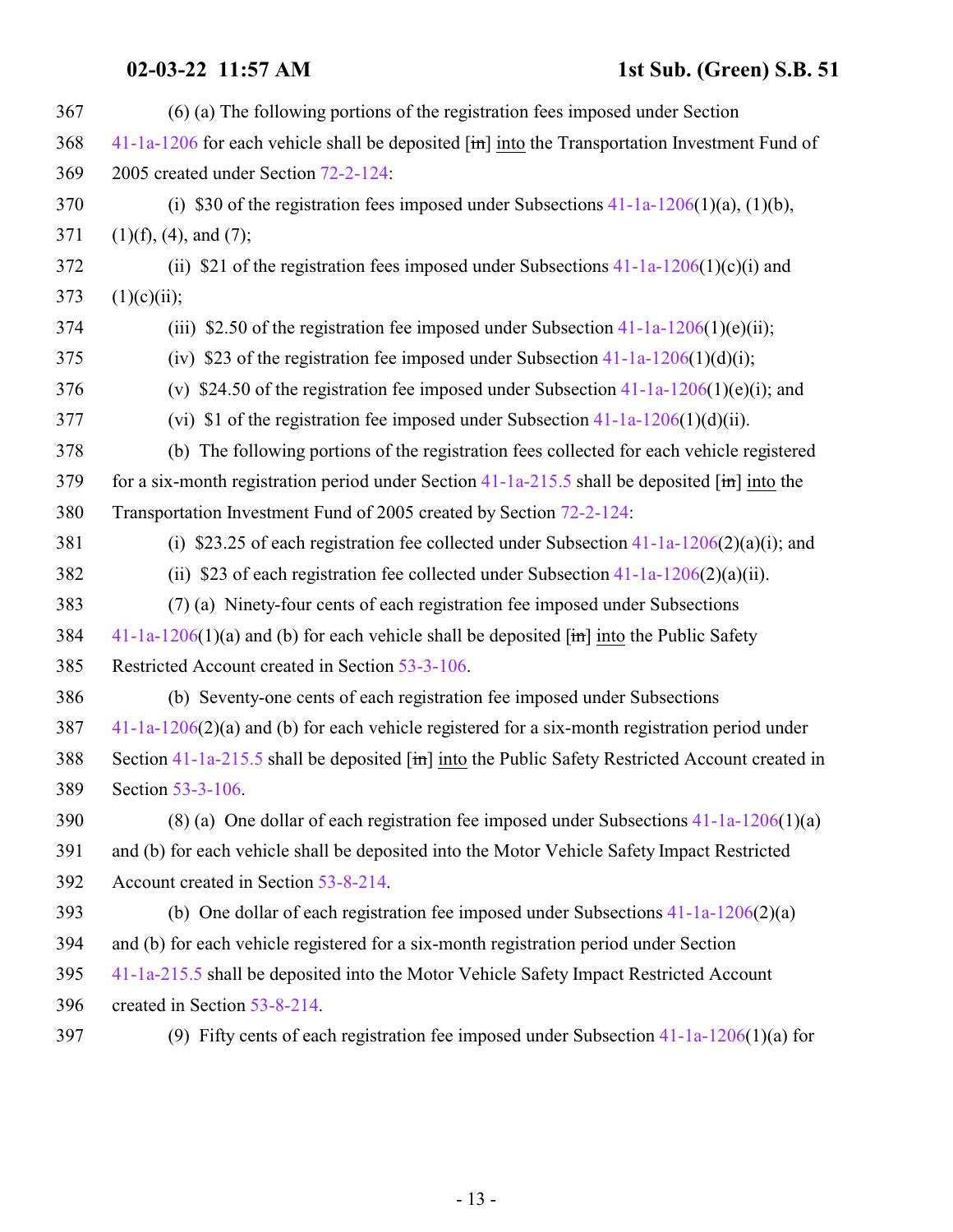<span id="page-13-0"></span>

| 398 | each motorcycle shall be deposited $\left[\frac{\text{in}}{\text{in}}\right]$ into the Spinal Cord and Brain Injury Rehabilitation |
|-----|------------------------------------------------------------------------------------------------------------------------------------|
| 399 | Fund created in Section 26-54-102.                                                                                                 |
| 400 | Section 7. Section 41-1a-1206 is amended to read:                                                                                  |
| 401 | 41-1a-1206. Registration fees -- Fees by gross laden weight.                                                                       |
| 402 | (1) Except as provided in Subsections (2) and (3), at the time application is made for                                             |
| 403 | registration or renewal of registration of a vehicle or combination of vehicles under this                                         |
| 404 | chapter, a registration fee shall be paid to the division as follows:                                                              |
| 405 | (a) \$46.00 for each motorcycle;                                                                                                   |
| 406 | (b) \$44 for each motor vehicle of 12,000 pounds or less gross laden weight, excluding                                             |
| 407 | motorcycles;                                                                                                                       |
| 408 | (c) unless the semitrailer or trailer is exempt from registration under Section 41-1a-202                                          |
| 409 | or is registered under Section 41-1a-301:                                                                                          |
| 410 | (i) \$31 for each trailer or semitrailer over 750 pounds gross unladen weight; or                                                  |
| 411 | (ii) \$28.50 for each commercial trailer or commercial semitrailer of 750 pounds or less                                           |
| 412 | gross unladen weight;                                                                                                              |
| 413 | (d) (i) \$53 for each farm truck over 12,000 pounds, but not exceeding 14,000 pounds                                               |
| 414 | gross laden weight; plus                                                                                                           |
| 415 | (ii) \$9 for each 2,000 pounds over 14,000 pounds gross laden weight;                                                              |
| 416 | (e) (i) \$69.50 for each motor vehicle or combination of motor vehicles, excluding farm                                            |
| 417 | trucks, over 12,000 pounds, but not exceeding 14,000 pounds gross laden weight; plus                                               |
| 418 | (ii) \$19 for each 2,000 pounds over 14,000 pounds gross laden weight;                                                             |
| 419 | (f) (i) \$69.50 for each park model recreational vehicle over 12,000 pounds, but not                                               |
| 420 | exceeding 14,000 pounds gross laden weight; plus                                                                                   |
| 421 | (ii) \$19 for each 2,000 pounds over 14,000 pounds gross laden weight;                                                             |
| 422 | (g) $[45]$ \$45.50 for each vintage vehicle that [is less than 40 years old] has a model                                           |
| 423 | year of 1981 or newer; and                                                                                                         |
| 424 | (h) in addition to the fee described in Subsection $(1)(b)$ :                                                                      |
| 425 | (i) for each electric motor vehicle:                                                                                               |
| 426 | (A) \$90 during calendar year 2020; and                                                                                            |
| 427 | (B) \$120 beginning January 1, 2021, and thereafter;                                                                               |
| 428 | (ii) for each hybrid electric motor vehicle:                                                                                       |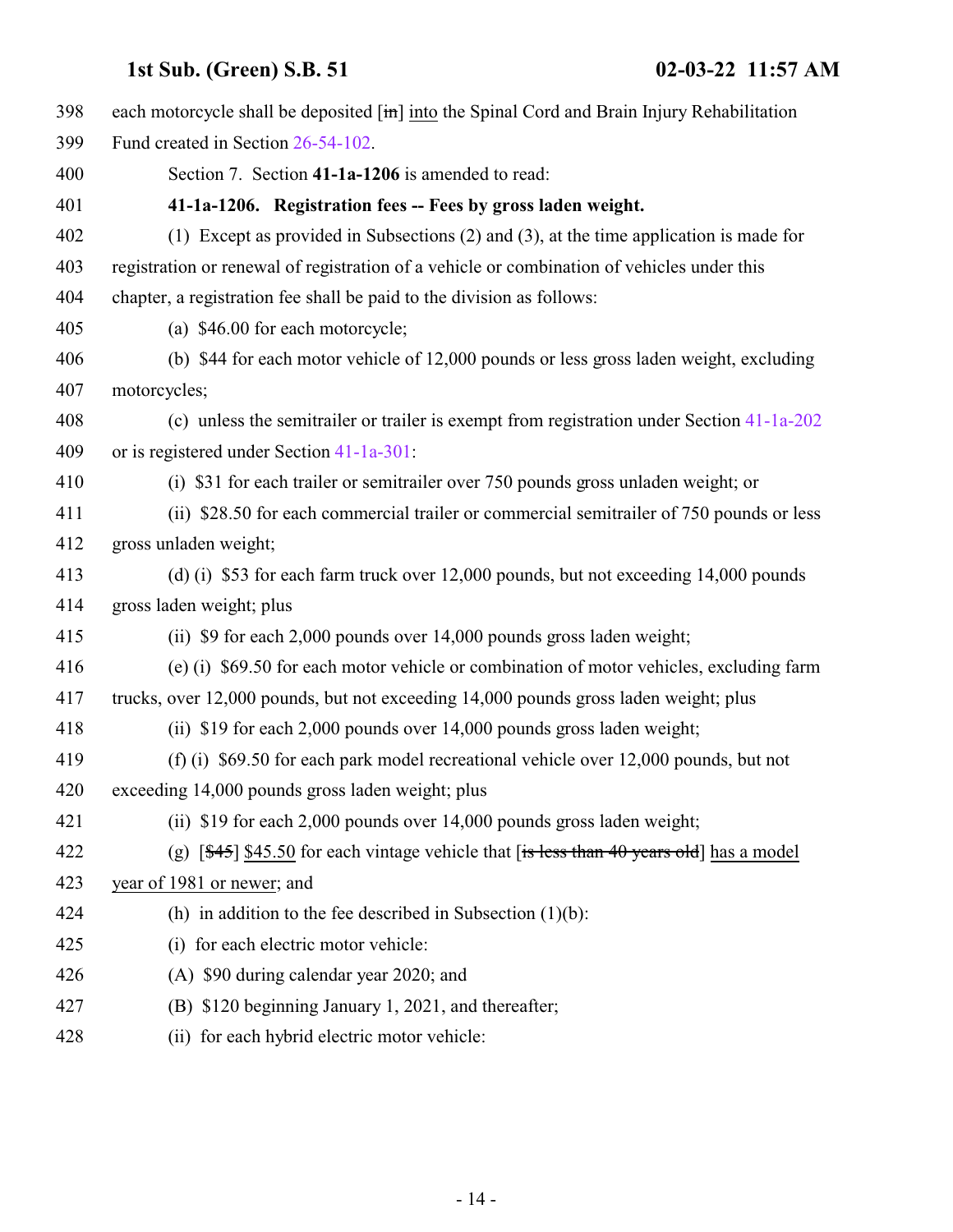| 429 | (A) \$15 during calendar year 2020; and                                                           |
|-----|---------------------------------------------------------------------------------------------------|
| 430 | (B) \$20 beginning January 1, 2021, and thereafter;                                               |
| 431 |                                                                                                   |
|     | (iii) for each plug-in hybrid electric motor vehicle:                                             |
| 432 | (A) \$39 during calendar year 2020; and                                                           |
| 433 | (B) \$52 beginning January 1, 2021, and thereafter; and                                           |
| 434 | (iv) for any motor vehicle not described in Subsections $(1)(h)(i)$ through (iii) that is         |
| 435 | fueled exclusively by a source other than motor fuel, diesel fuel, natural gas, or propane:       |
| 436 | (A) \$90 during calendar year 2020; and                                                           |
| 437 | (B) \$120 beginning January 1, 2021, and thereafter.                                              |
| 438 | (2) (a) At the time application is made for registration or renewal of registration of a          |
| 439 | vehicle under this chapter for a six-month registration period under Section 41-1a-215.5, a       |
| 440 | registration fee shall be paid to the division as follows:                                        |
| 441 | (i) \$34.50 for each motorcycle; and                                                              |
| 442 | (ii) \$33.50 for each motor vehicle of 12,000 pounds or less gross laden weight,                  |
| 443 | excluding motorcycles.                                                                            |
| 444 | (b) In addition to the fee described in Subsection $(2)(a)(ii)$ , for registration or renewal     |
| 445 | of registration of a vehicle under this chapter for a six-month registration period under Section |
| 446 | $41-1a-215.5$ a registration fee shall be paid to the division as follows:                        |
| 447 | (i) for each electric motor vehicle:                                                              |
| 448 | (A) \$69.75 during calendar year 2020; and                                                        |
| 449 | (B) \$93 beginning January 1, 2021, and thereafter;                                               |
| 450 | (ii) for each hybrid electric motor vehicle:                                                      |
| 451 | (A) \$11.25 during calendar year 2020; and                                                        |
| 452 | (B) \$15 beginning January 1, 2021, and thereafter;                                               |
| 453 | (iii) for each plug-in hybrid electric motor vehicle:                                             |
| 454 | (A) \$30 during calendar year 2020; and                                                           |
| 455 | (B) \$40 beginning January 1, 2021, and thereafter; and                                           |
| 456 | (iv) for each motor vehicle not described in Subsections $(2)(b)(i)$ through (iii) that is        |
| 457 | fueled by a source other than motor fuel, diesel fuel, natural gas, or propane:                   |
| 458 | (A) \$69.75 during calendar year 2020; and                                                        |
| 459 | (B) \$93 beginning January 1, 2021, and thereafter.                                               |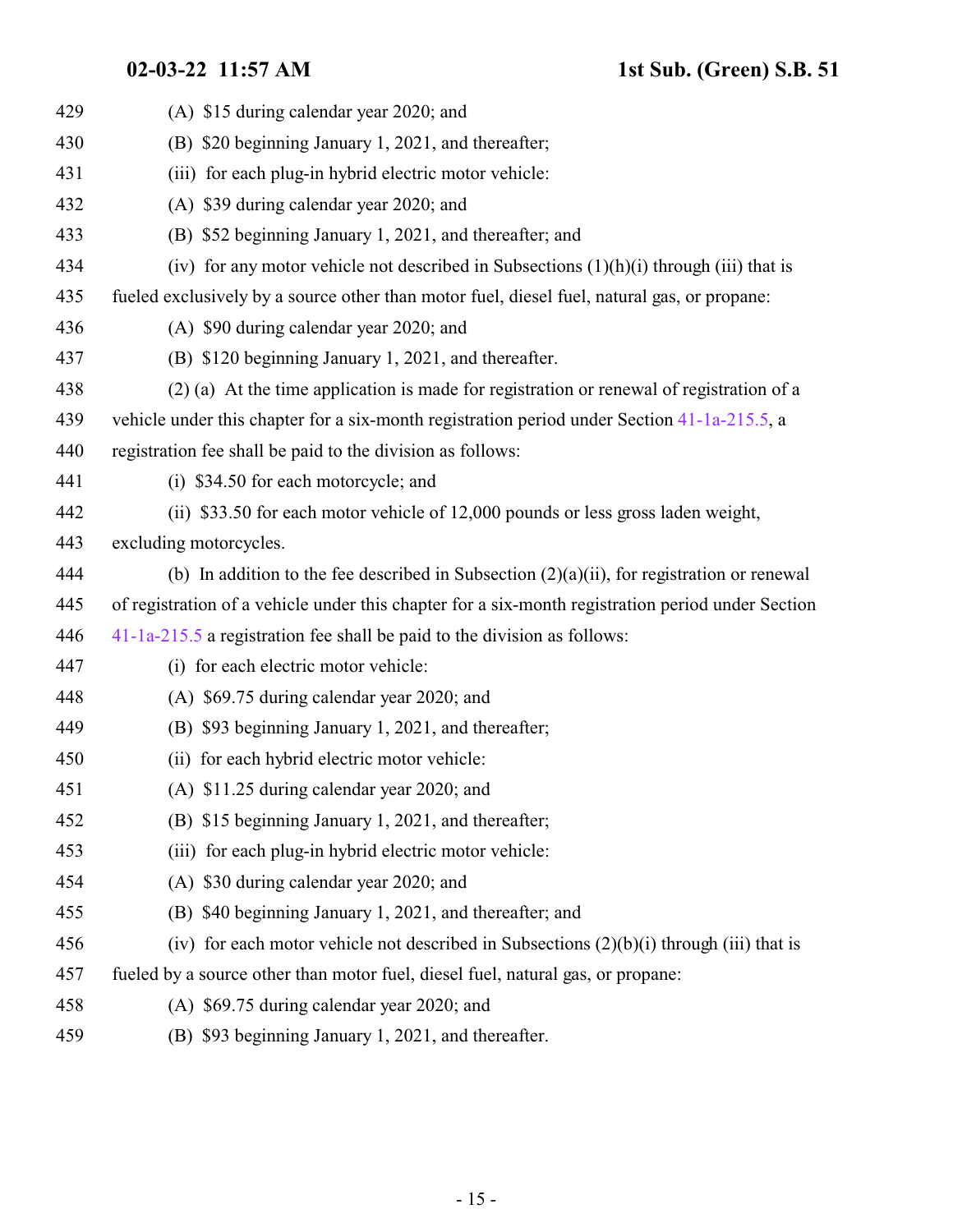| 460 | $(3)$ (a) (i) Beginning on January 1, 2019, the commission shall, on January 1, annually                               |
|-----|------------------------------------------------------------------------------------------------------------------------|
| 461 | adjust the registration fees described in Subsections $(1)(a)$ , $(1)(b)$ , $(1)(c)(i)$ , $(1)(c)(ii)$ , $(1)(d)(i)$ , |
| 462 | $(1)(e)(i)$ , $(1)(f)(i)$ , $(1)(g)$ , $(2)(a)$ , $(4)(a)$ , and $(7)$ , by taking the registration fee rate for the   |
| 463 | previous year and adding an amount equal to the greater of:                                                            |
| 464 | (A) an amount calculated by multiplying the registration fee of the previous year by the                               |
| 465 | actual percentage change during the previous fiscal year in the Consumer Price Index; and                              |
| 466 | $(B)$ 0.                                                                                                               |
| 467 | (ii) Beginning on January 1, 2022, the commission shall, on January 1, annually adjust                                 |
| 468 | the registration fees described in Subsections $(1)(h)(i)(B)$ , $(1)(h)(ii)(B)$ , $(1)(h)(iii)(B)$ ,                   |
| 469 | $(1)(h)(iv)(B), (2)(b)(i)(B), (2)(b)(ii)(B), (2)(b)(iii)(B), and (2)(b)(iv)(B)$ by taking the                          |
| 470 | registration fee rate for the previous year and adding an amount equal to the greater of:                              |
| 471 | (A) an amount calculated by multiplying the registration fee of the previous year by the                               |
| 472 | actual percentage change during the previous fiscal year in the Consumer Price Index; and                              |
| 473 | $(B)$ 0.                                                                                                               |
| 474 | (b) The amounts calculated as described in Subsection $(3)(a)$ shall be rounded up to the                              |
| 475 | nearest 25 cents.                                                                                                      |
| 476 | (4) (a) The initial registration fee for a vintage vehicle that $f$ is 40 years old has a                              |
| 477 | model year of 1980 or older is \$40.                                                                                   |
| 478 | (b) A vintage vehicle that $[$ is 40 years old] has a model year of 1980 or older is exempt                            |
| 479 | from the renewal of registration fees under Subsection (1).                                                            |
| 480 | (c) A vehicle with a Purple Heart special group license plate issued in accordance with                                |
| 481 | Section 41-1a-421 is exempt from the registration fees under Subsection (1).                                           |
| 482 | (d) A camper is exempt from the registration fees under Subsection (1).                                                |
| 483 | (5) If a motor vehicle is operated in combination with a semitrailer or trailer, each                                  |
| 484 | motor vehicle shall register for the total gross laden weight of all units of the combination if the                   |
| 485 | total gross laden weight of the combination exceeds 12,000 pounds.                                                     |
| 486 | (6) (a) Registration fee categories under this section are based on the gross laden                                    |
| 487 | weight declared in the licensee's application for registration.                                                        |
| 488 | (b) Gross laden weight shall be computed in units of 2,000 pounds. A fractional part                                   |
| 489 | of 2,000 pounds is a full unit.                                                                                        |
| 490 | (7) The owner of a commercial trailer or commercial semitrailer may, as an alternative                                 |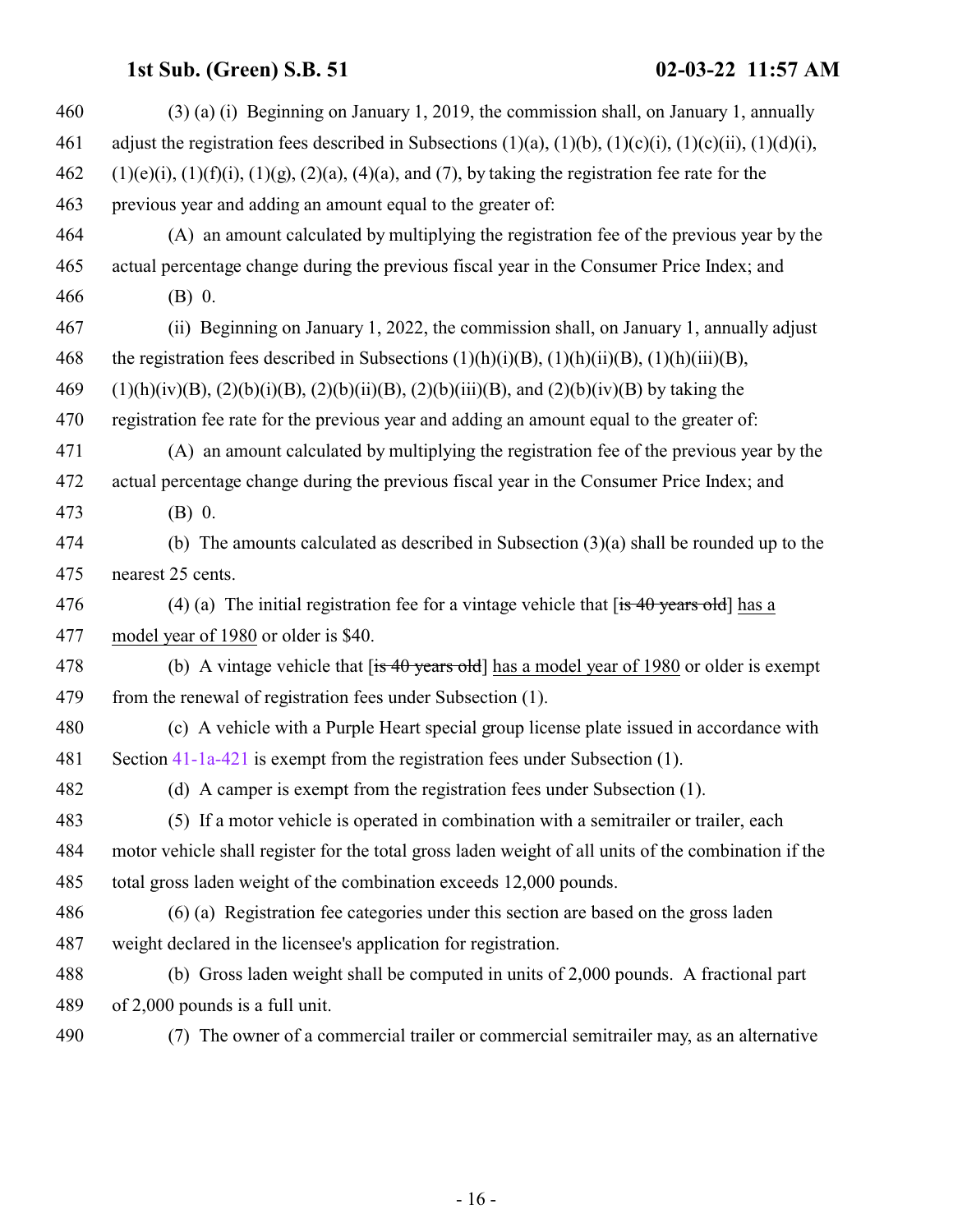<span id="page-16-0"></span>

| 491 | to registering under Subsection $(1)(c)$ , apply for and obtain a special registration and license |
|-----|----------------------------------------------------------------------------------------------------|
| 492 | plate for a fee of \$130.                                                                          |
| 493 | (8) Except as provided in Section $41-6a-1642$ , a truck may not be registered as a farm           |
| 494 | truck unless:                                                                                      |
| 495 | (a) the truck meets the definition of a farm truck under Section $41-1a-102$ ; and                 |
| 496 | (b) (i) the truck has a gross vehicle weight rating of more than 12,000 pounds; or                 |
| 497 | (ii) the truck has a gross vehicle weight rating of 12,000 pounds or less and the owner            |
| 498 | submits to the division a certificate of emissions inspection or a waiver in compliance with       |
| 499 | Section 41-6a-1642.                                                                                |
| 500 | $(9)$ A violation of Subsection $(8)$ is an infraction that shall be punished by a fine of not     |
| 501 | less than \$200.                                                                                   |
| 502 | (10) Trucks used exclusively to pump cement, bore wells, or perform crane services                 |
| 503 | with a crane lift capacity of five or more tons, are exempt from 50% of the amount of the fees     |
| 504 | required for those vehicles under this section.                                                    |
| 505 | Section 8. Section 41-3-105 is amended to read:                                                    |
|     |                                                                                                    |
| 506 | 41-3-105. Administrator's powers and duties -- Administrator and investigators                     |
| 507 | to be law enforcement officers.                                                                    |
| 508 | (1) The administrator may make rules to carry out the purposes of this chapter and                 |
| 509 | Sections $41-1a-1001$ through $41-1a-1006$ according to the procedures and requirements of Title   |
| 510 | 63G, Chapter 3, Utah Administrative Rulemaking Act.                                                |
| 511 | (2) (a) The administrator may employ clerks, deputies, and assistants necessary to                 |
| 512 | discharge the duties under this chapter and may designate the duties of those clerks, deputies,    |
| 513 | and assistants.                                                                                    |
| 514 | (b) The administrator, assistant administrator, and all investigators shall be law                 |
| 515 | enforcement officers certified by peace officer standards and training as required by Section      |
| 516 | $53 - 13 - 103$ .                                                                                  |
| 517 | (3) (a) The administrator may investigate any suspected or alleged violation of:                   |
| 518 | (i) this chapter;                                                                                  |
| 519 | Title 41, Chapter 1a, Motor Vehicle Act;<br>(i)                                                    |
| 520 | (iii) any law concerning motor vehicle fraud; or                                                   |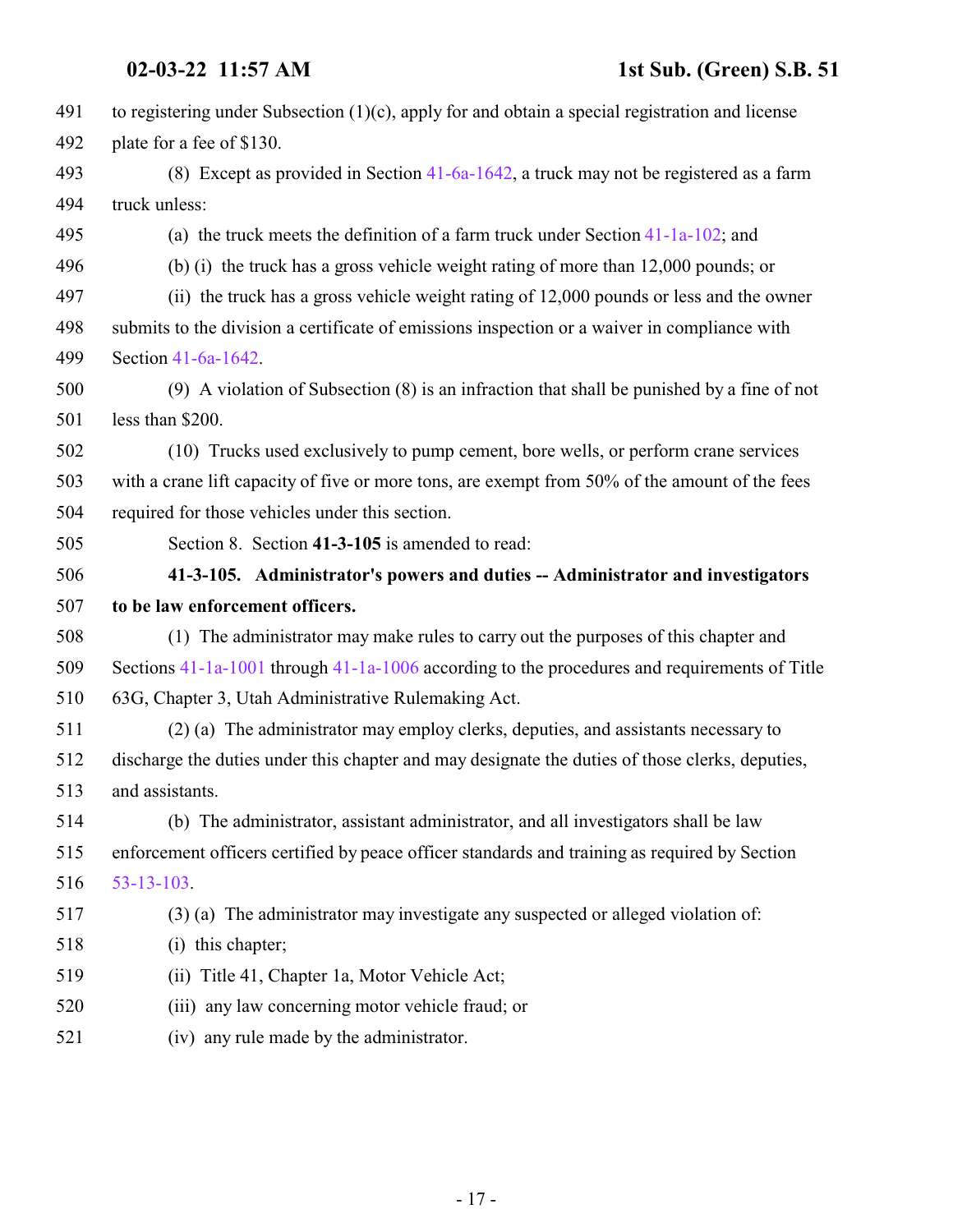| 522 | (b) The administrator may bring an action in the name of the state against any person to       |
|-----|------------------------------------------------------------------------------------------------|
| 523 | enjoin a violation found under Subsection $(3)(a)$ .                                           |
| 524 | (4) (a) The administrator may prescribe forms to be used for applications for licenses.        |
| 525 | (b) The administrator may require information from the applicant concerning the                |
| 526 | applicant's fitness to be licensed.                                                            |
| 527 | (c) Each application for a license shall contain:                                              |
| 528 | (i) if the applicant is an individual, the name and residence address of the applicant and     |
| 529 | the trade name, if any, under which the applicant intends to conduct business;                 |
| 530 | (ii) if the applicant is a partnership, the name and residence address of each partner,        |
| 531 | whether limited or general, and the name under which the partnership business will be          |
| 532 | conducted;                                                                                     |
| 533 | (iii) if the applicant is a corporation, the name of the corporation, and the name and         |
| 534 | residence address of each of its principal officers and directors;                             |
| 535 | (iv) a complete description of the principal place of business, including:                     |
| 536 | (A) the municipality, with the street and number, if any;                                      |
| 537 | (B) if located outside of any municipality, a general description so that the location can     |
| 538 | be determined; and                                                                             |
| 539 | (C) any other places of business operated and maintained by the applicant in                   |
| 540 | conjunction with the principal place of business;                                              |
| 541 | (v) if the application is for a new motor vehicle dealer's license, the name of each           |
| 542 | motor vehicle the applicant has been enfranchised to sell or exchange, the name and address of |
| 543 | the manufacturer or distributor who has enfranchised the applicant, and the name and address   |
| 544 | of each individual who will act as a salesperson under authority of the license;               |
| 545 | (vi) at least five years of business history;                                                  |
| 546 | (vii) the federal tax identification number issued to the dealer;                              |
| 547 | (viii) the sales and use tax license number issued to the dealer under Title 59, Chapter       |
| 548 | 12, Sales and Use Tax Act; and                                                                 |
| 549 | (ix) if the application is for a direct-sale manufacturer's license:                           |
| 550 | (A) the name of each line-make the applicant will sell, display for sale, or offer for sale    |
| 551 | or exchange;                                                                                   |
| 552 | (B) the name and address of each individual who will act as a direct-sale manufacturer         |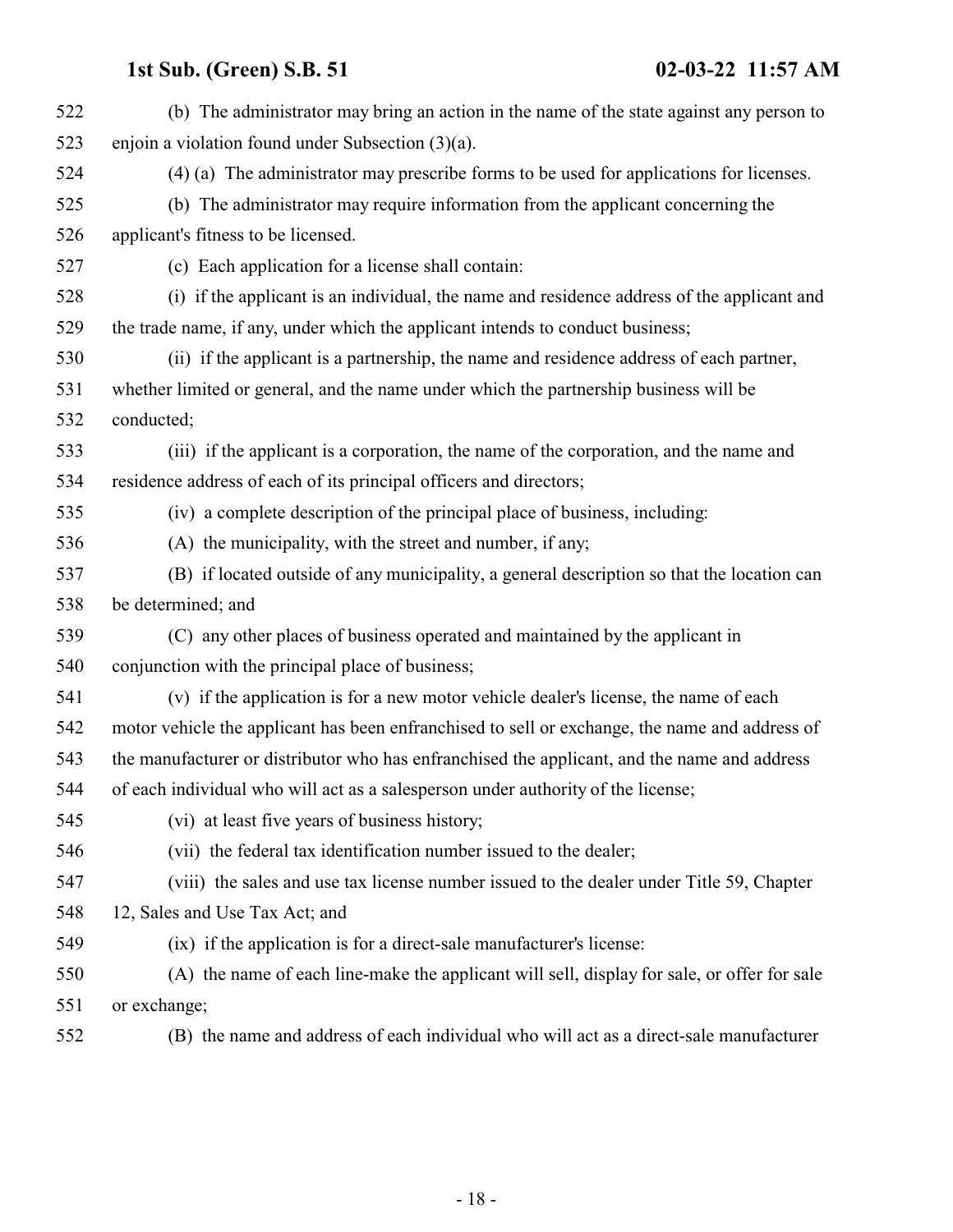salesperson under authority of the license; (C) a complete description of the direct-sale manufacturer's authorized service center, including the address and any other place of business the applicant operates and maintains in conjunction with the authorized service center; (D) a sworn statement that the applicant complies with each qualification for a direct-sale manufacturer under this chapter; (E) a sworn statement that if at any time the applicant fails to comply with a qualification for a direct-sale manufacturer under this chapter, the applicant will inform the division in writing within 10 business days after the day on which the noncompliance occurs; and (F) an acknowledgment that if the applicant fails to comply with a qualification for a direct-sale manufacturer under this chapter, the administrator will deny, suspend, or revoke the applicant's direct-sale manufacturer license in accordance with Section [41-3-209](http://le.utah.gov/UtahCode/SectionLookup.jsp?section=41-3-209&session=2022GS). (5) The administrator may adopt a seal with the words "Motor Vehicle Enforcement Administrator, State of Utah," to authenticate the acts of the administrator's office. (6) (a) The administrator may require that a licensee erect or post signs or devices on the licensee's principal place of business and any other sites, equipment, or locations operated and maintained by the licensee in conjunction with the licensee's business. (b) The signs or devices shall state the licensee's name, principal place of business, type and number of licenses, and any other information that the administrator considers necessary to identify the licensee. (c) The administrator may make rules in accordance with Title 63G, Chapter 3, Utah Administrative Rulemaking Act, determining allowable size and shape of signs or devices, lettering and other details of signs or devices, and location of signs or devices. (7) (a) The administrator shall provide for quarterly meetings of the advisory board and may call special meetings. (b) Notices of all meetings shall be sent to each member not fewer than five days before the meeting. (8) The administrator, the officers and inspectors of the division designated by the commission, and peace officers shall: (a) make arrests upon view and without warrant for any violation committed in their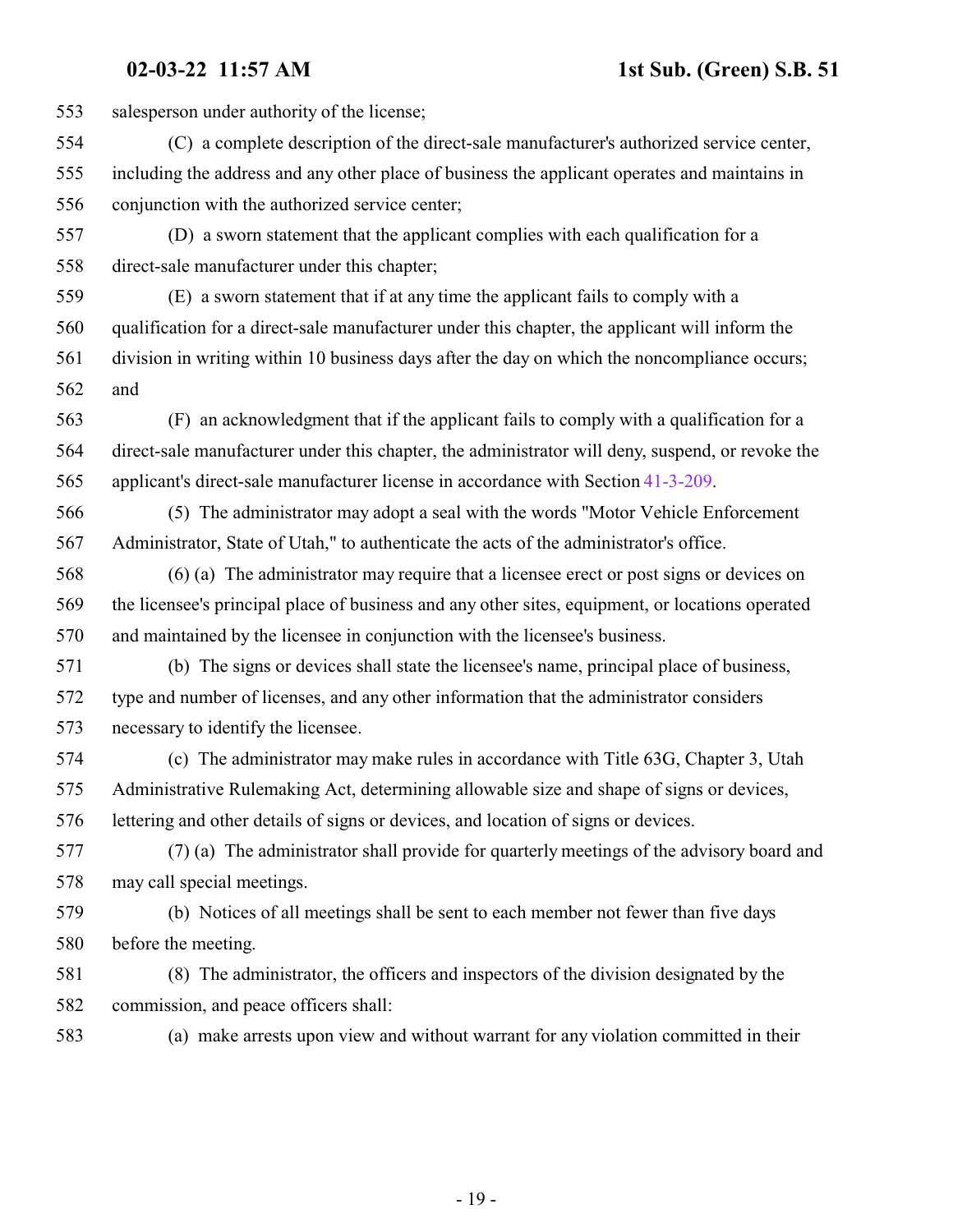<span id="page-19-0"></span>

| 584 | presence of any of the provisions of this chapter, or Title 41, Chapter 1a, Motor Vehicle Act;    |
|-----|---------------------------------------------------------------------------------------------------|
| 585 | (b) when on duty, upon reasonable belief that a motor vehicle, trailer, or semitrailer is         |
| 586 | being operated in violation of any provision of Title 41, Chapter 1a, Motor Vehicle Act, require  |
| 587 | the driver of the vehicle to stop, exhibit the person's driver license and the registration card  |
| 588 | issued for the vehicle, and submit to an inspection of the vehicle, the license plates, and       |
| 589 | registration card;                                                                                |
| 590 | (c) serve all warrants relating to the enforcement of the laws regulating the operation of        |
| 591 | motor vehicles, trailers, and semitrailers;                                                       |
| 592 | (d) investigate traffic accidents and secure testimony of any witnesses or persons                |
| 593 | involved; and                                                                                     |
| 594 | (e) investigate reported thefts of motor vehicles, trailers, and semitrailers.                    |
| 595 | (9) The administrator shall provide security for an area within the commission                    |
| 596 | designated as a secure area under Section 76-8-311.1.                                             |
| 597 | (10) [The administrator may contract with a public prosecutor to provide additional]              |
| 598 | The Office of the Attorney General shall provide prosecution of this chapter.                     |
| 599 | Section 9. Section 41-6a-1642 is amended to read:                                                 |
| 600 | 41-6a-1642. Emissions inspection -- County program.                                               |
| 601 | (1) The legislative body of each county required under federal law to utilize a motor             |
| 602 | vehicle emissions inspection and maintenance program or in which an emissions inspection          |
| 603 | and maintenance program is necessary to attain or maintain any national ambient air quality       |
| 604 | standard shall require:                                                                           |
| 605 | (a) a certificate of emissions inspection, a waiver, or other evidence the motor vehicle          |
| 606 | is exempt from emissions inspection and maintenance program requirements be presented:            |
| 607 | (i) as a condition of registration or renewal of registration; and                                |
| 608 | (ii) at other times as the county legislative body may require to enforce inspection              |
| 609 | requirements for individual motor vehicles, except that the county legislative body may not       |
| 610 | routinely require a certificate of emissions inspection, or waiver of the certificate, more often |
| 611 | than required under Subsection (9); and                                                           |
| 612 | (b) compliance with this section for a motor vehicle registered or principally operated           |
| 613 | in the county and owned by or being used by a department, division, instrumentality, agency, or   |
| 614 | employee of:                                                                                      |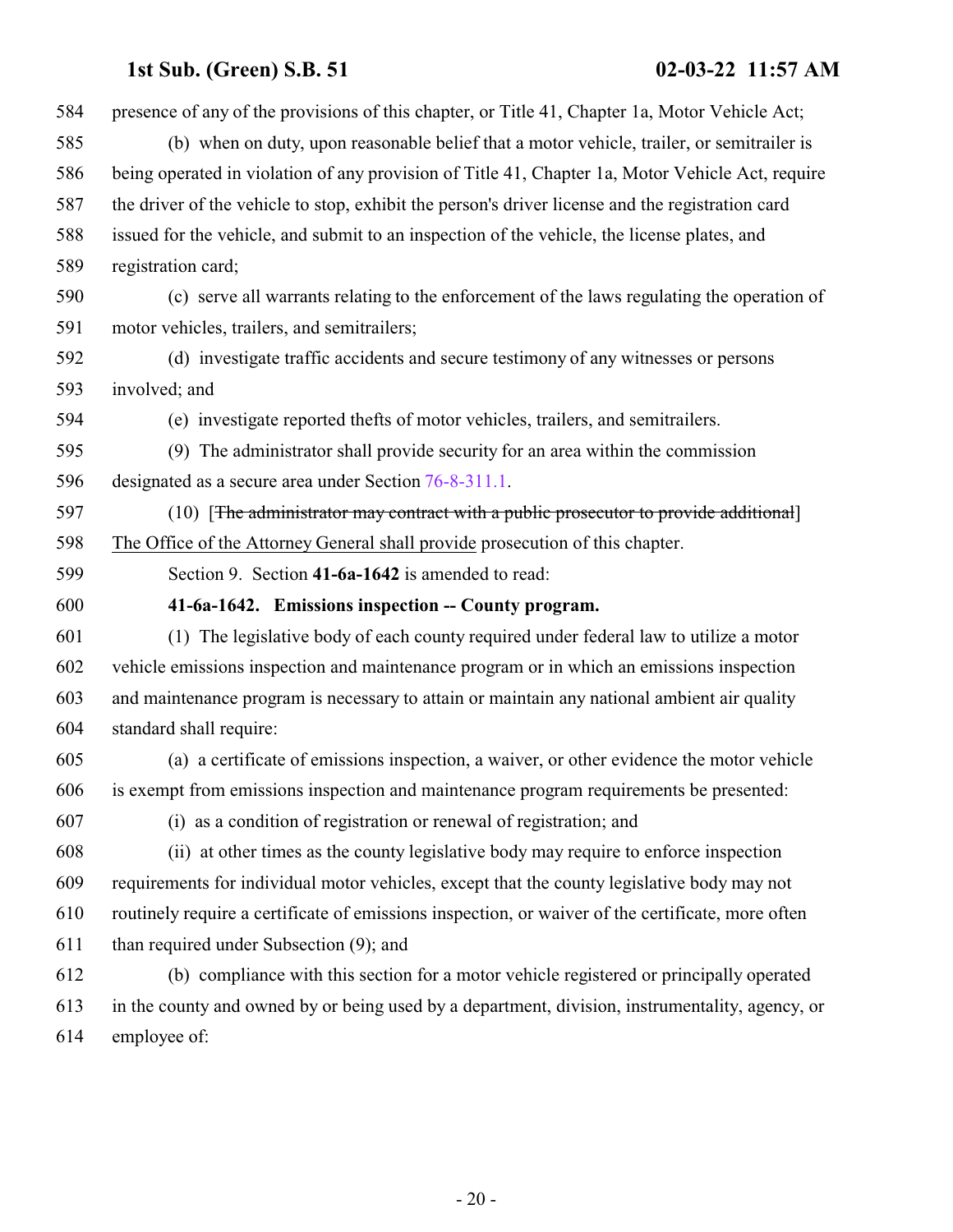| 615 | (i) the federal government;                                                                    |
|-----|------------------------------------------------------------------------------------------------|
| 616 | (ii) the state and any of its agencies; or                                                     |
| 617 | (iii) a political subdivision of the state, including school districts.                        |
| 618 | (2) A vehicle owner subject to Subsection (1) shall obtain a motor vehicle emissions           |
| 619 | inspection and maintenance program certificate of emissions inspection as described in         |
| 620 | Subsection (1), but the program may not deny vehicle registration based solely on the presence |
| 621 | of a defeat device covered in the Volkswagen partial consent decrees or a United States        |
| 622 | Environmental Protection Agency-approved vehicle modification in the following vehicles:       |
| 623 | (a) a 2.0-liter diesel engine motor vehicle in which its lifetime nitrogen oxide               |
| 624 | emissions are mitigated in the state pursuant to a partial consent decree, including:          |
| 625 | (i) Volkswagen Jetta, model years 2009, 2010, 2011, 2012, 2013, 2014, and 2015;                |
| 626 | (ii) Volkswagen Jetta Sportwagen, model years 2009, 2010, 2011, 2012, 2013, and                |
| 627 | 2014;                                                                                          |
| 628 | (iii) Volkswagen Golf, model years 2010, 2011, 2012, 2013, 2014, and 2015;                     |
| 629 | (iv) Volkswagen Golf Sportwagen, model year 2015;                                              |
| 630 | (v) Volkswagen Passat, model years $2012$ , $2013$ , $2014$ , and $2015$ ;                     |
| 631 | (vi) Volkswagen Beetle, model years 2013, 2014, and 2015;                                      |
| 632 | (vii) Volkswagen Beetle Convertible, model years 2013, 2014, and 2015; and                     |
| 633 | (viii) Audi A3, model years 2010, 2011, 2012, 2013, and 2015; and                              |
| 634 | (b) a 3.0-liter diesel engine motor vehicle in which its lifetime nitrogen oxide               |
| 635 | emissions are mitigated in the state to a settlement, including:                               |
| 636 | (i) Volkswagen Touareg, model years 2009, 2010, 2011, 2012, 2013, 2014, 2015, and              |
| 637 | 2016;                                                                                          |
| 638 | (ii) Audi Q7, model years 2009, 2010, 2011, 2012, 2013, 2014, 2015, and 2016;                  |
| 639 | (iii) Audi A6 Quattro, model years 2014, 2015, and 2016;                                       |
| 640 | $(iv)$ Audi A7 Quattro, model years 2014, 2015, and 2016;                                      |
| 641 | (v) Audi A8, model years $2014$ , $2015$ , and $2016$ ;                                        |
| 642 | (vi) Audi A8L, model years 2014, 2015, and 2016;                                               |
| 643 | (vii) Audi Q5, model years $2014$ , $2015$ , and $2016$ ; and                                  |
| 644 | (viii) Porsche Cayenne Diesel, model years 2013, 2014, 2015, and 2016.                         |
| 645 | $(3)$ (a) The legislative body of a county identified in Subsection $(1)$ , in consultation    |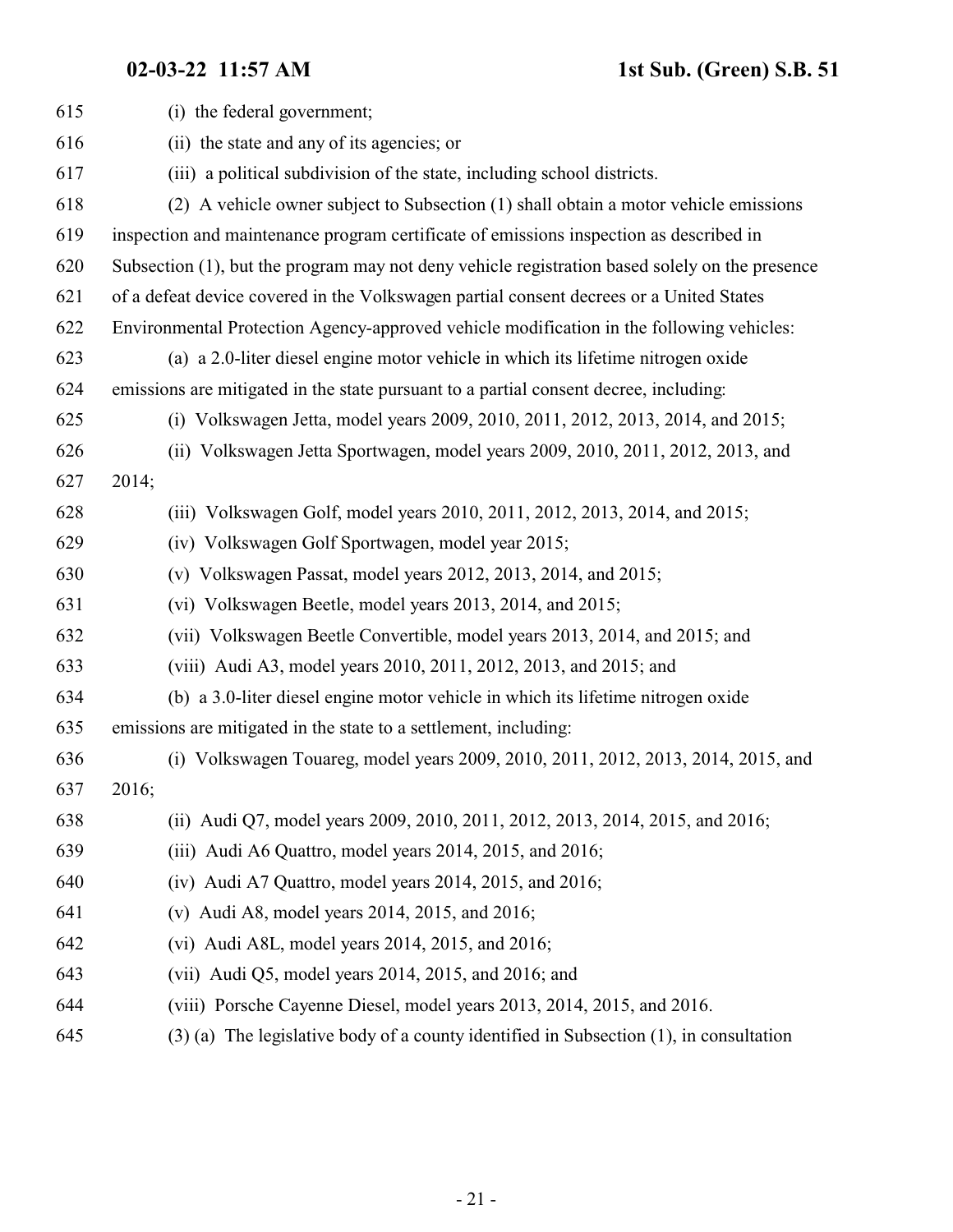| 646 | with the Air Quality Board created under Section 19-1-106, shall make regulations or               |
|-----|----------------------------------------------------------------------------------------------------|
| 647 | ordinances regarding:                                                                              |
| 648 | (i) emissions standards;                                                                           |
| 649 | (ii) test procedures;                                                                              |
| 650 | (iii) inspections stations;                                                                        |
| 651 | (iv) repair requirements and dollar limits for correction of deficiencies; and                     |
| 652 | (v) certificates of emissions inspections.                                                         |
| 653 | (b) In accordance with Subsection $(3)(a)$ , a county legislative body:                            |
| 654 | (i) shall make regulations or ordinances to attain or maintain ambient air quality                 |
| 655 | standards in the county, consistent with the state implementation plan and federal                 |
| 656 | requirements;                                                                                      |
| 657 | (ii) may allow for a phase-in of the program by geographical area; and                             |
| 658 | (iii) shall comply with the analyzer design and certification requirements contained in            |
| 659 | the state implementation plan prepared under Title 19, Chapter 2, Air Conservation Act.            |
| 660 | (c) The county legislative body and the Air Quality Board shall give preference to an              |
| 661 | inspection and maintenance program that:                                                           |
| 662 | (i) is decentralized, to the extent the decentralized program will attain and maintain             |
| 663 | ambient air quality standards and meet federal requirements;                                       |
| 664 | (ii) is the most cost effective means to achieve and maintain the maximum benefit with             |
| 665 | regard to ambient air quality standards and to meet federal air quality requirements as related to |
| 666 | vehicle emissions; and                                                                             |
| 667 | (iii) provides a reasonable phase-out period for replacement of air pollution emission             |
| 668 | testing equipment made obsolete by the program.                                                    |
| 669 | (d) The provisions of Subsection $(3)(c)(iii)$ apply only to the extent the phase-out:             |
| 670 | (i) may be accomplished in accordance with applicable federal requirements; and                    |
| 671 | (ii) does not otherwise interfere with the attainment and maintenance of ambient air               |
| 672 | quality standards.                                                                                 |
| 673 | (4) The following vehicles are exempt from an emissions inspection program and the                 |
| 674 | provisions of this section:                                                                        |
| 675 | (a) an implement of husbandry as defined in Section $41-1a-102$ ;                                  |
| 676 | (b) a motor vehicle that:                                                                          |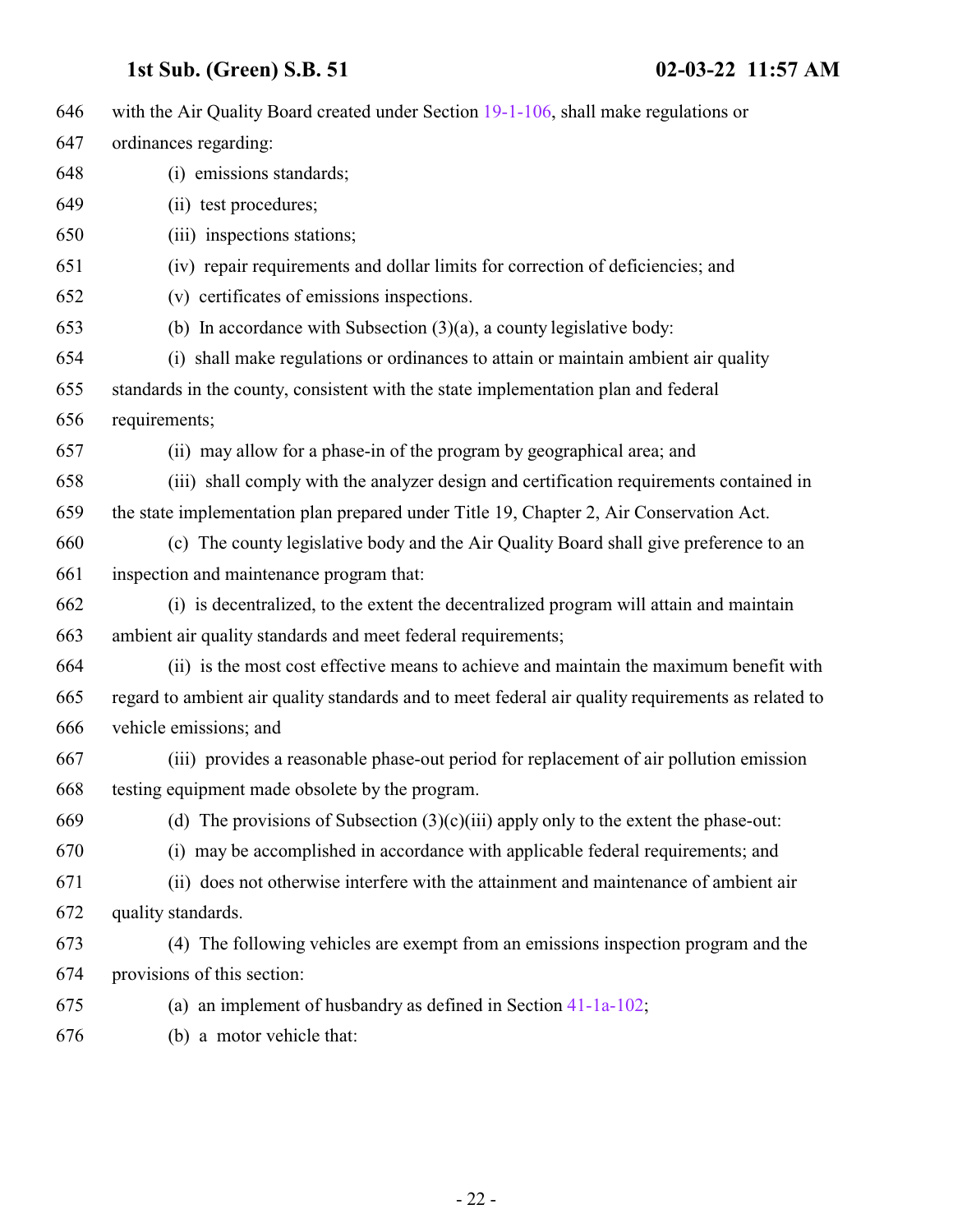| 677 | (i) meets the definition of a farm truck under Section $41-1a-102$ ; and                        |
|-----|-------------------------------------------------------------------------------------------------|
| 678 | (ii) has a gross vehicle weight rating of 12,001 pounds or more;                                |
| 679 | (c) a vintage vehicle as defined in Section $41-21-1$ [;]:                                      |
| 680 | (i) if the vintage vehicle has a model year of 1980 or older; or                                |
| 681 | (ii) for a vintage vehicle that has a model year of 1981 or newer, if the owner provides        |
| 682 | proof of vehicle insurance that is a type specific to a vehicle collector;                      |
| 683 | (d) a custom vehicle as defined in Section $41-6a-1507$ ;                                       |
| 684 | (e) to the extent allowed under the current federally approved state implementation             |
| 685 | plan, in accordance with the federal Clean Air Act, 42 U.S.C. Sec. 7401, et seq., a motor       |
| 686 | vehicle that is less than two years old on January 1 based on the age of the vehicle as         |
| 687 | determined by the model year identified by the manufacturer;                                    |
| 688 | (f) a pickup truck, as defined in Section $41-1a-102$ , with a gross vehicle weight rating      |
| 689 | of 12,000 pounds or less, if the registered owner of the pickup truck provides a signed         |
| 690 | statement to the legislative body stating the truck is used:                                    |
| 691 | (i) by the owner or operator of a farm located on property that qualifies as land in            |
| 692 | agricultural use under Sections 59-2-502 and 59-2-503; and                                      |
| 693 | (ii) exclusively for the following purposes in operating the farm:                              |
| 694 | (A) for the transportation of farm products, including livestock and its products,              |
| 695 | poultry and its products, floricultural and horticultural products; and                         |
| 696 | (B) in the transportation of farm supplies, including tile, fence, and every other thing or     |
| 697 | commodity used in agricultural, floricultural, horticultural, livestock, and poultry production |
| 698 | and maintenance;                                                                                |
| 699 | (g) a motorcycle as defined in Section $41-1a-102$ ;                                            |
| 700 | (h) an electric motor vehicle as defined in Section $41-1a-102$ ; and                           |
| 701 | (i) a motor vehicle with a model year of 1967 or older.                                         |
| 702 | (5) The county shall issue to the registered owner who signs and submits a signed               |
| 703 | statement under Subsection $(4)(f)$ a certificate of exemption from emissions inspection        |
| 704 | requirements for purposes of registering the exempt vehicle.                                    |
| 705 | (6) A legislative body of a county described in Subsection (1) may exempt from an               |
| 706 | emissions inspection program a diesel-powered motor vehicle with a:                             |
| 707 | (a) gross vehicle weight rating of more than 14,000 pounds; or                                  |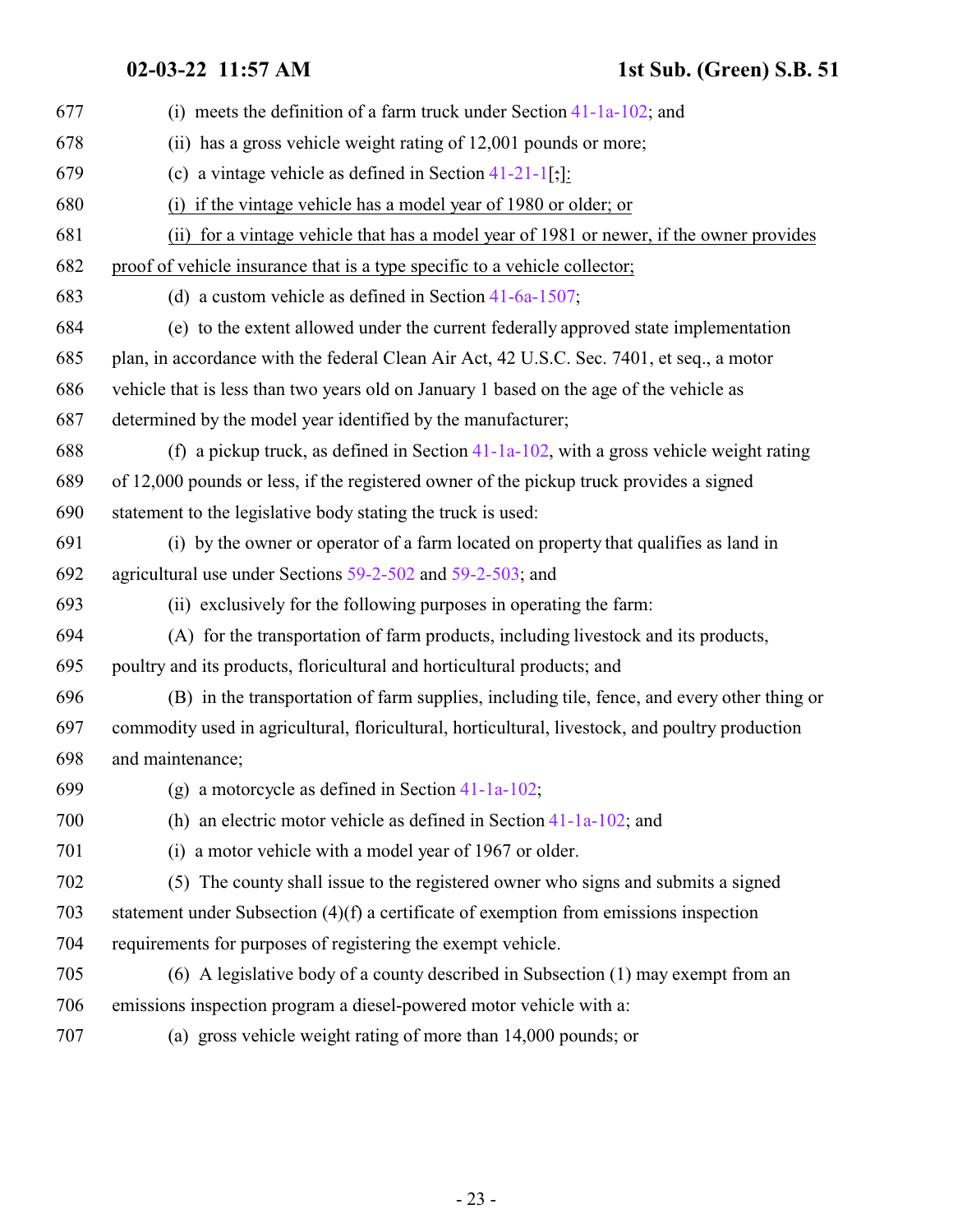| 708 | (b) model year of 1997 or older.                                                                  |
|-----|---------------------------------------------------------------------------------------------------|
| 709 | The legislative body of a county required under federal law to utilize a motor<br>(7)             |
| 710 | vehicle emissions inspection program shall require:                                               |
| 711 | (a) a computerized emissions inspection for a diesel-powered motor vehicle that has:              |
| 712 | (i) a model year of 2007 or newer;                                                                |
| 713 | (ii) a gross vehicle weight rating of 14,000 pounds or less; and                                  |
| 714 | (iii) a model year that is five years old or older; and                                           |
| 715 | (b) a visual inspection of emissions equipment for a diesel-powered motor vehicle:                |
| 716 | (i) with a gross vehicle weight rating of 14,000 pounds or less;                                  |
| 717 | (ii) that has a model year of 1998 or newer; and                                                  |
| 718 | (iii) that has a model year that is five years old or older.                                      |
| 719 | $(8)$ (a) Subject to Subsection $(8)(c)$ , the legislative body of each county required under     |
| 720 | federal law to utilize a motor vehicle emissions inspection and maintenance program or in         |
| 721 | which an emissions inspection and maintenance program is necessary to attain or maintain any      |
| 722 | national ambient air quality standard may require each college or university located in a county  |
| 723 | subject to this section to require its students and employees who park a motor vehicle not        |
| 724 | registered in a county subject to this section to provide proof of compliance with an emissions   |
| 725 | inspection accepted by the county legislative body if the motor vehicle is parked on the college  |
| 726 | or university campus or property.                                                                 |
| 727 | (b) College or university parking areas that are metered or for which payment is                  |
| 728 | required per use are not subject to the requirements of this Subsection (8).                      |
| 729 | (c) The legislative body of a county shall make the reasons for implementing the                  |
| 730 | provisions of this Subsection (8) part of the record at the time that the county legislative body |
| 731 | takes its official action to implement the provisions of this Subsection (8).                     |
| 732 | $(9)$ (a) An emissions inspection station shall issue a certificate of emissions inspection       |
| 733 | for each motor vehicle that meets the inspection and maintenance program requirements             |
| 734 | established in [rules] regulations or ordinances made under Subsection (3).                       |
| 735 | (b) The frequency of the emissions inspection shall be determined based on the age of             |
| 736 | the vehicle as determined by model year and shall be required annually subject to the             |
| 737 | provisions of Subsection $(9)(c)$ .                                                               |
| 738 | (c) (i) To the extent allowed under the current federally approved state implementation           |
|     |                                                                                                   |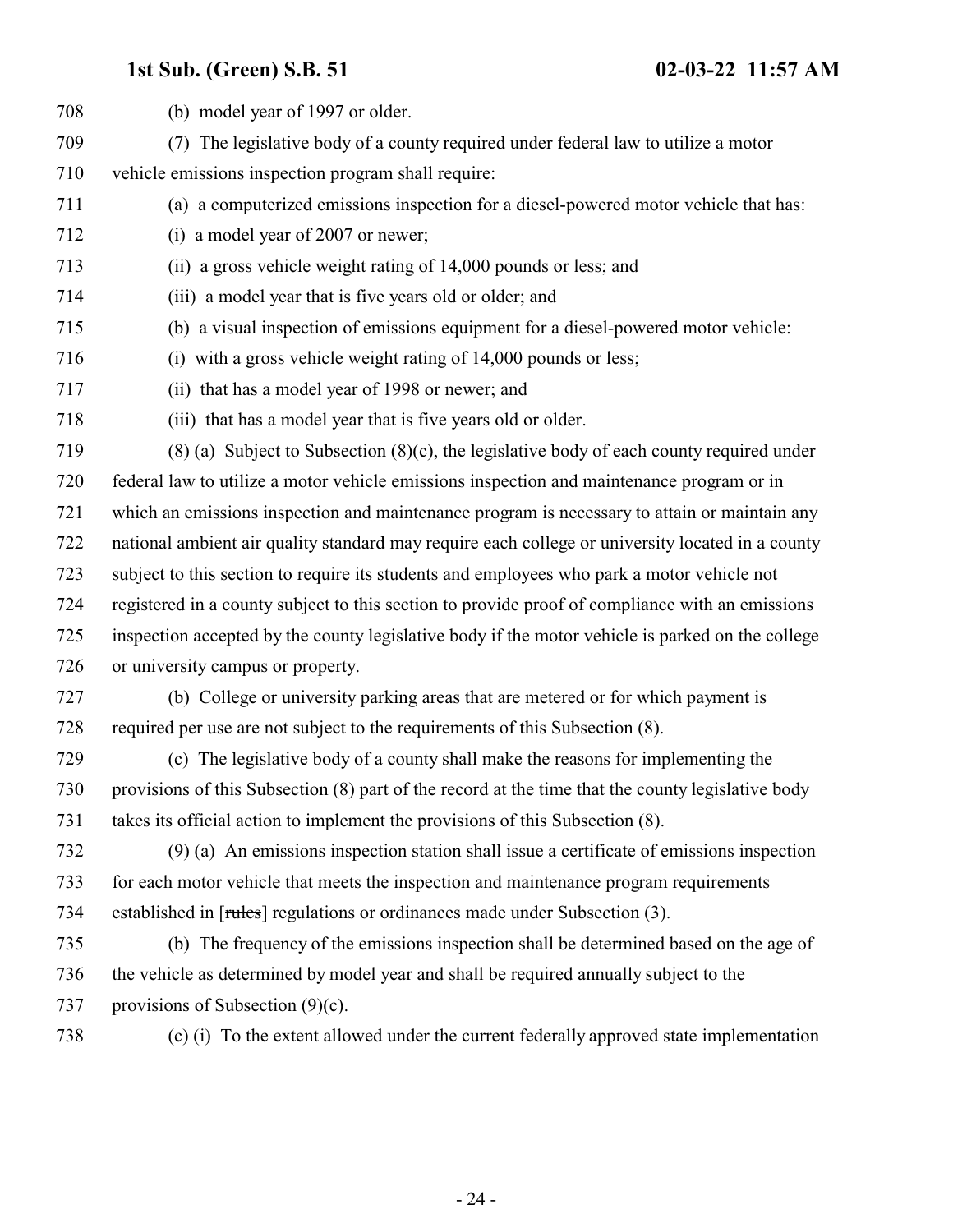plan, in accordance with the federal Clean Air Act, 42 U.S.C. Sec. 7401 et seq., the legislative body of a county identified in Subsection (1) shall only require the emissions inspection every two years for each vehicle.

742 (ii) The provisions of Subsection  $(9)(c)(i)$  apply only to a vehicle that is less than six years old on January 1.

 (iii) For a county required to implement a new vehicle emissions inspection and maintenance program on or after December 1, 2012, under Subsection (1), but for which no current federally approved state implementation plan exists, a vehicle shall be tested at a frequency determined by the county legislative body, in consultation with the Air Quality Board created under Section [19-1-106](http://le.utah.gov/UtahCode/SectionLookup.jsp?section=19-1-106&session=2022GS), that is necessary to comply with federal law or attain or maintain any national ambient air quality standard.

 (iv) If a county legislative body establishes or changes the frequency of a vehicle emissions inspection and maintenance program under Subsection (9)(c)(iii), the establishment or change shall take effect on January 1 if the State Tax Commission receives notice meeting 753 the requirements of Subsection  $(9)(c)(v)$  from the county before October 1.

754 (v) The notice described in Subsection  $(9)(c)(iv)$  shall:

 (A) state that the county will establish or change the frequency of the vehicle emissions inspection and maintenance program under this section;

(B) include a copy of the ordinance establishing or changing the frequency; and

 (C) if the county establishes or changes the frequency under this section, state how frequently the emissions testing will be required.

 (d) If an emissions inspection is only required every two years for a vehicle under 761 Subsection  $(9)(c)$ , the inspection shall be required for the vehicle in:

- 
- 

(i) odd-numbered years for vehicles with odd-numbered model years; or

(ii) in even-numbered years for vehicles with even-numbered model years.

 (10) (a) Except as provided in Subsections (9)(b), (c), and (d), the emissions inspection required under this section may be made no more than two months before the renewal of registration.

 (b) (i) If the title of a used motor vehicle is being transferred, the owner may use an emissions inspection certificate issued for the motor vehicle during the previous 11 months to satisfy the requirement under this section.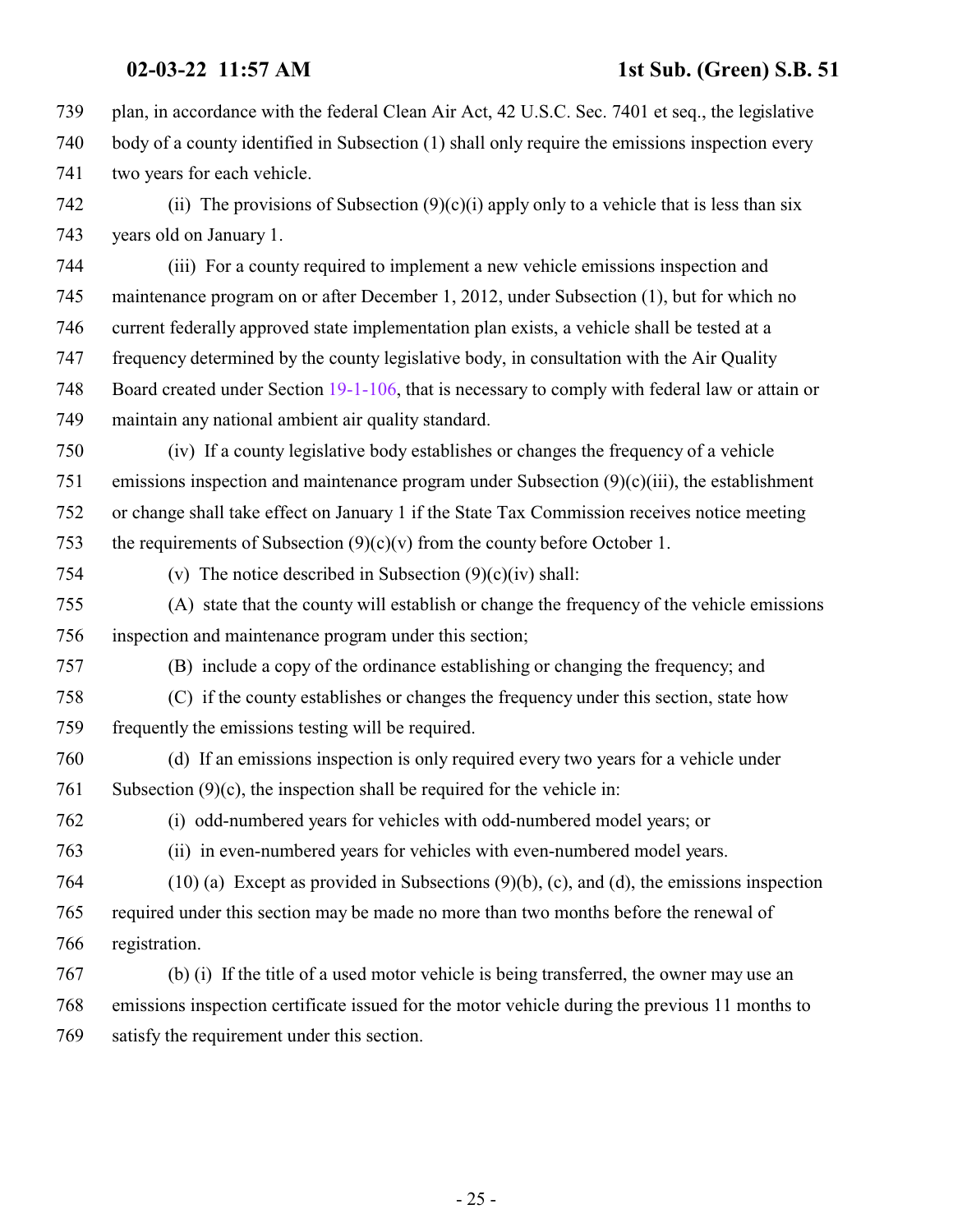(ii) If the transferor is a licensed and bonded used motor vehicle dealer, the owner may use an emissions inspection certificate issued for the motor vehicle in a licensed and bonded motor vehicle dealer's name during the previous 11 months to satisfy the requirement under this section.

 (c) If the title of a leased vehicle is being transferred to the lessee of the vehicle, the lessee may use an emissions inspection certificate issued during the previous 11 months to satisfy the requirement under this section.

 (d) If the motor vehicle is part of a fleet of 101 or more vehicles, the owner may not use an emissions inspection made more than 11 months before the renewal of registration to satisfy the requirement under this section.

 (e) If the application for renewal of registration is for a six-month registration period under Section [41-1a-215.5](http://le.utah.gov/UtahCode/SectionLookup.jsp?section=41-1a-215.5&session=2022GS), the owner may use an emissions inspection certificate issued during the previous eight months to satisfy the requirement under this section.

 (11) (a) A county identified in Subsection (1) shall collect information about and monitor the program.

 (b) A county identified in Subsection (1) shall supply this information to an appropriate legislative committee, as designated by the Legislative Management Committee, at times determined by the designated committee to identify program needs, including funding needs.

 (12) If approved by the county legislative body, a county that had an established emissions inspection fee as of January 1, 2002, may increase the established fee that an emissions inspection station may charge by \$2.50 for each year that is exempted from emissions inspections under Subsection (9)(c) up to a \$7.50 increase.

 (13) (a) Except as provided in Subsection [41-1a-1223](http://le.utah.gov/UtahCode/SectionLookup.jsp?section=41-1a-1223&session=2022GS)(1)(c), a county identified in Subsection (1) may impose a local emissions compliance fee on each motor vehicle registration within the county in accordance with the procedures and requirements of Section [41-1a-1223](http://le.utah.gov/UtahCode/SectionLookup.jsp?section=41-1a-1223&session=2022GS).

 (b) A county that imposes a local emissions compliance fee may use revenues generated from the fee for the establishment and enforcement of an emissions inspection and maintenance program in accordance with the requirements of this section.

 (c) A county that imposes a local emissions compliance fee may use revenues generated from the fee to promote programs to maintain a local, state, or national ambient air quality standard.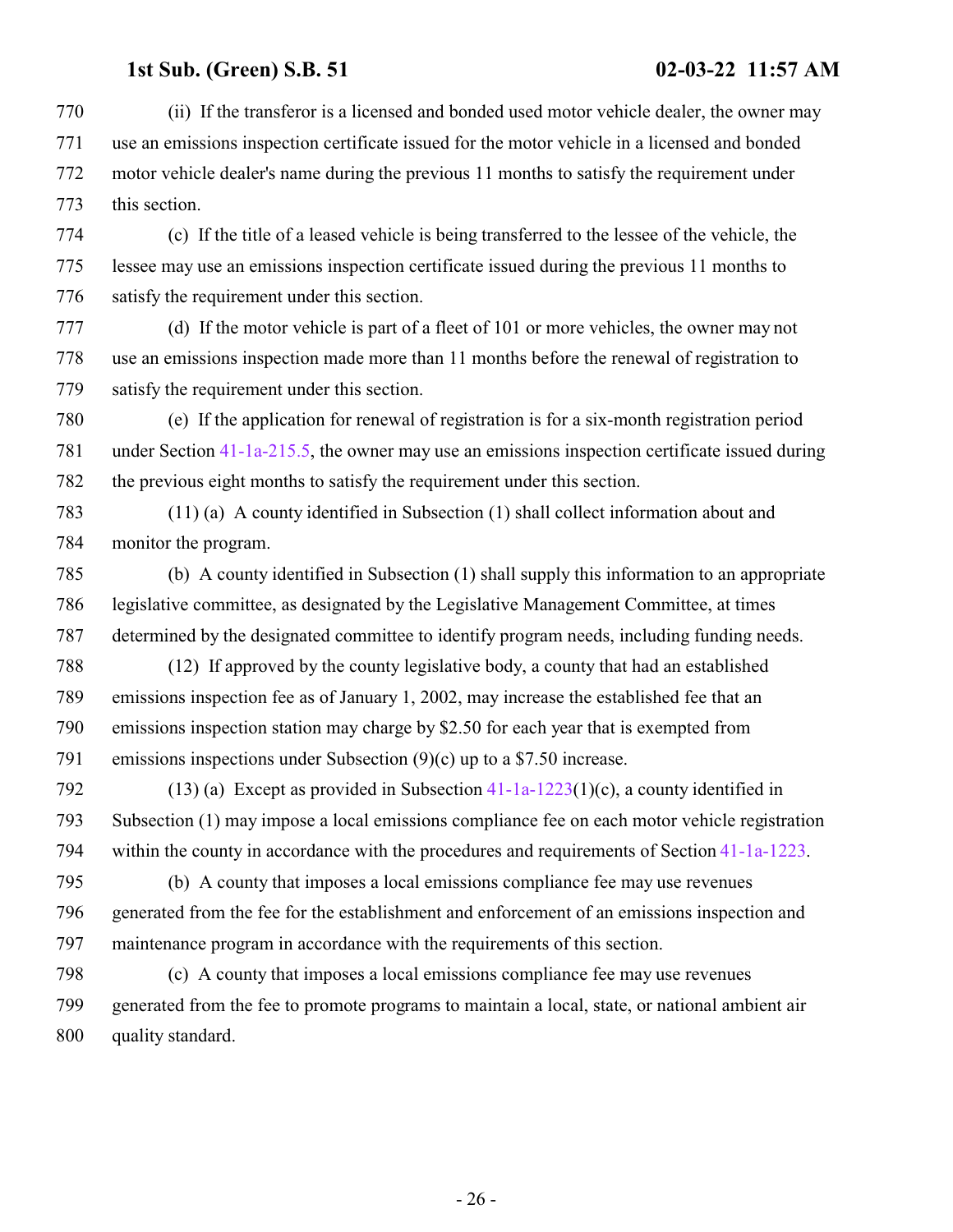<span id="page-26-1"></span><span id="page-26-0"></span>

| 801 | Section 10. Section 53-1-106.2 is enacted to read:                                             |
|-----|------------------------------------------------------------------------------------------------|
| 802 | 53-1-106.2. Towing dispatch pilot program.                                                     |
| 803 | (1) The department shall evaluate the availability of vendors, products, and technology        |
| 804 | capable of increasing efficiency, effectiveness, and transparency in the dispatching of towing |
| 805 | providers and management of towing rotations in counties of the first or second class as       |
| 806 | classified under Section 17-50-501 that experience high demand for tow truck services.         |
| 807 | (2) The department shall evaluate vendors, products, and technology for:                       |
| 808 | (a) the following requirements and capabilities:                                               |
| 809 | decreasing delays associated with requesting and dispatching a tow truck motor<br>(i)          |
| 810 | carrier from an established tow rotation;                                                      |
| 811 | (ii) increasing information, transparency, and data collection associated with tow             |
| 812 | rotation operations, including dispatching, response time, completion, clearance, and storage; |
| 813 | and                                                                                            |
| 814 | (iii) increasing responder and traffic safety by reducing secondary crashes, responder         |
| 815 | time on scene, and the impacts of traffic accidents on traffic flow and safety, and            |
| 816 | (b) costs and distribution of costs for the implementation of product programs,                |
| 817 | equipment, technology, and other requirements.                                                 |
| 818 | (3) Based on the information and findings of the request for information described in          |
| 819 | this section, the department may:                                                              |
| 820 | (a) issue a request for proposals to establish a public-private partnership pilot program      |
| 821 | to achieve the goals described in Subsection (2); and                                          |
| 822 | (b) establish a pilot program to contract with a vendor to provide towing dispatch             |
| 823 | management as described in this section.                                                       |
| 824 | Section 11. Section 53-3-105 is amended to read:                                               |
| 825 | 53-3-105. Fees for licenses, renewals, extensions, reinstatements, rescheduling,               |
| 826 | and identification cards.                                                                      |
| 827 | The following fees apply under this chapter:                                                   |
| 828 | (1) An original class D license application under Section $53-3-205$ is \$52.                  |
| 829 | (2) An original provisional license application for a class D license under Section            |
| 830 | 53-3-205 is \$39.                                                                              |
| 831 | (3) An original limited term license application under Section 53-3-205 is \$32.               |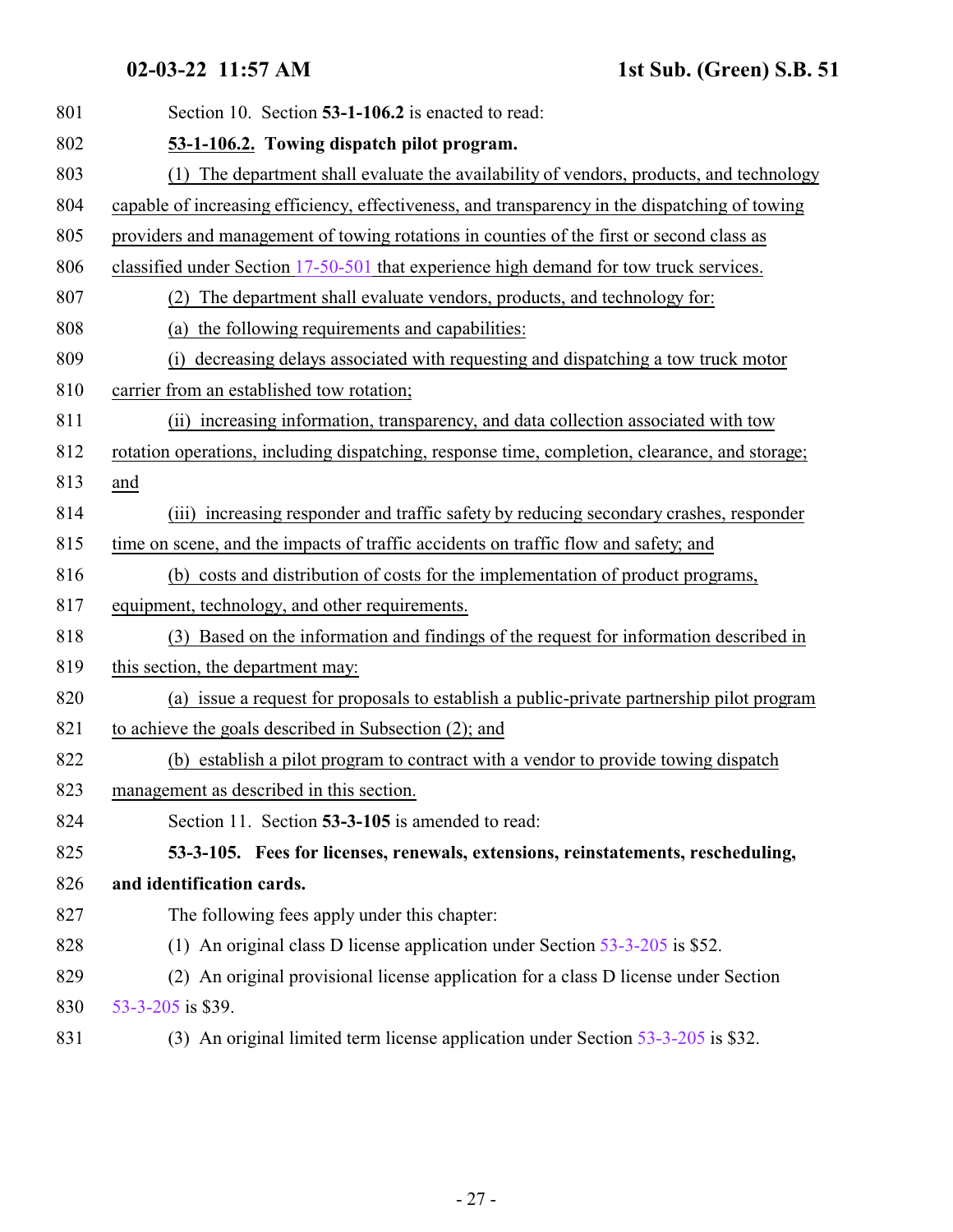| 832 | (4) An original application for a motorcycle endorsement under Section $53-3-205$ is       |
|-----|--------------------------------------------------------------------------------------------|
| 833 | \$18.                                                                                      |
| 834 | (5) An original application for a taxicab endorsement under Section 53-3-205 is \$14.      |
| 835 | (6) A learner permit application under Section $53-3-210.5$ is \$19.                       |
| 836 | (7) A renewal of a class D license under Section 53-3-214 is \$52 unless Subsection        |
| 837 | $(12)$ applies.                                                                            |
| 838 | (8) A renewal of a provisional license application for a class D license under Section     |
| 839 | 53-3-214 is \$52.                                                                          |
| 840 | (9) A renewal of a limited term license application under Section $53-3-214$ is \$32.      |
| 841 | (10) A renewal of a motorcycle endorsement under Section 53-3-214 is \$18.                 |
| 842 | (11) A renewal of a taxicab endorsement under Section $53-3-214$ is \$14.                  |
| 843 | (12) A renewal of a class D license for an individual 65 and older under Section           |
| 844 | 53-3-214 is \$27.                                                                          |
| 845 | (13) An extension of a class D license under Section 53-3-214 is \$42 unless Subsection    |
| 846 | $(17)$ applies.                                                                            |
| 847 | (14) An extension of a provisional license application for a class D license under         |
| 848 | Section 53-3-214 is \$42.                                                                  |
| 849 | (15) An extension of a motorcycle endorsement under Section $53-3-214$ is \$18.            |
| 850 | (16) An extension of a taxicab endorsement under Section $53-3-214$ is \$14.               |
| 851 | (17) An extension of a class D license for an individual 65 and older under Section        |
| 852 | 53-3-214 is \$22.                                                                          |
| 853 | (18) An original or renewal application for a commercial class A, B, or C license or an    |
| 854 | original or renewal of a provisional commercial class A or B license under Part 4, Uniform |
| 855 | Commercial Driver License Act, is \$52.                                                    |
| 856 | (19) A commercial class A, B, or C license skills test is \$78.                            |
| 857 | (20) Each original CDL endorsement for passengers, hazardous material, double or           |
| 858 | triple trailers, or tankers is \$9.                                                        |
| 859 | (21) An original CDL endorsement for a school bus under Part 4, Uniform Commercial         |
| 860 | Driver License Act, is \$9.                                                                |
| 861 | (22) A renewal of a CDL endorsement under Part 4, Uniform Commercial Driver                |
|     |                                                                                            |

License Act, is \$9.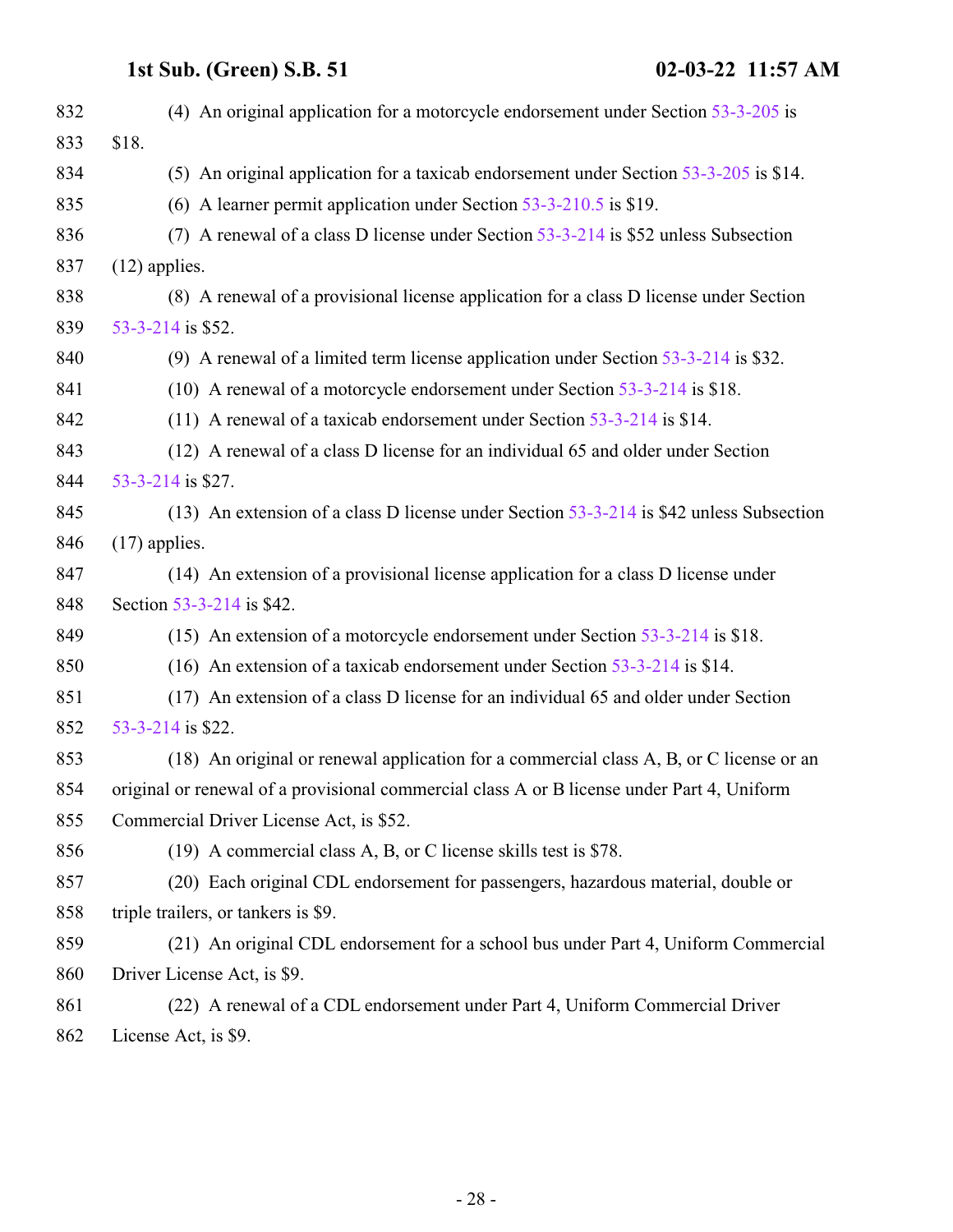## **02-03-22 11:57 AM 1st Sub. (Green) S.B. 51**

| 863 | (23) (a) A retake of a CDL knowledge test provided for in Section 53-3-205 is \$26.              |
|-----|--------------------------------------------------------------------------------------------------|
| 864 | (b) A retake of a CDL skills test provided for in Section $53-3-205$ is \$52.                    |
| 865 | (24) A retake of a CDL endorsement test provided for in Section 53-3-205 is \$9.                 |
| 866 | (25) A duplicate class A, B, C, or D license certificate under Section 53-3-215 is \$23.         |
| 867 | $(26)$ (a) A license reinstatement application under Section 53-3-205 is \$40.                   |
| 868 | (b) A license reinstatement application under Section $53-3-205$ for an alcohol, drug, or        |
| 869 | combination of alcohol and any drug-related offense is \$45 in addition to the fee under         |
| 870 | Subsection $(26)(a)$ .                                                                           |
| 871 | (27) (a) An administrative fee for license reinstatement after an alcohol, drug, or              |
| 872 | combination of alcohol and any drug-related offense under Section 41-6a-520, 53-3-223, or        |
| 873 | 53-3-231 or an alcohol, drug, or combination of alcohol and any drug-related offense under       |
| 874 | Part 4, Uniform Commercial Driver License Act, is \$255.                                         |
| 875 | (b) This administrative fee is in addition to the fees under Subsection $(26)$ .                 |
| 876 | (28) (a) An administrative fee for providing the driving record of a driver under                |
| 877 | Section 53-3-104 or 53-3-420 is \$8.                                                             |
| 878 | (b) The division may not charge for a report furnished under Section $53-3-104$ to a             |
| 879 | municipal, county, state, or federal agency.                                                     |
| 880 | (29) A rescheduling fee under Section $53-3-205$ or $53-3-407$ is \$25.                          |
| 881 | $(30)$ (a) Except as provided under Subsections $(30)(b)$ and (c), an identification card        |
| 882 | application under Section 53-3-808 is \$23.                                                      |
| 883 | (b) An identification card application under Section 53-3-808 for a person with a                |
| 884 | disability, as defined in 42 U.S.C. Sec. 12102, is \$17.                                         |
| 885 | (c) A fee may not be charged for an identification card application if the individual            |
| 886 | applying:                                                                                        |
| 887 | $(i)$ (A) has not been issued a Utah driver license;                                             |
| 888 | (B) is indigent; and                                                                             |
| 889 | (C) is at least 18 years $\lceil \text{of age} \rceil$ old; or                                   |
| 890 | (ii) submits written verification that the individual is homeless, as defined in Section         |
| 891 | 26-18-411, a person who is homeless, as defined in Section 35A-5-302, or a child or youth who    |
| 892 | is homeless, as defined in 42 U.S.C. Sec. 11434a(2), from:                                       |
| 893 | (A) a homeless shelter, as defined in Section $\left[10\text{-}9a\text{-}526\right]35A-16-305$ ; |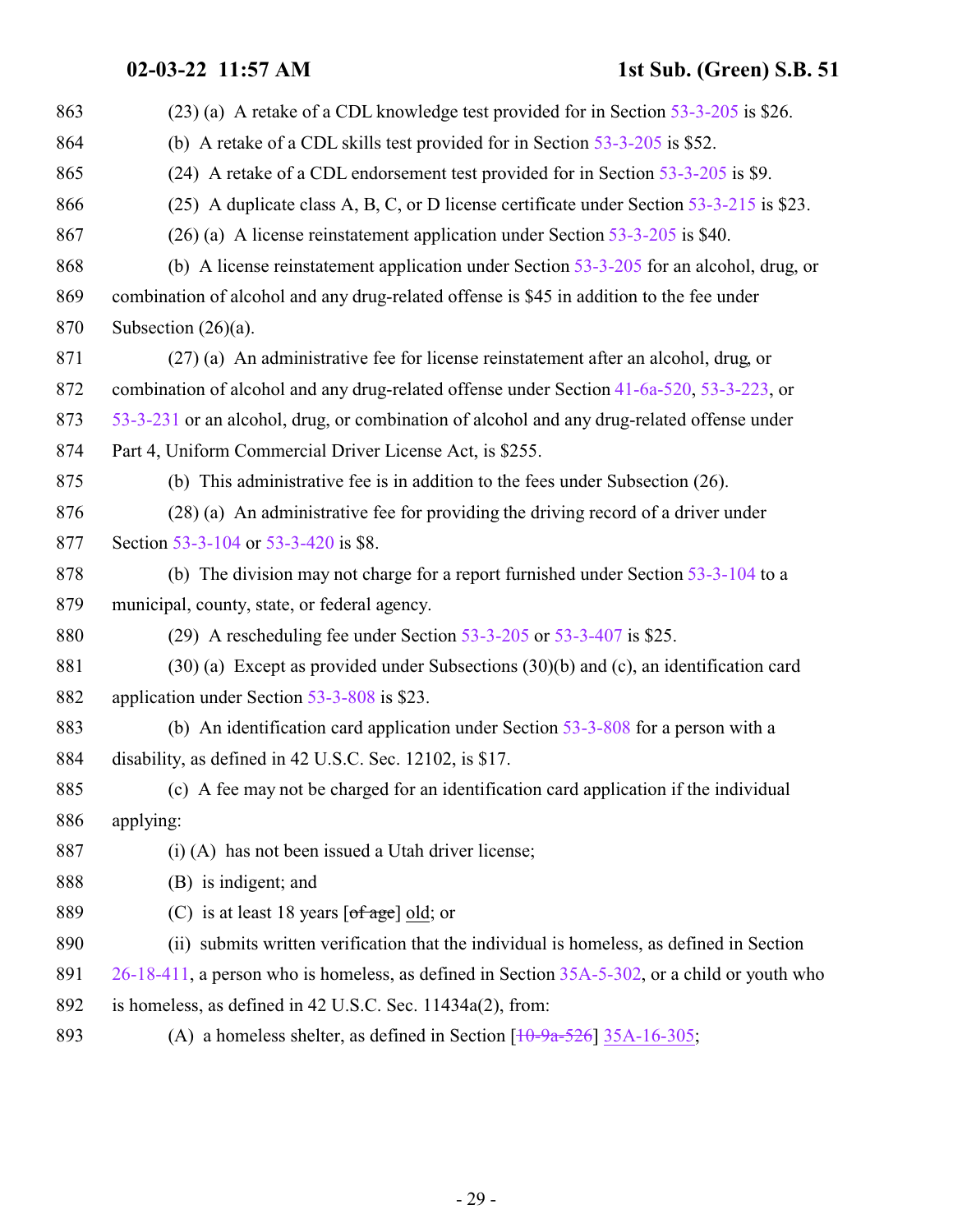| 894 | (B) a permanent housing, permanent, supportive, or transitional facility, as defined in              |
|-----|------------------------------------------------------------------------------------------------------|
| 895 | Section 35A-5-302;                                                                                   |
| 896 | (C) the Department of Workforce Services; or                                                         |
| 897 | (D) a local educational agency liaison for homeless children and youth designated                    |
| 898 | under 42 U.S.C. Sec. $11432(g)(1)(J)(ii)$ .                                                          |
| 899 | $(31)$ (a) An extension of a regular identification card under Subsection 53-3-807(4) for            |
| 900 | a person with a disability, as defined in 42 U.S.C. Sec. 12102, is \$17.                             |
| 901 | (b) The fee described in Subsection $(31)(a)$ is waived if the applicant submits written             |
| 902 | verification that the individual is homeless, as defined in Section $26-18-411$ , or a person who is |
| 903 | homeless, as defined in Section 35A-5-302, or a child or youth who is homeless, as defined in        |
| 904 | 42 U.S.C. Sec. 11434a(2), from:                                                                      |
| 905 | (i) a homeless shelter, as defined in Section $[10-9a-526]$ 35A-16-305;                              |
| 906 | (ii) a permanent housing, permanent, supportive, or transitional facility, as defined in             |
| 907 | Section 35A-5-302;                                                                                   |
| 908 | (iii) the Department of Workforce Services;                                                          |
| 909 | (iv) a homeless service provider as verified by the Department of Workforce Services                 |
| 910 | as described in Section $26-2-12.6$ ; or                                                             |
| 911 | (v) a local educational agency liaison for homeless children and youth designated under              |
| 912 | 42 U.S.C. Sec. $11432(g)(1)(J)(ii)$ .                                                                |
| 913 | $(32)$ (a) An extension of a regular identification card under Subsection 53-3-807(5) is             |
| 914 | \$23.                                                                                                |
| 915 | (b) The fee described in Subsection $(32)(a)$ is waived if the applicant submits written             |
| 916 | verification that the individual is homeless, as defined in Section $26-18-411$ , or a person who is |
| 917 | homeless, as defined in Section 35A-5-302, from:                                                     |
| 918 | (i) a homeless shelter, as defined in Section $\left[10\text{-}9a\text{-}526\right]$ 35A-16-305;     |
| 919 | (ii) a permanent housing, permanent, supportive, or transitional facility, as defined in             |
| 920 | Section 35A-5-302;                                                                                   |
| 921 | (iii) the Department of Workforce Services; or                                                       |
| 922 | (iv) a homeless service provider as verified by the Department of Workforce Services                 |
| 923 | as described in Section 26-2-12.6.                                                                   |
| 924 | (33) In addition to any license application fees collected under this chapter, the division          |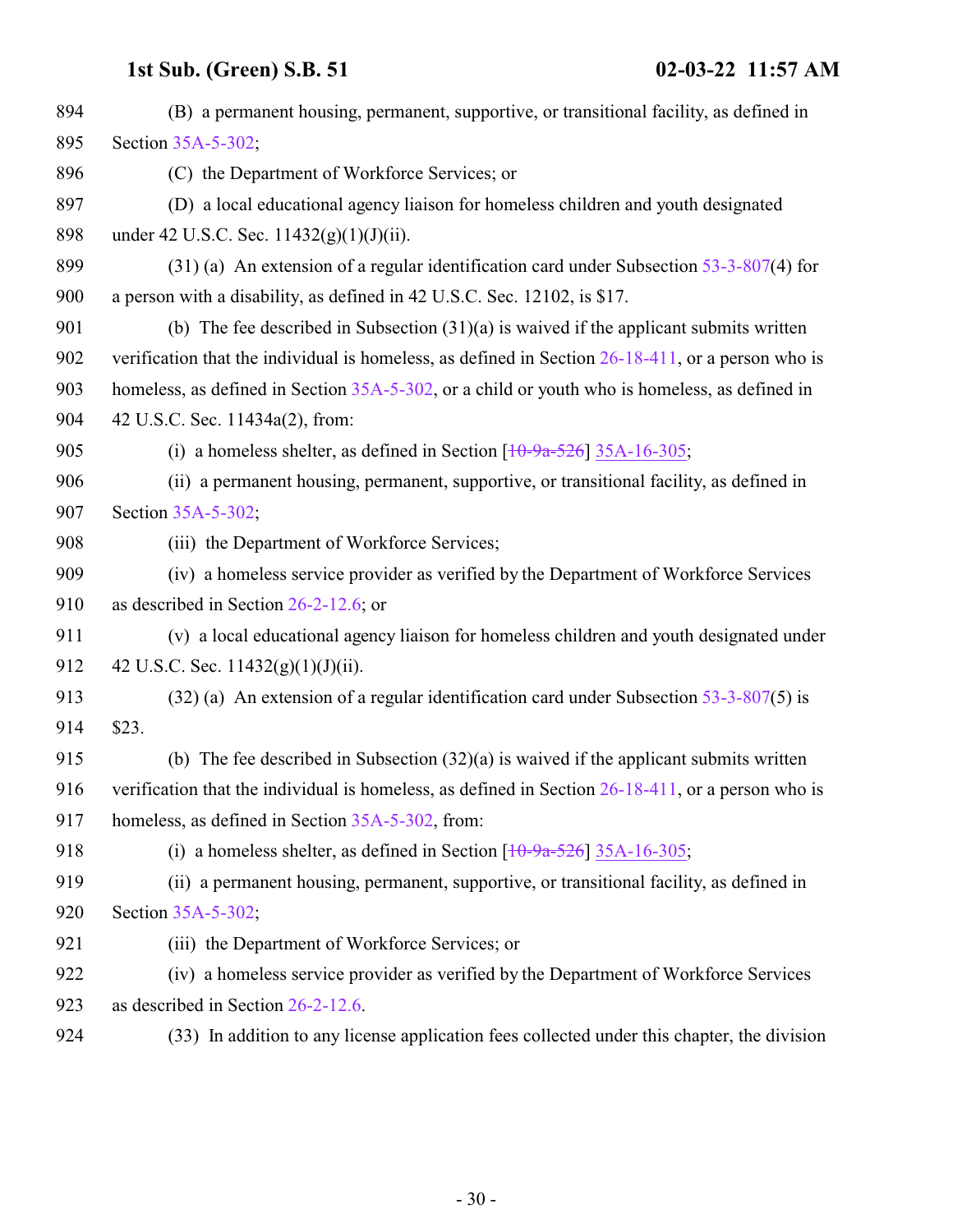- <span id="page-30-0"></span>**02-03-22 11:57 AM 1st Sub. (Green) S.B. 51** shall impose on individuals submitting fingerprints in accordance with Section [53-3-205.5](http://le.utah.gov/UtahCode/SectionLookup.jsp?section=53-3-205.5&session=2022GS) the fees that the Bureau of Criminal Identification is authorized to collect for the services the Bureau of Criminal Identification provides under Section [53-3-205.5](http://le.utah.gov/UtahCode/SectionLookup.jsp?section=53-3-205.5&session=2022GS). 928 (34) An original mobility vehicle permit application under Section [41-6a-1118](http://le.utah.gov/UtahCode/SectionLookup.jsp?section=41-6a-1118&session=2022GS) is \$30. (35) A renewal of a mobility vehicle permit under Section [41-6a-1118](http://le.utah.gov/UtahCode/SectionLookup.jsp?section=41-6a-1118&session=2022GS) is \$30. (36) A duplicate mobility vehicle permit under Section [41-6a-1118](http://le.utah.gov/UtahCode/SectionLookup.jsp?section=41-6a-1118&session=2022GS) is \$12. Section 12. Section **53-3-219** is amended to read: **53-3-219. Suspension of minor's driving privileges.** (1) The division shall immediately suspend all driving privileges of any person upon receipt of an order suspending driving privileges under Section [32B-4-409](http://le.utah.gov/UtahCode/SectionLookup.jsp?section=32b-4-409&session=2022GS), Section [32B-4-410](http://le.utah.gov/UtahCode/SectionLookup.jsp?section=32b-4-410&session=2022GS), 935 Subsection [76-9-701](http://le.utah.gov/UtahCode/SectionLookup.jsp?section=76-9-701&session=2022GS)(1), or Section [80-6-707](http://le.utah.gov/UtahCode/SectionLookup.jsp?section=80-6-707&session=2022GS). (2) (a) (i) Upon receipt of the first order suspending a person's driving privileges under 937 Section [32B-4-409](http://le.utah.gov/UtahCode/SectionLookup.jsp?section=32b-4-409&session=2022GS), Section [32B-4-410](http://le.utah.gov/UtahCode/SectionLookup.jsp?section=32b-4-410&session=2022GS), Subsection [76-9-701](http://le.utah.gov/UtahCode/SectionLookup.jsp?section=76-9-701&session=2022GS)(1), or Section [80-6-707](http://le.utah.gov/UtahCode/SectionLookup.jsp?section=80-6-707&session=2022GS), the division shall: (A) impose a suspension for a period of one year; (B) if the person has not been issued an operator license, deny the person's application 941 for a license or learner's permit for a period of one year; or (C) if the person is under the age of eligibility for a driver license, deny the person's application for a license or learner's permit beginning on the date of conviction and continuing for one year beginning on the date of eligibility for a driver license.
- (ii) Upon receipt of the first order suspending a person's driving privileges under this 946 section, the division shall reduce the suspension period under Subsection  $(2)(a)(i)(A)$ ,  $(B)$ , or 947 (C) if ordered by the court in accordance with Subsection [32B-4-409](http://le.utah.gov/UtahCode/SectionLookup.jsp?section=32b-4-409&session=2022GS)(5)(b), [32B-4-410](http://le.utah.gov/UtahCode/SectionLookup.jsp?section=32b-4-410&session=2022GS)(4)(b), 948  $76-9-701(4)(b)$  $76-9-701(4)(b)$ , or  $80-6-707(3)(a)$ .
- (b) (i) Upon receipt of a second or subsequent order suspending a person's driving privileges under Section [32B-4-409](http://le.utah.gov/UtahCode/SectionLookup.jsp?section=32b-4-409&session=2022GS), Section [32B-4-410](http://le.utah.gov/UtahCode/SectionLookup.jsp?section=32b-4-410&session=2022GS), Subsection [76-9-701](http://le.utah.gov/UtahCode/SectionLookup.jsp?section=76-9-701&session=2022GS)(1), or

951 Subsection  $[80-4-707]$  $[80-4-707]$  [80-6-707](http://le.utah.gov/UtahCode/SectionLookup.jsp?section=80-6-707&session=2022GS)(3)(b), the division shall:

(A) impose a suspension for a period of two years;

 (B) if the person has not been issued an operator license or is under the age of eligibility for a driver license, deny the person's application for a license or learner's permit for a period of two years; or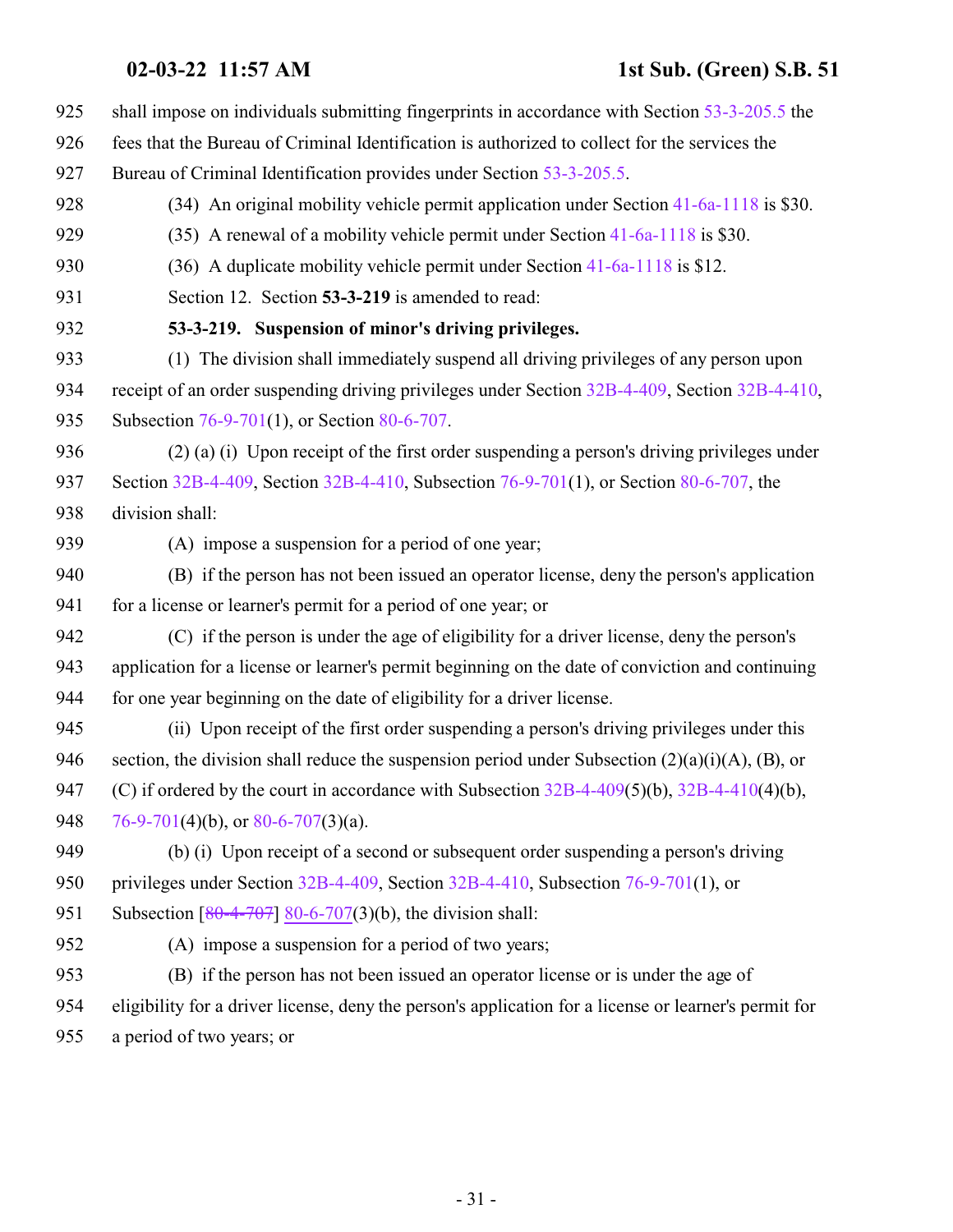<span id="page-31-0"></span>

| 956 | (C) if the person is under the age of eligibility for a driver license, deny the person's          |
|-----|----------------------------------------------------------------------------------------------------|
| 957 | application for a license or learner's permit beginning on the date of conviction and continuing   |
| 958 | for two years beginning on the date of eligibility for a driver license.                           |
| 959 | (ii) Upon receipt of the second or subsequent order suspending a person's driving                  |
| 960 | privileges under Section $32B-4-409$ , Section $32B-4-410$ , Subsection $76-9-701(1)$ , or Section |
| 961 | 80-6-707, the division shall reduce the suspension period if ordered by the court in accordance    |
| 962 | with Subsection 32B-4-409(5)(c), 32B-4-410(4)(c), 76-9-701(4)(c), or 80-6-707(3)(b).               |
| 963 | (3) The Driver License Division shall subtract from any suspension or revocation                   |
| 964 | period for a conviction of a violation of Section 32B-4-409 the number of days for which a         |
| 965 | license was previously suspended under Section 53-3-231, if the previous sanction was based        |
| 966 | on the same occurrence upon which the record of conviction is based.                               |
| 967 | (4) After reinstatement of the license described in Subsection (1), a report authorized            |
| 968 | under Section 53-3-104 may not contain evidence of the suspension of a minor's license under       |
| 969 | this section if the minor has not been convicted of any other offense for which the suspension     |
| 970 | under Subsection (1) may be extended.                                                              |
|     | Section 13. Section 59-12-2220 is amended to read:                                                 |
| 971 |                                                                                                    |
| 972 | 59-12-2220. County option sales and use tax to fund a system for public transit --                 |
| 973 | <b>Base -- Rate.</b>                                                                               |
| 974 | (1) Subject to the other provisions of this part and subject to the requirements of this           |
| 975 | section, beginning on July 1, 2019, the following counties may impose a sales and use tax          |
| 976 | under this section:                                                                                |
| 977 | (a) a county legislative body may impose the sales and use tax on the transactions                 |
| 978 | described in Subsection $59-12-103(1)$ located within the county, including the cities and towns   |
| 979 | within the county if:                                                                              |
| 980 | (i) the entire boundary of a county is annexed into a large public transit district; and           |
| 981 | (ii) the maximum amount of sales and use tax authorizations allowed pursuant to                    |
| 982 | Section 59-12-2203 and authorized under the following sections has been imposed:                   |
| 983 | (A) Section 59-12-2213;                                                                            |
| 984 | (B) Section 59-12-2214;                                                                            |
| 985 | (C) Section 59-12-2215;                                                                            |
| 986 | (D) Section 59-12-2216;                                                                            |

- 32 -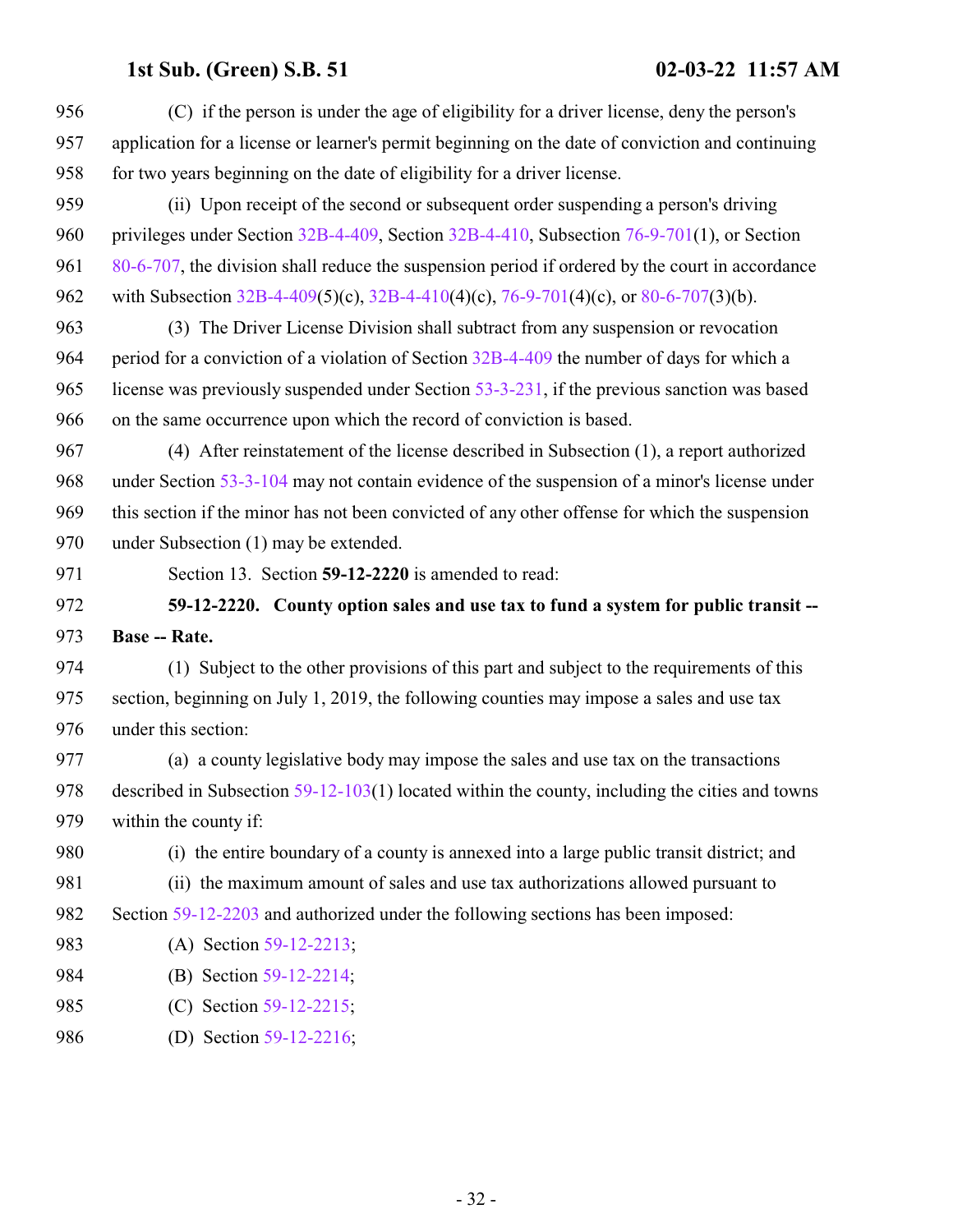| 987  | (E) Section 59-12-2217;                                                                             |
|------|-----------------------------------------------------------------------------------------------------|
| 988  | (F) Section $59-12-2218$ ; and                                                                      |
| 989  | (G) Section 59-12-2219;                                                                             |
|      |                                                                                                     |
| 990  | (b) if the county is not annexed into a large public transit district, the county legislative       |
| 991  | body may impose the sales and use tax on the transactions described in Subsection                   |
| 992  | $59-12-103(1)$ located within the county, including the cities and towns within the county if:      |
| 993  | (i) the county is an eligible political subdivision as defined in Section $59-12-2219$ ; or         |
| 994  | (ii) a city or town within the boundary of the county is an eligible political subdivision          |
| 995  | as defined in Section $59-12-2219$ ; or                                                             |
| 996  | (c) a county legislative body of a county not described in Subsection $(1)(a)$ may impose           |
| 997  | the sales and use tax on the transactions described in Subsection $59-12-103(1)$ located within     |
| 998  | the county, including the cities and towns within the county, if there is a public transit district |
| 999  | within the boundary of the county.                                                                  |
| 1000 | (2) For purposes of Subsection (1) and subject to the other provisions of this section, a           |
| 1001 | county legislative body that imposes a sales and use tax under this section may impose the tax      |
| 1002 | at a rate of .2%.                                                                                   |
| 1003 | (3) A county imposing a sales and use tax under this section shall expend the revenues              |
| 1004 | collected from the sales and use tax for capital expenses and service delivery expenses of:         |
| 1005 | (a) a public transit district;                                                                      |
| 1006 | (b) an eligible political subdivision, as that term is defined in Section $59-12-2219$ ; or         |
| 1007 | (c) another entity providing a service for public transit or a transit facility within the          |
| 1008 | county as those terms are defined in Section 17B-2a-802.                                            |
| 1009 | (4) Notwithstanding Section 59-12-2208, a county legislative body may, but is not                   |
| 1010 | required to, submit an opinion question to the county's registered voters in accordance with        |
| 1011 | Section 59-12-2208 to impose a sales and use tax under this section.                                |
| 1012 | (5) (a) Notwithstanding any other provision in this section, if a county wishes to                  |
| 1013 | impose a sales and use tax under this section, the county legislative body shall pass the           |
| 1014 | ordinance to impose a sales and use tax under this section on or before June 30, 2023.              |
| 1015 | (b) The county legislative body may not pass an ordinance to impose a sales and use                 |
| 1016 | tax under this section on or after July 1, 2023.                                                    |
| 1017 | (c) Notwithstanding the deadline described in Subsection $(5)(a)$ , any sales and use tax           |
|      |                                                                                                     |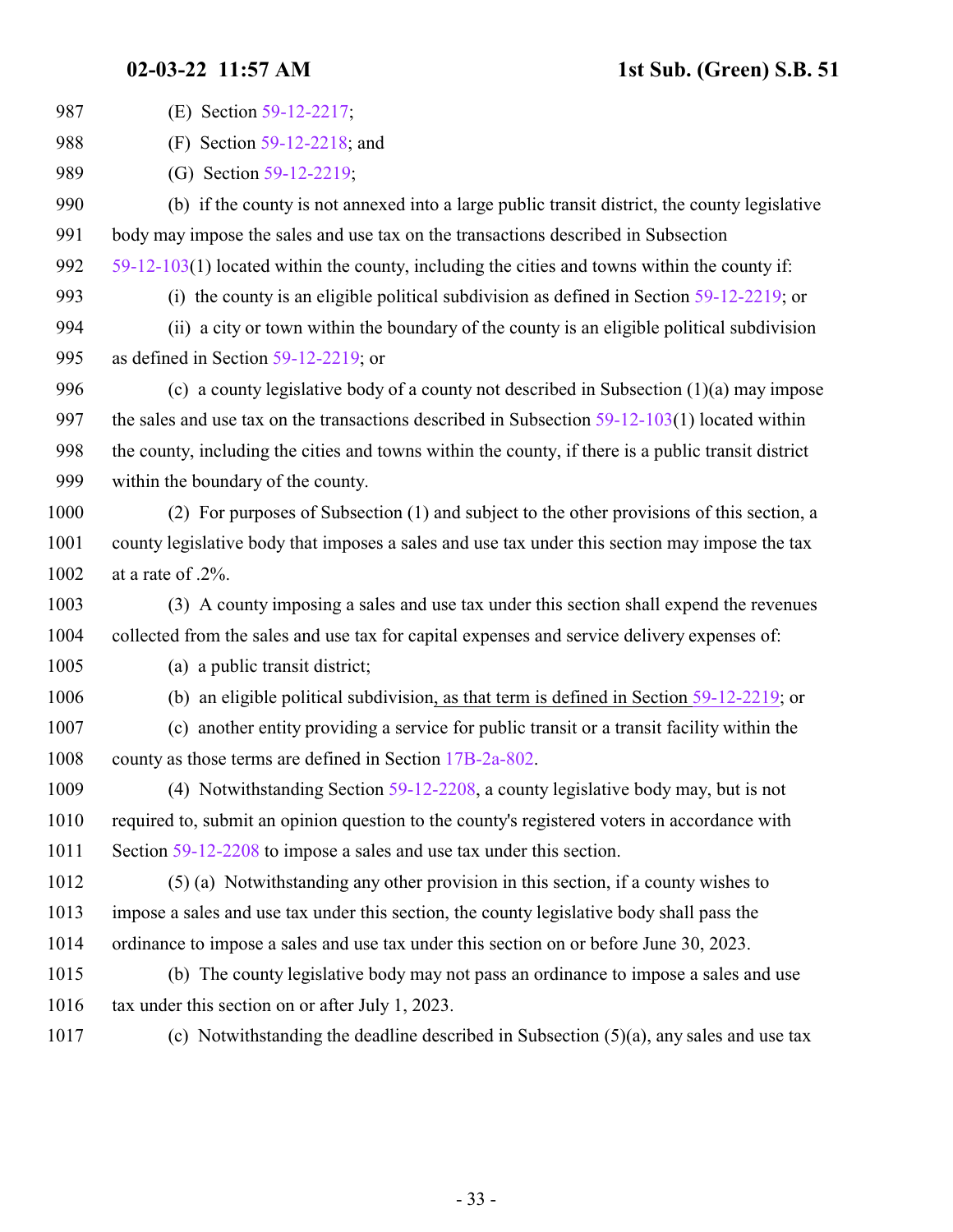<span id="page-33-0"></span> imposed under this section on or before June 30, 2023, may remain in effect. (6) (a) Revenue collected from a sales and use tax under this section may not be used to supplant existing General Fund appropriations that a county has budgeted for transportation or public transit as of the date the tax becomes effective for a county. (b) The limitation under Subsection (6)(a) does not apply to a designated transportation or public transit capital or reserve account a county may have established prior to the date the tax becomes effective. Section 14. Section **72-1-213** is amended to read: **72-1-213. Road usage charge study -- Recommendations.** (1) (a) The department shall study a road usage charge mileage-based revenue system, including a demonstration program, as an alternative to the motor and special tax. (b) The demonstration program may consider: (i) the necessity of protecting all personally identifiable information used in reporting highway use; (ii) alternatives to recording and reporting highway use; (iii) alternatives to administration of a road usage charge program; and (iv) other factors as determined by the department. (2) (a) Beginning in 2019, and no later than September 30 of each year, the department shall prepare and submit a report of its findings based on the results of the road usage charge demonstration program to the: (i) Transportation Commission; (ii) Transportation Interim Committee of the Legislature; and (iii) Revenue and Taxation Interim Committee of the Legislature. (b) The report shall review the following issues: (i) cost; (ii) privacy, including recommendations regarding public and private access, including by law enforcement, to data collected and stored for purposes of the road usage charge to ensure individual privacy rights are protected; 1046 (iii) jurisdictional issues; (iv) feasibility;

(v) complexity;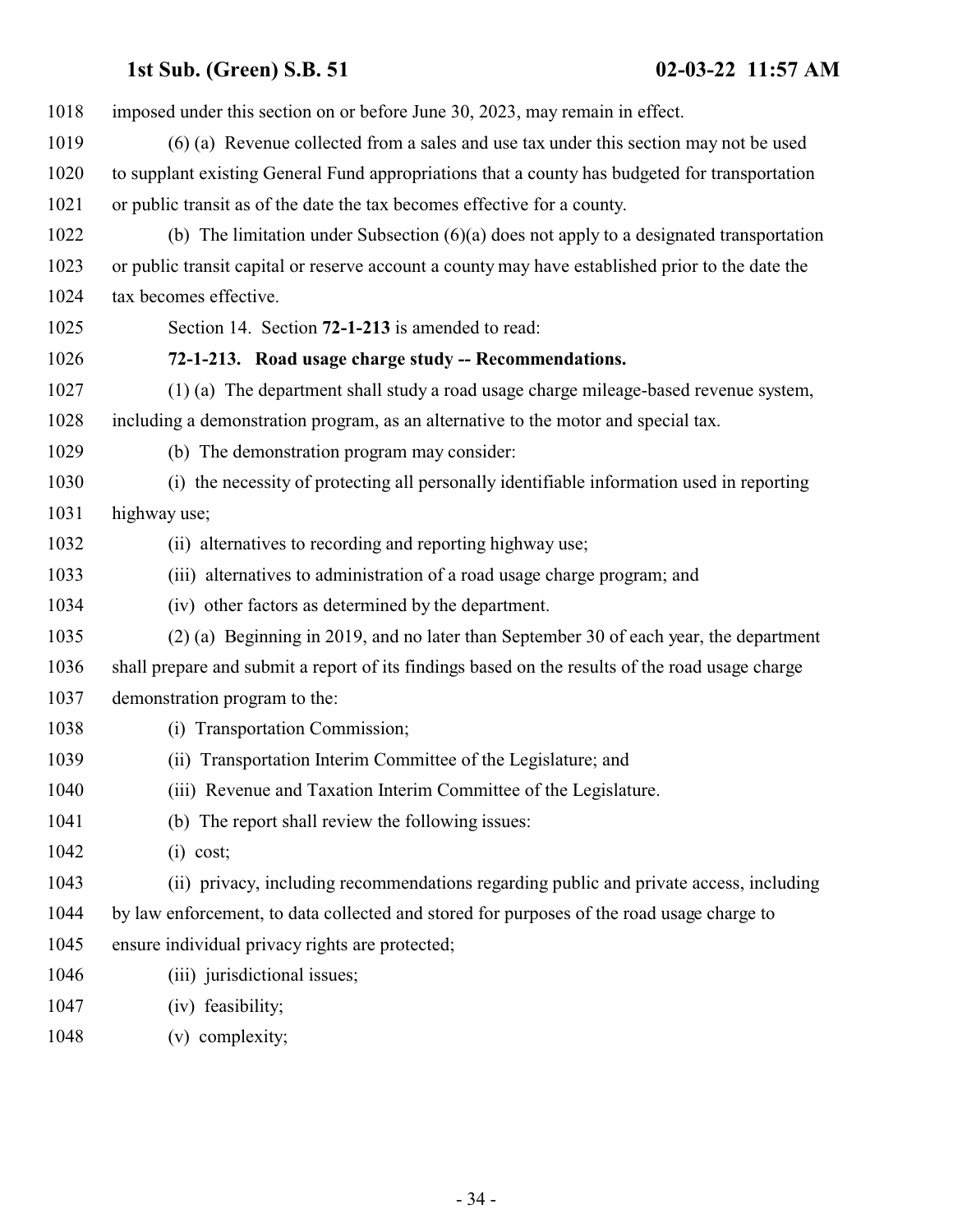<span id="page-34-0"></span>

| 1049 | (vi) acceptance;                                                                                      |
|------|-------------------------------------------------------------------------------------------------------|
| 1050 | (vii) use of revenues;                                                                                |
| 1051 | (viii) security and compliance, including a discussion of processes and security                      |
| 1052 | measures necessary to minimize fraud and tax evasion rates;                                           |
| 1053 | (ix) data collection technology, including a discussion of the advantages and                         |
| 1054 | disadvantages of various types of data collection equipment and the privacy implications and          |
| 1055 | considerations of the equipment;                                                                      |
| 1056 | (x) potential for additional driver services; and                                                     |
| 1057 | (xi) implementation issues.                                                                           |
| 1058 | (c) The report may make recommendations to the Legislature and other policymaking                     |
| 1059 | bodies on the potential use and future implementation of a road usage charge within the state.        |
| 1060 | (3) Upon full implementation of a road user charge program for alternative fuel                       |
| 1061 | vehicles, which shall occur no later than January 1, 2020, as set forth in Section $72-1-213.1$ , the |
| 1062 | department, in coordination with the Motor Vehicle Division, shall offer the option to an owner       |
| 1063 | of an alternative fuel vehicle as defined in Section $41-1a-102$ to:                                  |
| 1064 | (a) pay an increased motor vehicle registration fee required in Subsection                            |
| 1065 | 41-1a-1206(1)(h) or (2)(b); or                                                                        |
| 1066 | (b) participate in a road user charge program.                                                        |
| 1067 | Section 15. Section 72-1-213.1 is amended to read:                                                    |
| 1068 | 72-1-213.1. Road usage charge program.                                                                |
| 1069 | (1) As used in this section:                                                                          |
| 1070 | (a) "Account manager" means an entity under contract with the department to                           |
| 1071 | administer and manage the road usage charge program.                                                  |
| 1072 | (b) "Alternative fuel vehicle" means the same as that term is defined in Section                      |
| 1073 | $41-1a-102$ .                                                                                         |
| 1074 | (c) "Payment period" means the interval during which an owner is required to report                   |
| 1075 | mileage and pay the appropriate road usage charge according to the terms of the program.              |
| 1076 | (d) "Program" means the road usage charge program established and described in this                   |
| 1077 | section.                                                                                              |
| 1078 | There is established a road usage charge program as described in this section.<br>(2)                 |
| 1079 | (3) (a) The department shall implement and oversee the administration of the program,                 |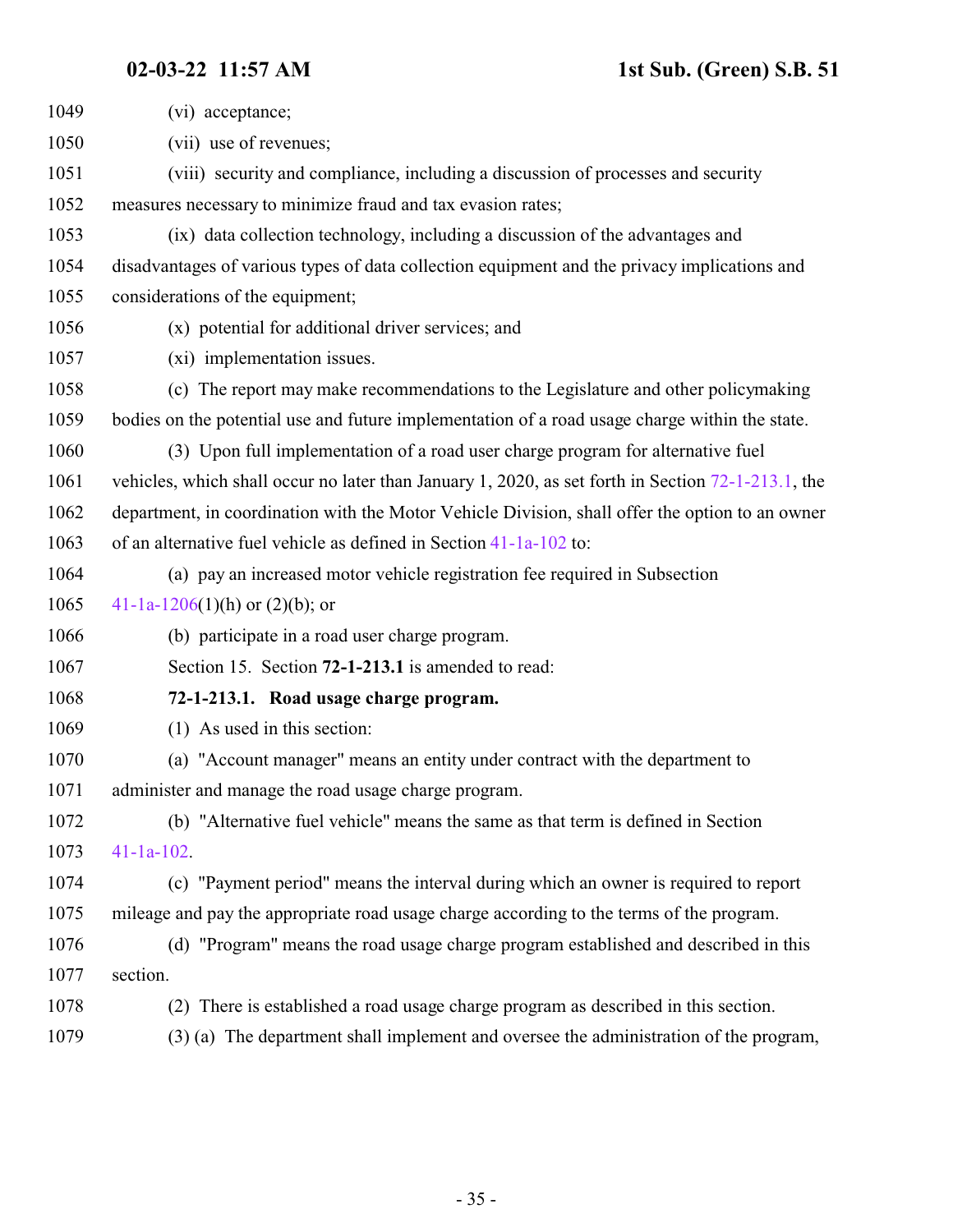which shall begin on January 1, 2020. (b) To implement and administer the program, the department may contract with an account manager. (4) (a) The owner or lessee of an alternative fuel vehicle may apply for enrollment of the alternative fuel vehicle in the program. (b) If an application for enrollment into the program is approved by the department, the owner or lessee of an alternative fuel vehicle may participate in the program in lieu of paying 1087 the fee described in Subsection  $41-1a-1206(1)(h)$  or  $(2)(b)$ . (5) (a) In accordance with Title 63G, Chapter 3, Utah Administrative Rulemaking Act, and consistent with this section, the department: (i) shall make rules to establish: (A) processes and terms for enrollment into and withdrawal or removal from the program; (B) payment periods and other payment methods and procedures for the program; (C) standards for mileage reporting mechanisms for an owner or lessee of an alternative fuel vehicle to report mileage as part of participation in the program; (D) standards for program functions for mileage recording, payment processing, account management, and other similar aspects of the program; (E) contractual terms between an owner or lessee of an alternative fuel vehicle owner and an account manager for participation in the program; (F) contractual terms between the department and an account manager, including authority for an account manager to enforce the terms of the program; (G) procedures to provide security and protection of personal information and data connected to the program, and penalties for account managers for violating privacy protection rules; (H) penalty procedures for a program participant's failure to pay a road usage charge or tampering with a device necessary for the program; and (I) department oversight of an account manager, including privacy protection of personal information and access and auditing capability of financial and other records related to administration of the program; and (ii) may make rules to establish: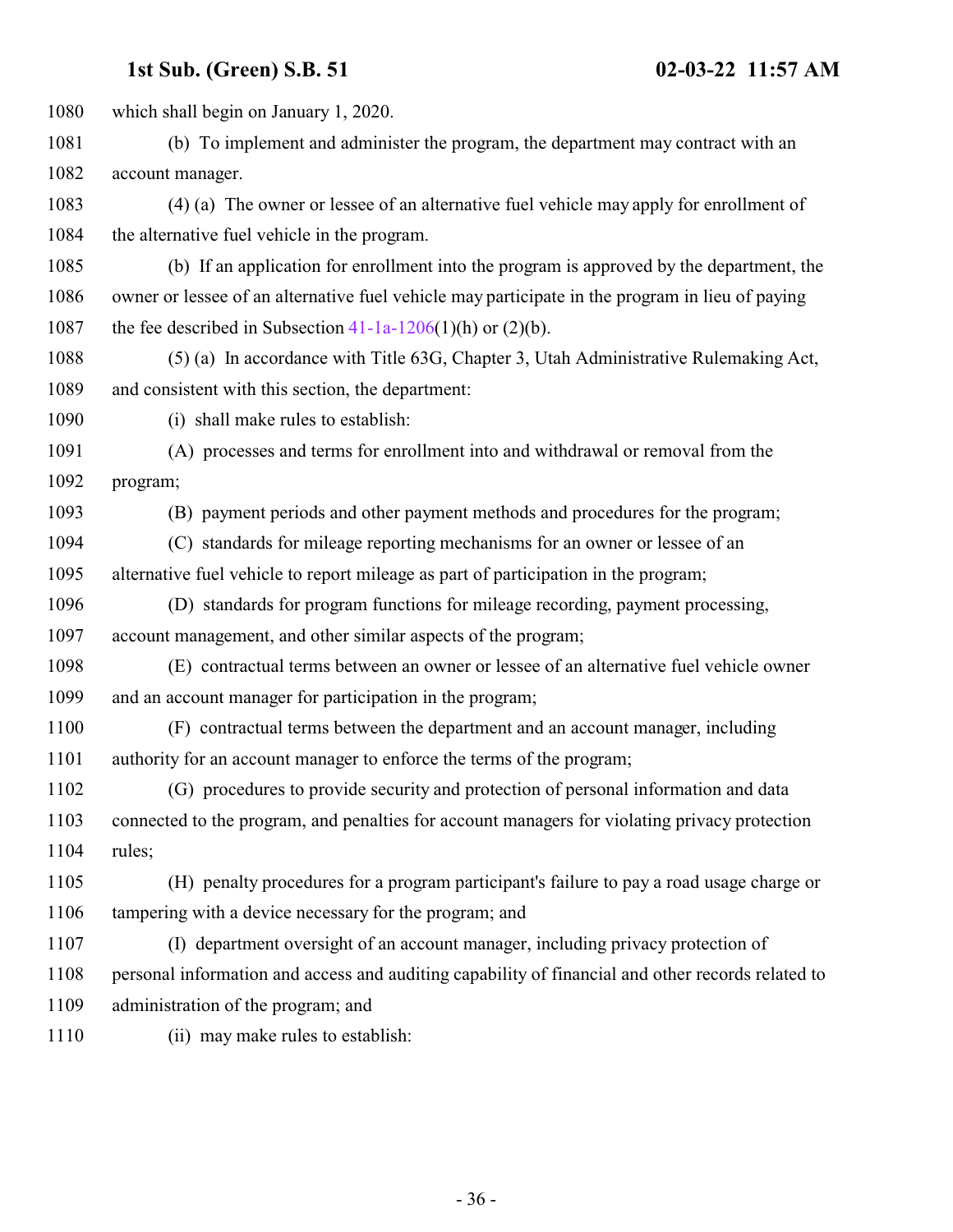| 1111 | (A) an enrollment cap for certain alternative fuel vehicle types to participate in the           |
|------|--------------------------------------------------------------------------------------------------|
| 1112 | program;                                                                                         |
| 1113 | (B) a process for collection of an unpaid road usage charge or penalty; or                       |
| 1114 | (C) integration of the program with other similar programs, such as tolling.                     |
| 1115 | (b) The department shall make recommendations to and consult with the commission                 |
| 1116 | regarding road usage mileage rates for each type of alternative fuel vehicle.                    |
| 1117 | (6) In accordance with Title 63G, Chapter 3, Utah Administrative Rulemaking Act, and             |
| 1118 | consistent with this section, the commission shall, after consultation with the department, make |
| 1119 | rules to establish the road usage charge mileage rate for each type of alternative fuel vehicle. |
| 1120 | (7) Revenue generated by the road usage charge program and relevant penalties shall              |
| 1121 | be deposited into the Road Usage Charge Program Special Revenue Fund.                            |
| 1122 | $(8)$ (a) The department may:                                                                    |
| 1123 | (i) (A) impose a penalty for failure to timely pay a road usage charge according to the          |
| 1124 | terms of the program or tampering with a device necessary for the program; and                   |
| 1125 | (B) request that the Division of Motor Vehicles place a hold on the registration of the          |
| 1126 | owner's or lessee's alternative fuel vehicle for failure to pay a road usage charge according to |
| 1127 | the terms of the program;                                                                        |
| 1128 | (ii) send correspondence to the owner of an alternative fuel vehicle to inform the owner         |
| 1129 | or lessee of:                                                                                    |
| 1130 | (A) the road usage charge program, implementation, and procedures;                               |
| 1131 | (B) an unpaid road usage charge and the amount of the road usage charge to be paid to            |
| 1132 | the department;                                                                                  |
| 1133 | (C) the penalty for failure to pay a road usage charge within the time period described          |
| 1134 | in Subsection $(8)(a)(iii)$ ; and                                                                |
| 1135 | (D) a hold being placed on the owner's or lessee's registration for the alternative fuel         |
| 1136 | vehicle, if the road usage charge and penalty are not paid within the time period described in   |
| 1137 | Subsection $(8)(a)(iii)$ , which would prevent the renewal of the alternative fuel vehicle's     |
| 1138 | registration; and                                                                                |
| 1139 | (iii) require that the owner or lessee of the alternative fuel vehicle pay the road usage        |
| 1140 | charge to the department within 30 days of the date when the department sends written notice     |
| 1141 | of the road usage charge to the owner or lessee.                                                 |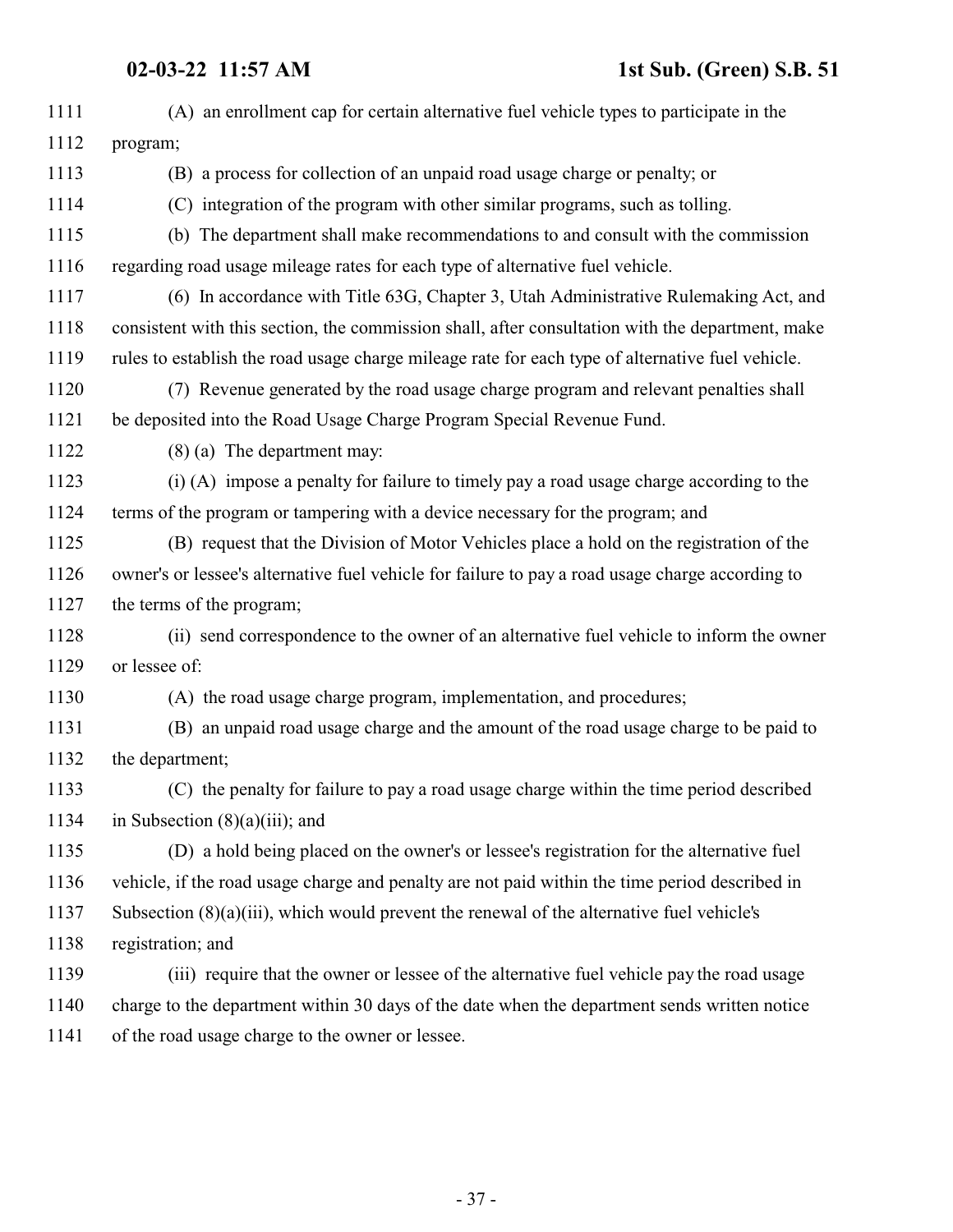| 1142 | (b) The department shall send the correspondence and notice described in Subsection              |
|------|--------------------------------------------------------------------------------------------------|
| 1143 | $(8)(a)$ to the owner of the alternative fuel vehicle according to the terms of the program.     |
| 1144 | (9) (a) The Division of Motor Vehicles and the department shall share and provide                |
| 1145 | access to information pertaining to an alternative fuel vehicle and participation in the program |
| 1146 | including:                                                                                       |
| 1147 | (i) registration and ownership information pertaining to an alternative fuel vehicle;            |
| 1148 | (ii) information regarding the failure of an alternative fuel vehicle owner or lessee to         |
| 1149 | pay a road usage charge or penalty imposed under this section within the time period described   |
| 1150 | in Subsection $(8)(a)(iii)$ ; and                                                                |
| 1151 | (iii) the status of a request for a hold on the registration of an alternative fuel vehicle.     |
| 1152 | (b) If the department requests a hold on the registration in accordance with this section,       |
| 1153 | the Division of Motor Vehicles may not renew the registration of a motor vehicle under Title     |
| 1154 | 41, Chapter 1a, Part 2, Registration, until the department withdraws the hold request.           |
| 1155 | (10) The owner of an alternative fuel vehicle may apply for enrollment in the program            |
| 1156 | or withdraw from the program according to the terms established by the department pursuant to    |
| 1157 | rules made under Subsection (5).                                                                 |
| 1158 | (11) If enrolled in the program, the owner or lessee of an alternative fuel vehicle shall:       |
| 1159 | (a) report mileage driven as required by the department pursuant to Subsection (5);              |
| 1160 | (b) pay the road usage fee for each payment period as set by the department and the              |
| 1161 | commission pursuant to Subsections (5) and (6); and                                              |
| 1162 | (c) comply with all other provisions of this section and other requirements of the               |
| 1163 | program.                                                                                         |
| 1164 | $(12)$ (a) On or before June 1, 2021, and except for the vehicles excluded in Subsection         |
| 1165 | $(12)(b)$ , the department shall submit to a legislative committee designated by the Legislative |
| 1166 | Management Committee a written plan to enroll all vehicles registered in the state in the        |
| 1167 | program by December $31, 2031$ .                                                                 |
| 1168 | $(6)$ The plan described in Subsection $(12)(a)$ may exclude authorized carriers                 |
| 1169 | described in Subsection $59-12-102(17)(a)$ .                                                     |
| 1170 | $(c)$ Beginning in 2021, on or before October 1 of each year, the department shall               |
| 1171 | submit annually an electronic report recommending strategies to expand enrollment in the         |
| 1172 | program to meet the deadline provided in Subsection $(12)(a)$ .                                  |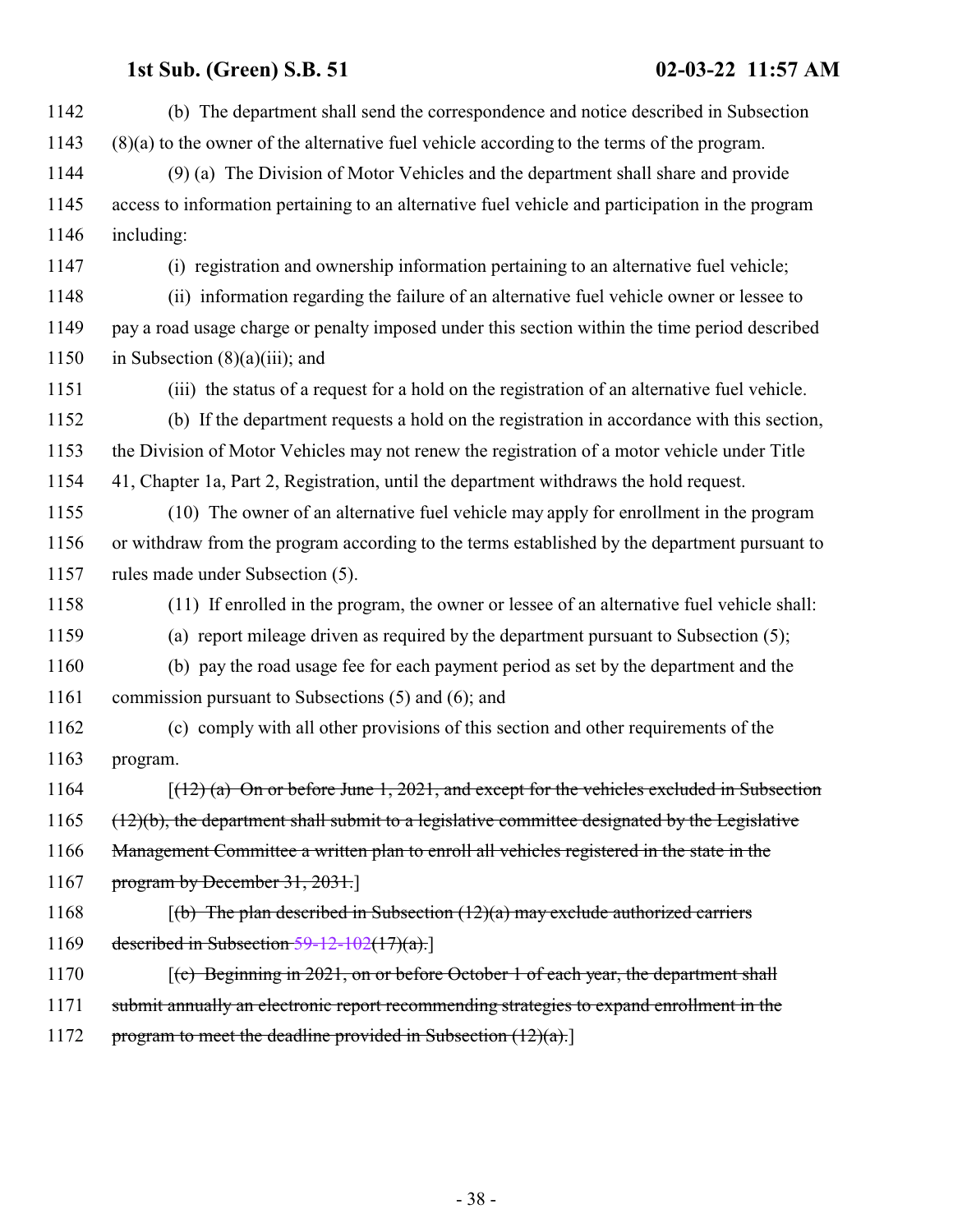## <span id="page-38-0"></span>**02-03-22 11:57 AM 1st Sub. (Green) S.B. 51**

| 1173 | $[ (13) ]$ (12) Beginning in 2021, the department shall submit annually, on or before              |
|------|----------------------------------------------------------------------------------------------------|
| 1174 | October 1, to the [legislative committee that receives the report described in Subsection          |
| 1175 | $(\frac{12}{a})$ ] Transportation Interim Committee, an electronic report that:                    |
| 1176 | (a) states for the preceding fiscal year:                                                          |
| 1177 | (i) the amount of revenue collected from the program;                                              |
| 1178 | (ii) the participation rate in the program; and                                                    |
| 1179 | (iii) the department's costs to administer the program; and                                        |
| 1180 | (b) provides for the current fiscal year, an estimate of:                                          |
| 1181 | (i) the revenue that will be collected from the program;                                           |
| 1182 | (ii) the participation rate in the program; and                                                    |
| 1183 | (iii) the department's costs to administer the program.                                            |
| 1184 | Section 16. Section 72-1-213.2 is amended to read:                                                 |
| 1185 | 72-1-213.2. Road Usage Charge Program Special Revenue Fund -- Revenue.                             |
| 1186 | (1) There is created a special revenue fund within the Transportation Fund known as                |
| 1187 | the "Road Usage Charge Program Special Revenue Fund."                                              |
| 1188 | $(2)$ (a) The fund shall be funded from the following sources:                                     |
| 1189 | $\lceil$ (a) (i) revenue collected by the department under Section 72-1-213.1;                     |
| 1190 | $[\phi]$ (ii) appropriations made to the fund by the Legislature;                                  |
| 1191 | $[\text{et}]$ (iii) contributions from other public and private sources for deposit into the fund; |
| 1192 | $[\text{d} \hat{\theta}]$ (iv) interest earnings on cash balances; and                             |
| 1193 | $[\text{e}(\text{e})]$ (v) money collected for repayments and interest on fund money.              |
| 1194 | (b) If the revenue derived from the sources described in Subsection $(2)(a)$ is                    |
| 1195 | insufficient to cover the costs of administering the road usage charge program, the department     |
| 1196 | may transfer into the fund revenue deposited into the Transportation Fund from the fee             |
| 1197 | described in Subsections $41-1a-1206(1)(h)$ and $(2)(b)$ in an amount sufficient to enable the     |
| 1198 | department to administer the road usage charge program.                                            |
| 1199 | (3) (a) Revenue generated by the road usage charge program and relevant penalties                  |
| 1200 | shall be deposited into the Road Usage Charge Program Special Revenue Fund.                        |
| 1201 | (b) Revenue in the Road Usage Charge Program Special Revenue Fund is nonlapsing.                   |
| 1202 | (4) Upon appropriation by the Legislature, the department may use revenue deposited                |
| 1203 | into the Road Usage Charge Program Special Revenue Fund:                                           |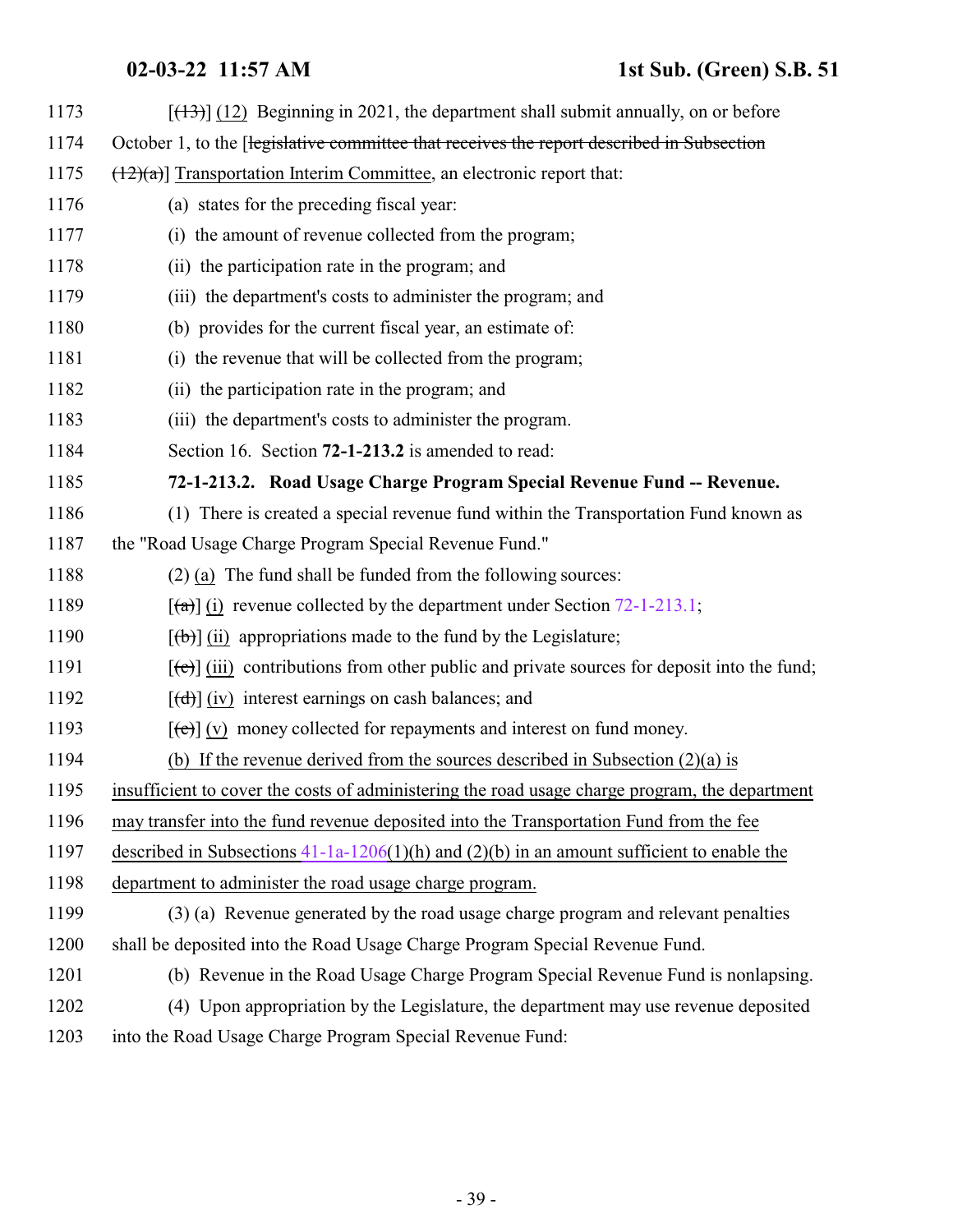<span id="page-39-0"></span>

| 1204 | (a) to cover the costs of administering the program; and                                           |
|------|----------------------------------------------------------------------------------------------------|
| 1205 | (b) for state transportation purposes.                                                             |
| 1206 | Section 17. Section 72-5-309 is amended to read:                                                   |
| 1207 | 72-5-309. Acceptance of rights-of-way -- Notice of acknowledgment required.                        |
| 1208 | (1) The governor or the governor's designee may assess whether the grant of the R.S.               |
| 1209 | 2477 has been accepted with regard to any right-of-way so as to vest title of the right-of-way in  |
| 1210 | the state and the applicable political subdivision as provided for in Section $72-5-103$ .         |
| 1211 | (2) If the governor or governor's designee concludes that the grant has been accepted as           |
| 1212 | to any right-of-way, the governor or a designee shall issue a notice of acknowledgment of the      |
| 1213 | acceptance of the R.S. 2477 grant as to that right-of-way.                                         |
| 1214 | (3) A notice of acknowledgment of the R.S. 2477 grant shall include:                               |
| 1215 | (a) a statement of reasons for the acknowledgment;                                                 |
| 1216 | (b) a general description of the right-of-way or rights-of-way subject to the notice of            |
| 1217 | acknowledgment, including the county in which it is located, and notice of where a center-line     |
| 1218 | description derived from Global Positioning System data may be viewed or obtained;                 |
| 1219 | (c) a statement that the owner of the servient estate in the land over which the                   |
| 1220 | right-of-way or rights-of-way subject to the notice runs or any person with a competing            |
| 1221 | dominant estate ownership claim may file a petition with the district court for a decision         |
| 1222 | regarding the correctness or incorrectness of the acknowledgment; and                              |
| 1223 | (d) a statement of the time limit provided in Section $72-5-310$ for filing a petition.            |
| 1224 | $(4)$ (a) (i) The governor or the governor's designee may record a notice of                       |
| 1225 | acknowledgment, and any supporting affidavit, map, or other document purporting to establish       |
| 1226 | or affect the state's property interest in the right-of-way or rights-of-way, in the office of the |
| 1227 | county recorder in the county where the right-of-way or rights-of-way exist.                       |
| 1228 | (ii) (A) A notice of acknowledgment recorded in the county recorder's office is not                |
| 1229 | required to be accompanied by a paper copy of the center-line description.                         |
| 1230 | (B) A paper copy of each center-line description together with the notice of                       |
| 1231 | acknowledgment shall be placed in the state archives created in Section 63A-12-101 and made        |
| 1232 | available to the public upon request in accordance with Title 63G, Chapter 2, Government           |
| 1233 | Records Access and Management Act.                                                                 |
| 1234 | (C) An electronic copy of the center-line description identified in a notice of                    |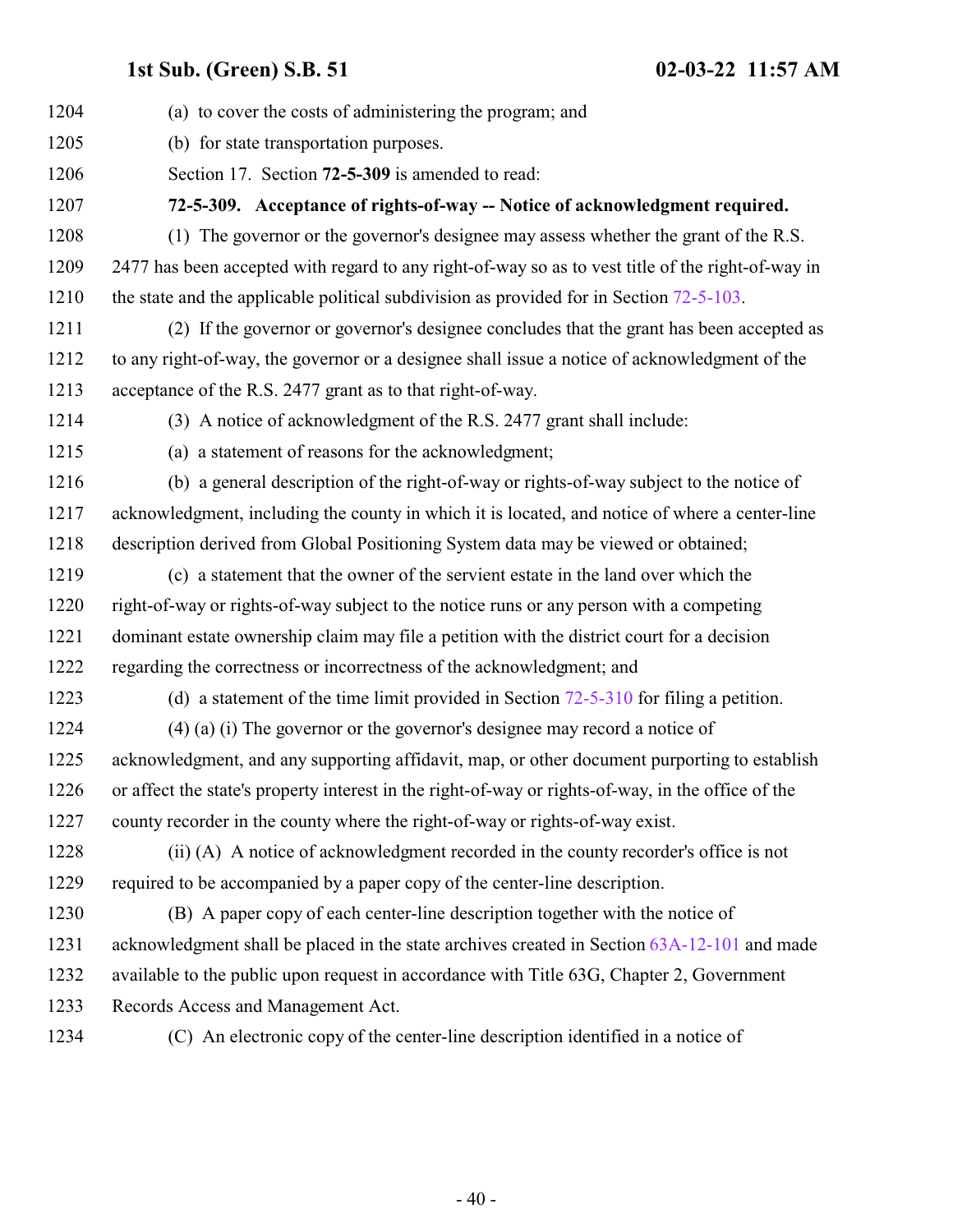<span id="page-40-0"></span>

| 1235 |                                                                                                    |
|------|----------------------------------------------------------------------------------------------------|
|      | acknowledgment shall be available upon request at:                                                 |
| 1236 | (I) the county recorder's office; or                                                               |
| 1237 | (II) the Utah Geospatial Resource Center created in Section $[63F-1-506]$ 63A-16-505.              |
| 1238 | (b) A notice of acknowledgment recorded in the county recorder's office is conclusive              |
| 1239 | evidence of acceptance of the R.S. 2477 grant upon:                                                |
| 1240 | (i) expiration of the 60-day period for filing a petition under Section $72-5-310$ without         |
| 1241 | the filing of a petition; or                                                                       |
| 1242 | (ii) a final court decision that the notice of acknowledgment was not incorrect.                   |
| 1243 | Section 18. Section 72-5-403 is amended to read:                                                   |
| 1244 | 72-5-403. Transportation corridor preservation powers.                                             |
| 1245 | (1) The department, counties, and municipalities may:                                              |
| 1246 | (a) act in cooperation with one another and other government entities to promote                   |
| 1247 | planning for and enhance the preservation of transportation corridors and to more effectively      |
| 1248 | use the money available in the Marda Dillree Corridor Preservation Fund created in Section         |
| 1249 | $72 - 2 - 117$ ;                                                                                   |
| 1250 | (b) undertake transportation corridor planning, review, and preservation processes; and            |
| 1251 | (c) acquire fee simple rights and other rights of less than fee simple, including                  |
| 1252 | easement and development rights, or the rights to limit development, including rights in           |
| 1253 | alternative transportation corridors, and to make these acquisitions up to a projected 30 years in |
| 1254 | advance of using those rights in actual transportation facility construction.                      |
| 1255 | (2) In addition to the powers described under Subsection (1), counties and                         |
| 1256 | municipalities may:                                                                                |
| 1257 | (a) limit development for transportation corridor preservation by land use regulation              |
| 1258 | and by official maps; and                                                                          |
| 1259 | (b) by ordinance prescribe procedures for approving limited development in                         |
| 1260 | transportation corridors until the time transportation facility construction begins.               |
| 1261 | (3) (a) The department shall identify and the commission shall approve transportation              |
| 1262 | corridors as high priority transportation corridors for transportation corridor preservation.      |
| 1263 | (b) The department shall notify a county or municipality if the county or municipality             |
| 1264 | has land within its boundaries that is located within the boundaries of a high priority            |
| 1265 | transportation corridor.                                                                           |
|      |                                                                                                    |